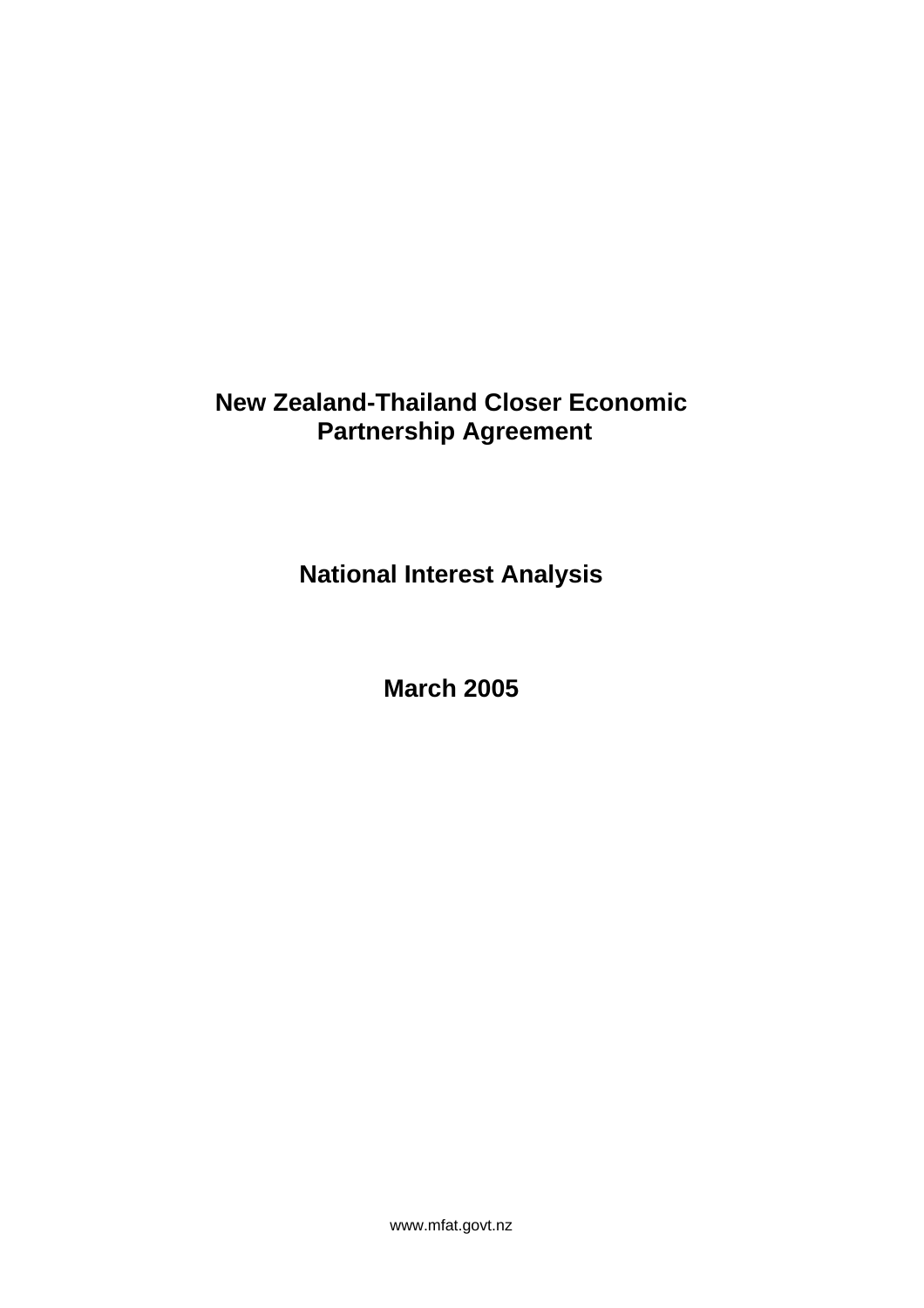## **New Zealand-Thailand Closer Economic Partnership Agreement**

# **National Interest Analysis**

## CONTENTS

| $\mathbf{1}$                                                                                                        |                                                                                                                                                |  |
|---------------------------------------------------------------------------------------------------------------------|------------------------------------------------------------------------------------------------------------------------------------------------|--|
| 2                                                                                                                   | REASONS FOR NEW ZEALAND TO BECOME PARTY TO THE TREATY  7                                                                                       |  |
| 2.1<br>2.2                                                                                                          | Direct benefits from enhanced trade and economic links with Thailand 7<br>Indirect benefits from advancing New Zealand's strategic interests 9 |  |
| 3                                                                                                                   | ADVANTAGES AND DISADVANTAGES TO NEW ZEALAND OF THE                                                                                             |  |
| 3.1<br>3.2                                                                                                          | Advantages to New Zealand in entering into a CEP with Thailand  10<br>Disadvantages to New Zealand in entering into a CEP with Thailand 16     |  |
| $\overline{4}$                                                                                                      |                                                                                                                                                |  |
| 4.1<br>4.2<br>4.3<br>4.4<br>4.5<br>4.6<br>4.7<br>4.8<br>4.9<br>4.10<br>4.11<br>4.12<br>4.13<br>4.14<br>4.15<br>4.16 | Transparent administration of laws and regulations  25                                                                                         |  |
| 4.17<br>4.18                                                                                                        |                                                                                                                                                |  |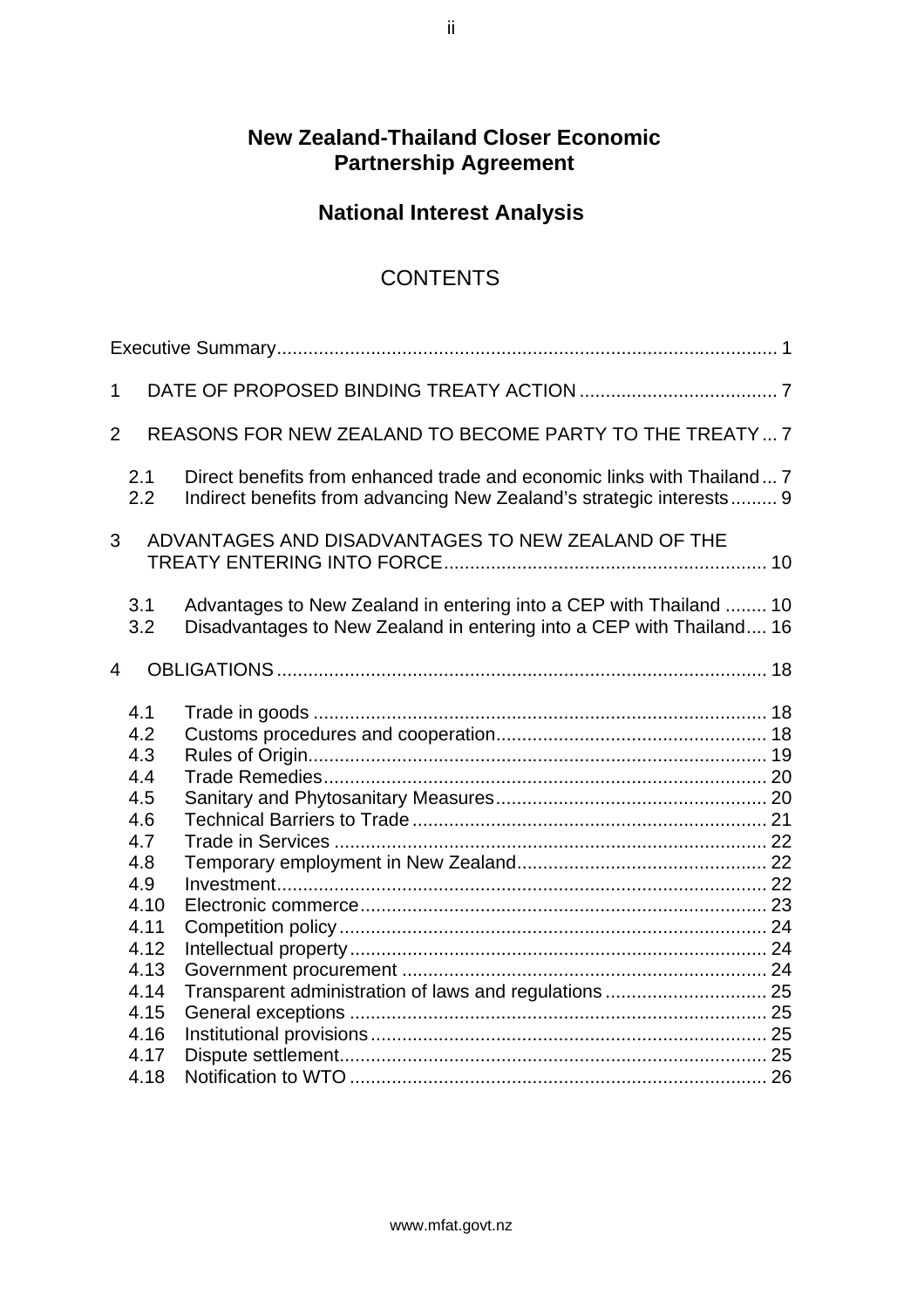| 5                        | ECONOMIC, SOCIAL, CULTURAL AND ENVIRONMENTAL EFFECTS  26               |  |
|--------------------------|------------------------------------------------------------------------|--|
| 5.1<br>5.2<br>5.3<br>5.4 |                                                                        |  |
| 6                        |                                                                        |  |
| 6.1<br>6.2               | Cost to government agencies of implementing and complying with the     |  |
| $\overline{7}$           |                                                                        |  |
| 8                        |                                                                        |  |
| 9                        |                                                                        |  |
| 9.1<br>9.2               |                                                                        |  |
|                          |                                                                        |  |
|                          | <b>ANNEX 1 </b><br>KEY OUTCOMES, DECEMBER 2004 INFORMATION RELEASE  62 |  |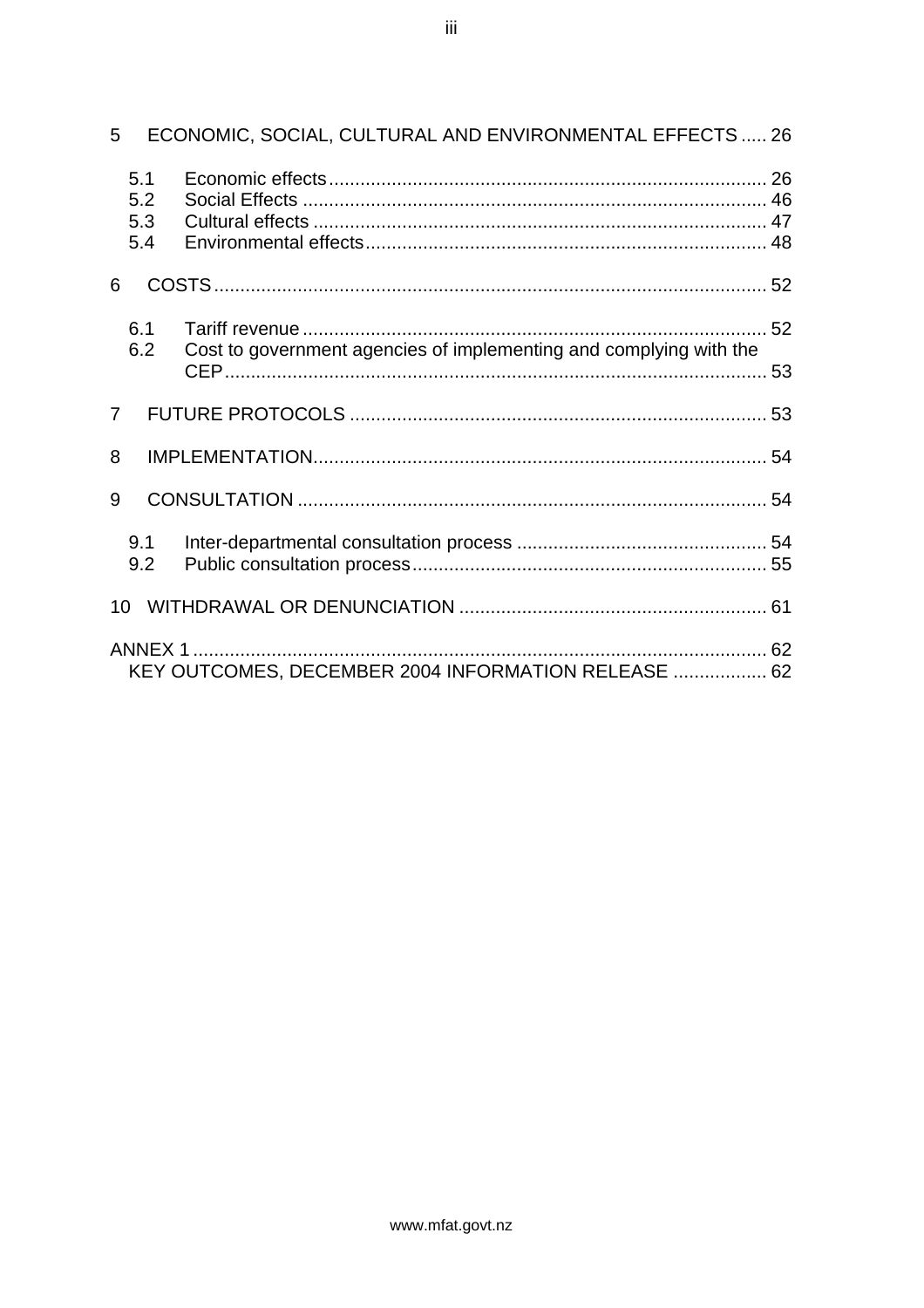# **Executive Summary**

#### <span id="page-3-0"></span>**1. Background**

A new era in the trade and economic relationship between New Zealand Thailand will be realised with the ratification of a Closer Economic Partnership (CEP) Agreement negotiated between the two countries. It is scheduled to come into force on 1 July 2005.

The Agreement was negotiated over six months in the second half of 2004, following preparation of a Joint Study by Thailand and New Zealand. The Prime Ministers of New Zealand and Thailand announced the conclusion of negotiations on 30 November 2004, just over a year after their decision to launch a Closer Economic Partnership between the two countries.

The national interest analysis assesses the Agreement from the perspective of its impact on New Zealand and New Zealanders; it does not seek to address the impact on Thailand. The Joint Study established that both countries anticipated mutual benefits from a CEP.

#### **2. Reasons for New Zealand to become Party to the treaty**

The value for New Zealand in a CEP with Thailand lies in:

- the removal of trade barriers between the two countries
- the framework it provides for the continuing development of economic linkages between the two countries
- supporting wider trade policy interests
- cementing stronger links with the South East Asia region.

New Zealand and Thailand are complementary economies. Thailand exports predominantly manufactured goods to New Zealand, while New Zealand specialises in exporting agriculture-based goods and some niche manufactured items. Bilateral merchandise trade exceeded NZ\$1 billion in 2004.

Thailand maintains some of the highest trade barriers in the South East Asia region. By removing all these barriers over time and many of them immediately, the CEP will open up significant opportunities for New Zealand to develop the trading relationship with Thailand to its full potential.

The negotiation produced a comprehensive agreement covering all goods. The New Zealand/Thailand CEP will serve as a building block for the Free Trade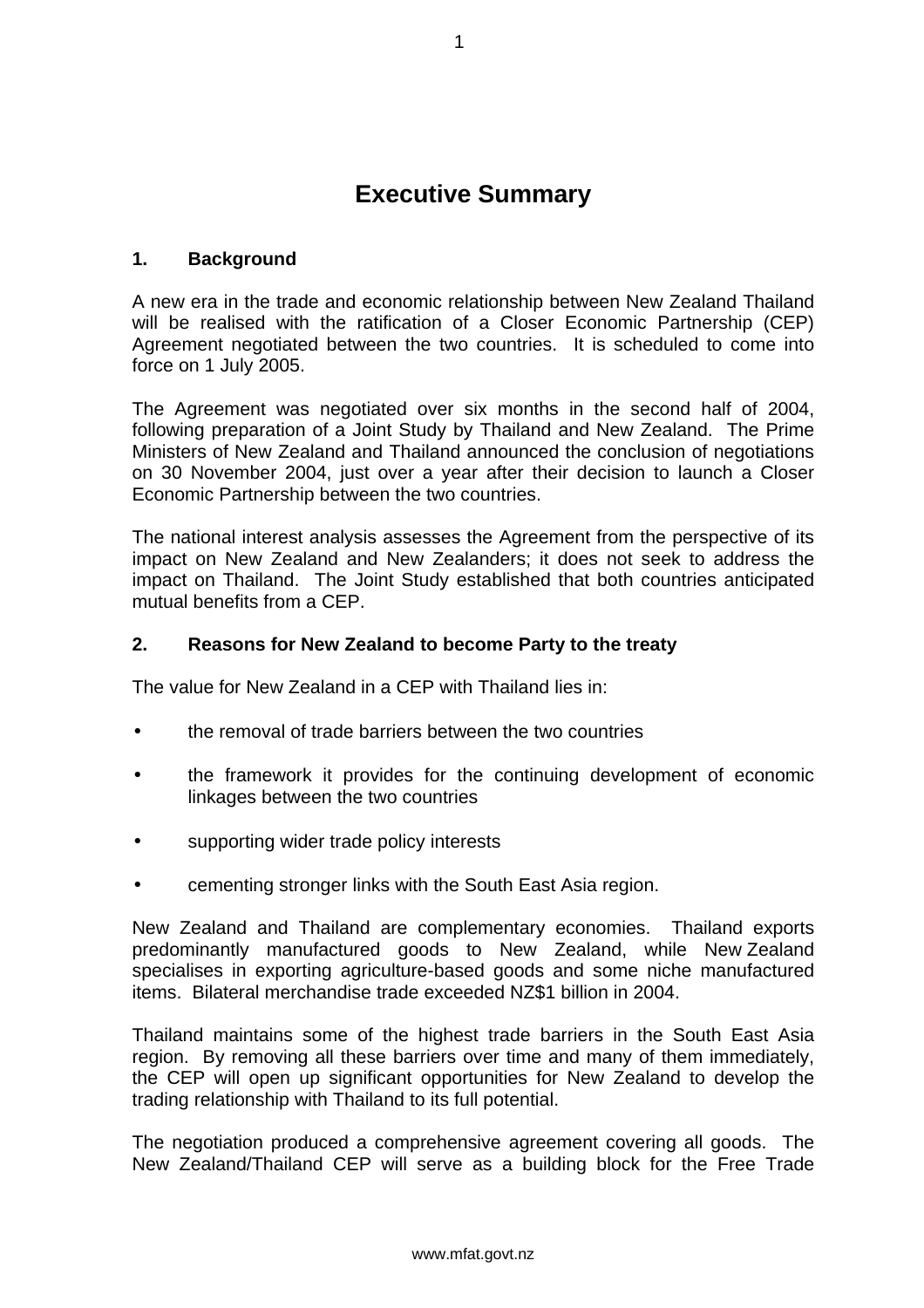Agreement under negotiation between the Association of South East Asian Nations (ASEAN), Australia and New Zealand and will help maintain momentum towards multilateral trade liberalisation through the World Trade Organisation (WTO).

#### **3. Advantages/Disadvantages for New Zealand to become party to the treaty**

#### **Market access for goods exports to Thailand**

- The CEP will deliver substantial opening of the Thai market as soon as it comes into effect. 52 percent of imports from New Zealand will become duty free compared to four percent currently.
- All tariffs and quota restrictions on New Zealand exports to Thailand will be removed over time. All exporters stand to gain from the certainty of reaching free trade by a certain date and from the cumulative benefits of reducing tariffs.
- As tariffs are removed and New Zealand goods become more competitive in the Thai market, companies will have the opportunity to increase existing exports to Thailand and develop new trade in areas where high tariffs have inhibited exports until now.
- Importantly, the CEP helps to establish a level playing field for New Zealand exporters competing with exporters from other countries which have free trade agreements with Thailand, including Australia and (for fruit and vegetables only) China.
- Key potential gains include:
	- o immediate elimination of the 5 percent tariff on infant milk food. This was New Zealand's single biggest export item to Thailand in 2003, worth NZ\$61 million and subject to duty payments of over NZ\$3 million.
	- o phasing out of the 18 percent tariff on whole milk powder, New Zealand's second largest export to Thailand in 2003. This is expected to result in total duty savings over the period 2005-2015 of NZ\$51 million based on current trade.
	- o opening up new opportunities for exports of avocadoes, cherries, persimmons and kiwifruit when the 30-40 percent tariffs on these products are eliminated on implementation of the CEP.
	- o providing the opportunity, through removal of the 40 percent tariff on carrots, for New Zealand exporters to regain the NZ\$2.5 million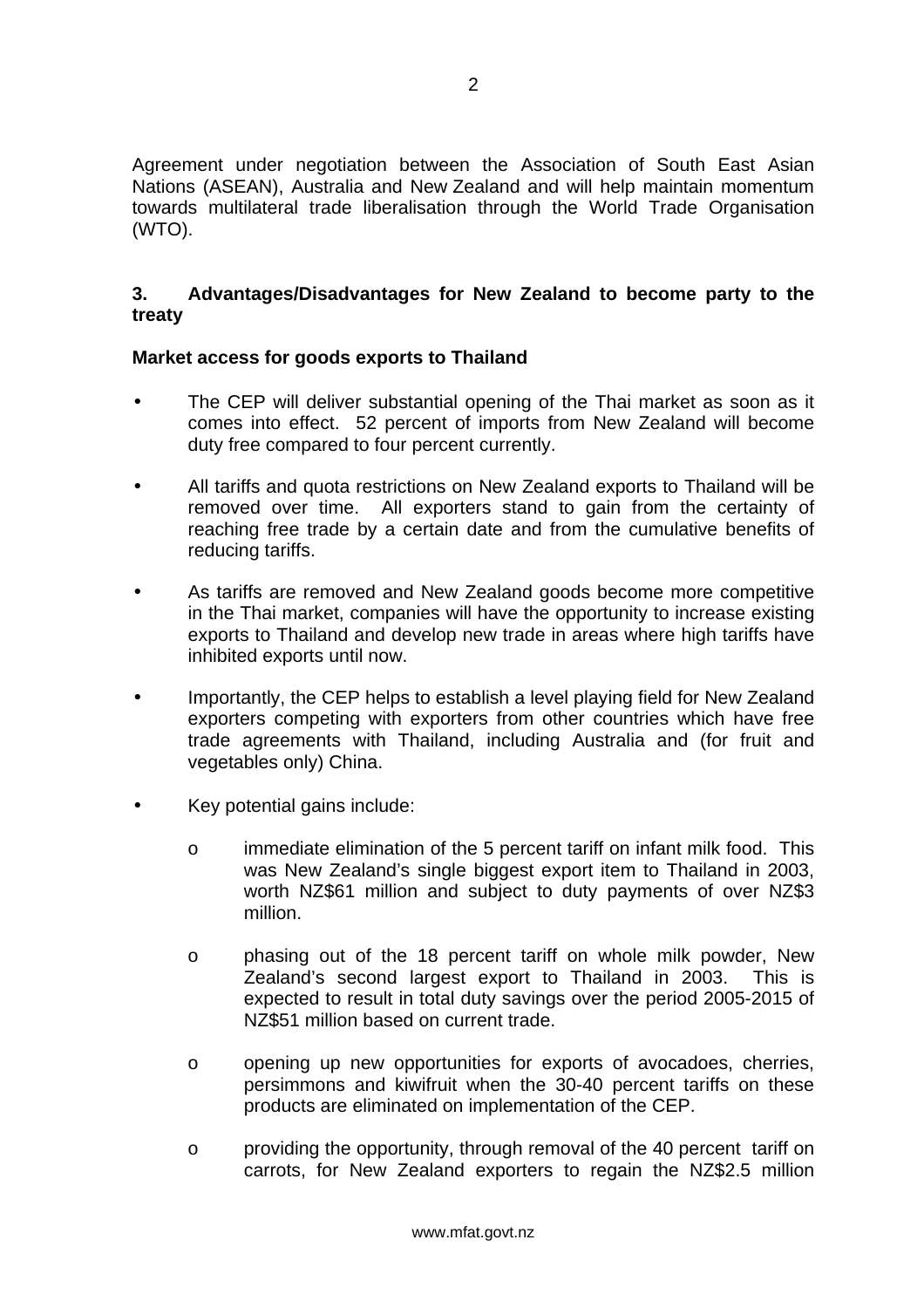market lost to China since Thailand removed tariffs on all fruit and vegetable imports from China in October 2003.

o significantly enhancing the competitiveness of New Zealand manufactured goods in the Thai market when tariffs are eliminated immediately on 72 percent of New Zealand's current manufactured goods exports to Thailand.

#### **Services/temporary entry/investment**

- The CEP commits the two countries to enter into negotiations on the liberalisation of trade in services within three years.
- In the meantime, Thailand will take some steps towards improving work permit and visa provisions for New Zealand business people entering and operating in Thailand, similar to undertakings in the Thailand/Australia Free Trade Agreement.
- The CEP provides for additional protections against arbitrary treatment for New Zealand investments in Thailand and offers greater certainty over New Zealand control of investments in the manufacturing sector.

#### **Rules of origin**

- The rules of origin under this agreement ensure CEP tariff preferences apply to all key New Zealand export products.
- Robust verification provisions will guard against goods from countries other than Thailand obtaining unintended benefits from the CEP in the New Zealand market.
- Adoption of the 'change of tariff classification' approach to determine whether a good has been 'substantially transformed' in Thailand or New Zealand, and should therefore qualify for tariff preference, is consistent with the international mainstream for rules of origin. A supplementary valueadded test will provide additional assurance that substantial transformation has been achieved in the sensitive textiles, clothing, carpets and footwear sector.

#### **Trade remedies**

- New Zealand retains, without compromise, the ability to take WTOconsistent trade remedy actions against unfairly traded imports from Thailand.
- Bilateral transitional safeguards provide an additional safety net for any New Zealand industries that might be seriously affected by tariff reductions under the CEP.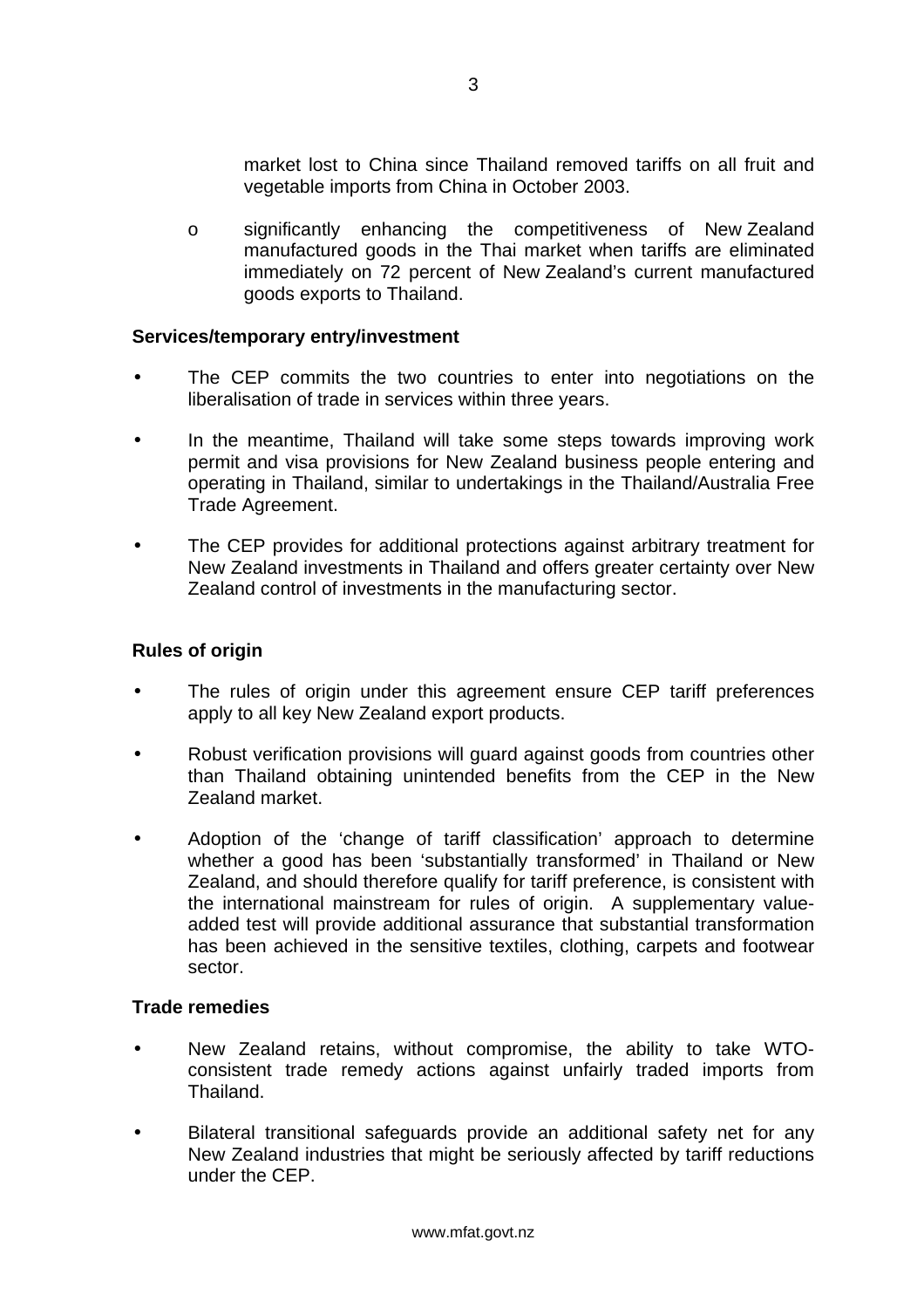#### **Trade facilitation/regulatory environment/transparency**

- The CEP contains a range of measures designed to facilitate trade and improve the regulatory environment governing the trade and economic relationship.
- These include bilateral mechanisms for addressing barriers to trade in the areas of standards, sanitary and phytosanitary measures, and customs procedures.
- Cooperation in the enforcement of intellectual property rights and provisions to promote competition are also included.

#### **Labour and Environment Arrangements**

• New Zealand and Thailand have negotiated Arrangements on Labour and Environment in parallel with the CEP Agreement. These reinforce both countries' commitment to maintaining sound labour policies and practices and high levels of environmental protection, in harmony respectively with International Labour Organisation labour principles and rights and international environmental obligations. The Arrangements entail a political commitment not to weaken or derogate from labour or environment laws or standards to gain an unfair trade advantage.

The adjustment effects arising from reciprocal removal of New Zealand's tariffs on imports from Thailand under the CEP are expected to be very muted, especially considering that 65% of imports from Thailand already enter duty free. Moreover, the adjustment process for the more sensitive sectors will be gradual and supported by existing assistance measures linked to the government's 2006-2009 tariff reduction programme. The provision relating to temporary employment for Thai chefs is not expected to displace New Zealand workers.

#### **4. Obligations**

Key new obligations for New Zealand under the CEP include:

- eliminating tariffs on goods originating from Thailand over a ten-year phaseout period
- working with Thailand to facilitate trade within existing regulatory systems and under relevant WTO rules (New Zealand has undertaken specifically to expedite consideration of Thailand's request for access for its tropical fruits under our biosecurity regime)
- entering into negotiations with Thailand in three years on liberalisation of trade in services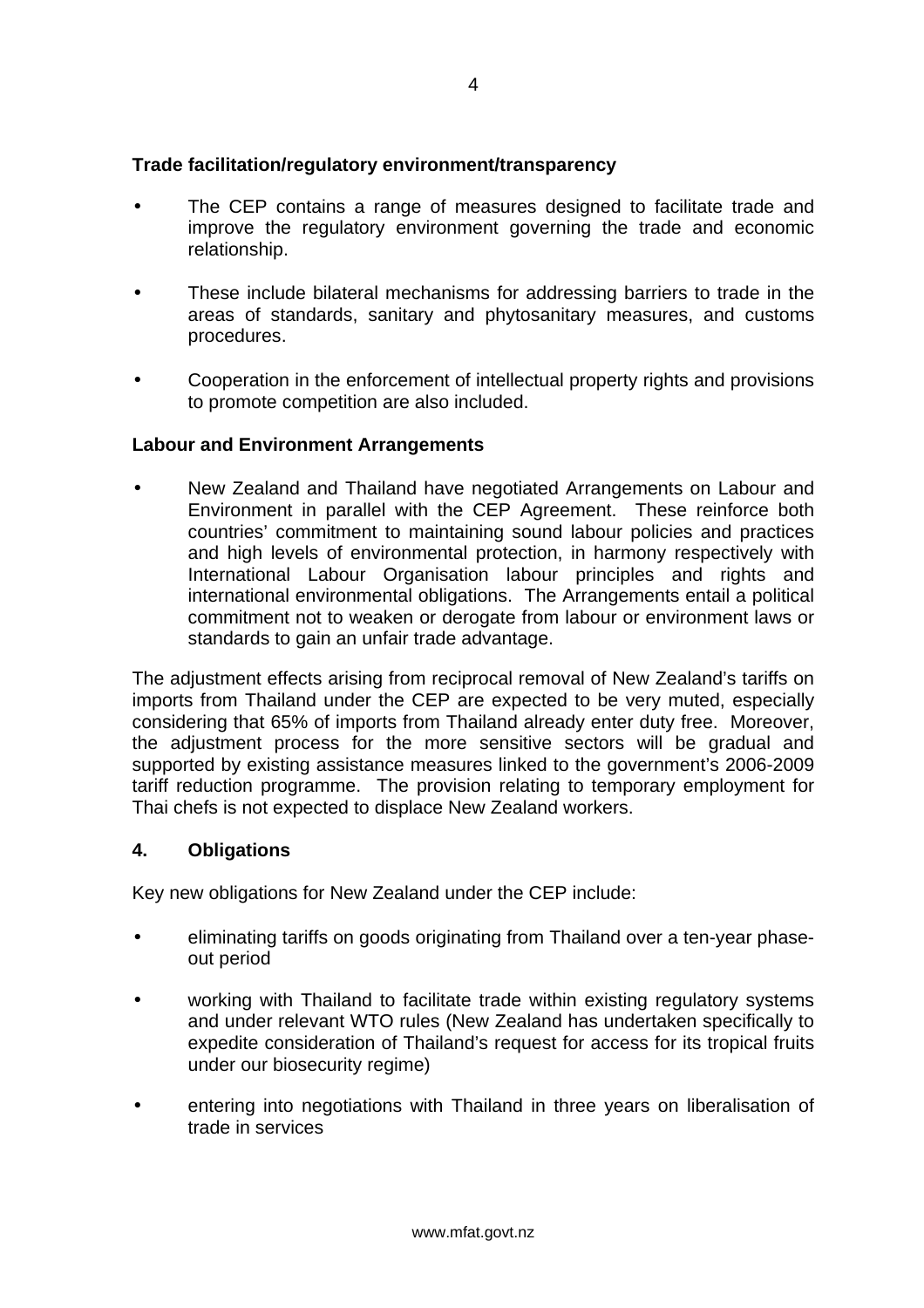- providing access for temporary employment of qualified and experienced Thai chefs and exploring the scope for similar access for qualified and experienced traditional Thai massage therapists
- cooperating with Thailand across a range of economic areas, including technical regulations, intellectual property enforcement, competition policy, and investment
- participating in a working group to prepare for future negotiations on government procurement
- supporting the implementation of the Agreement through participation in meetings and reviews, and administering dispute settlement procedures.

Obligations in a number of other areas of the Agreement, such as transparency requirements and treatment of investments, are fully consistent with existing New Zealand practice. New Zealand's ability to regulate for national policy objectives is explicitly recognised. The overseas investment screening regime will continue to apply to relevant Thai investments. The CEP Agreement does not prevent New Zealand from taking measures it deems necessary to fulfil its obligations to Maori or to support creative arts of national value.

#### **5. Economic, social, cultural and environmental effects**

**Economic effects**: The CEP is assessed to make a modest but positive contribution to New Zealand's economic growth prospects over time, both through static gains from reciprocal trade liberalisation and dynamic productivity gains derived largely from improvements in the regulatory environment. As New Zealand and Thailand are both internationally competitive suppliers across most bilaterally traded goods, the gains should not be undermined through trade diversion effects.

The CEP can be expected to appreciably improve opportunities for New Zealand sectors who export significant volumes to Thailand and/or face high tariffs. Among the sectors with the greatest potential to benefit are dairy, horticulture, and manufacturing.

**Social effects**: The CEP is not expected to have any discernible negative social effects on New Zealanders. Tariff removal on imports from Thailand is unlikely to have any significant impact on employment. Overall effects on employment are more likely to be net positive. The access granted for specialist Thai chefs to work temporarily in New Zealand is not expected to displace New Zealand workers. New Zealand's social legislative and regulatory frameworks will not be affected by the CEP. The Arrangement on Labour reaffirms New Zealand and Thailand's commitment to sound labour policies and practices.

**Cultural effects**: The CEP includes safeguards which will ensure that there are no adverse effects on New Zealand cultural values, including Maori interests.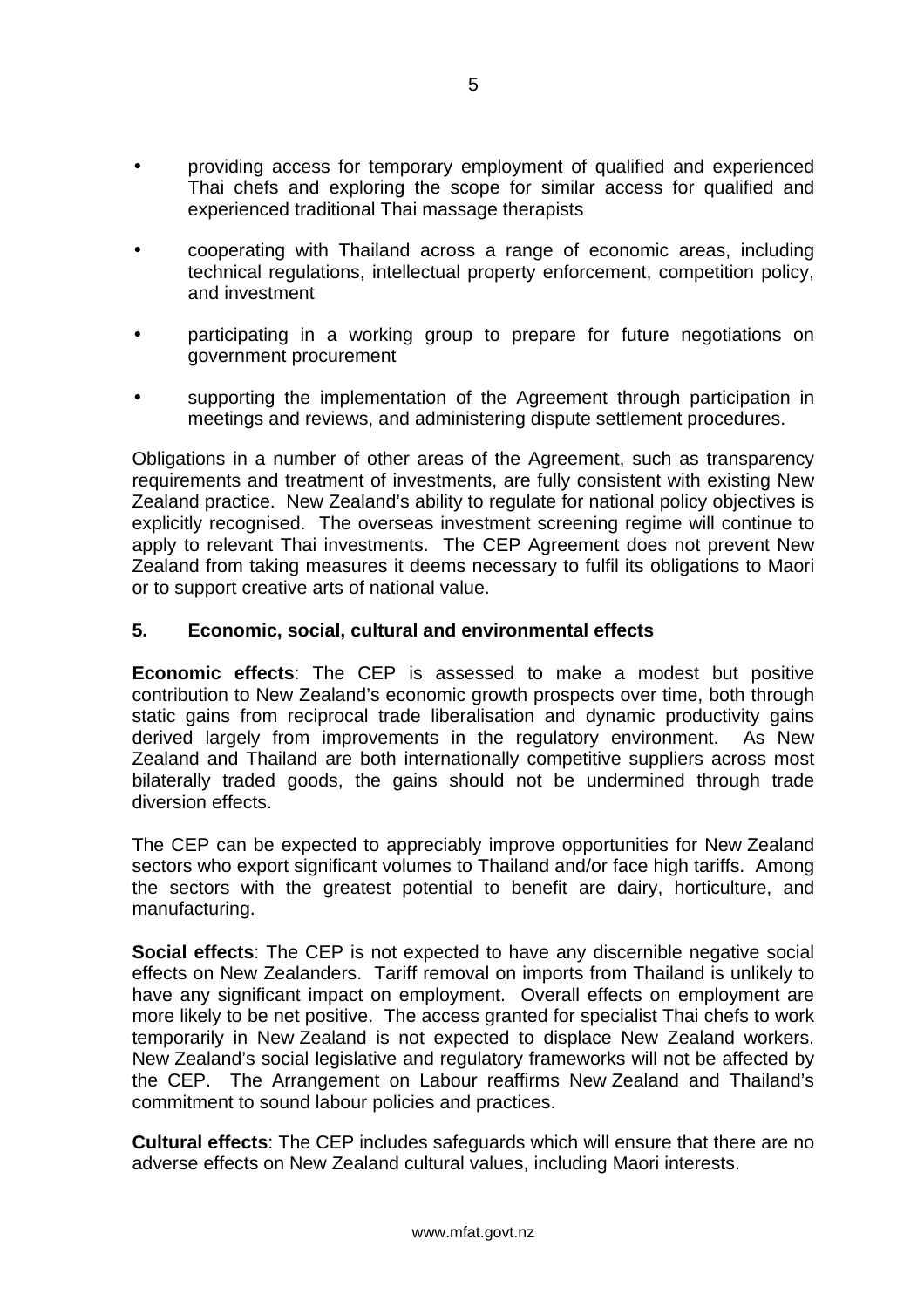**Environmental effects**: New Zealand has sufficiently robust environmental laws, policies, regulations and practices in place to manage any potential negative impacts. The CEP may also produce some positive environmental outcomes for New Zealand. The CEP itself and the Environment Arrangement both support the aim of harmonising objectives for trade and the environment.

### **6. Costs**

The direct financial implications for the New Zealand government of the CEP relate to declining tariff revenue (NZ\$6 million was collected on imports from Thailand in 2004), minor one-off costs to government agencies of implementing the CEP, and the ongoing costs of complying with the CEP and associated Arrangements (estimated at \$280,000 pa for the next few years).

### **7. Future protocols**

It is anticipated that the Agreement will be amended following the conclusion of negotiations on liberalisation of trade in services and government procurement, and in light of further liberalisation in the area of trade in goods and investment.

#### **8. Implementation**

A small number of legislative and regulatory amendments are required to align New Zealand's domestic legal regime with rights and obligations created under the CEP Agreement, in particular in respect of tariffs, rules of origin and bilateral transitional safeguards.

#### **9. Consultation**

In New Zealand, the study, preparation and negotiating phases involved extensive inter-agency collaboration and consultation with non-government stakeholders. Input was received through submissions, meetings, and email correspondence. A communication programme kept stakeholders informed of progress and provided opportunities for input.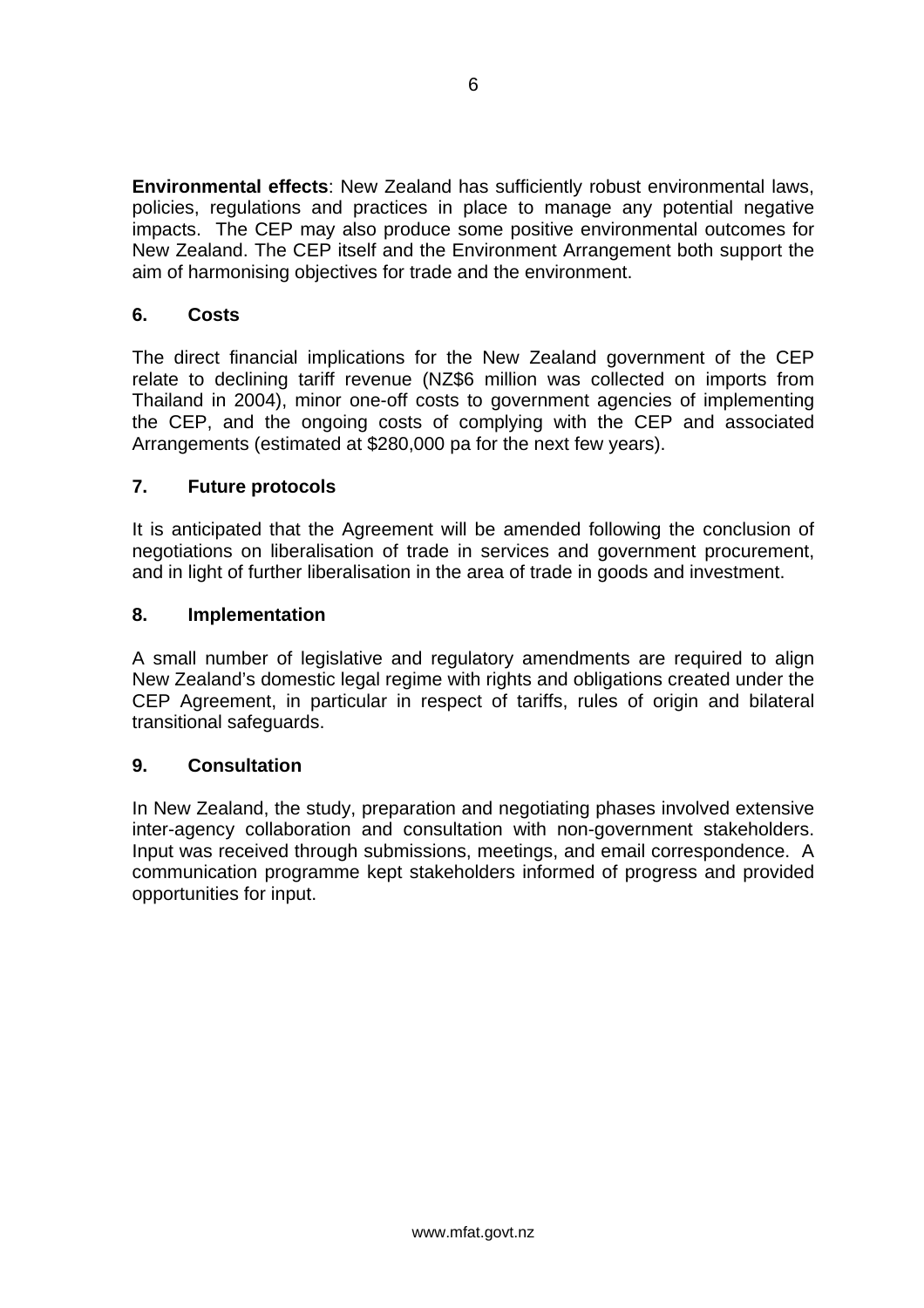### <span id="page-9-0"></span>**1 DATE OF PROPOSED BINDING TREATY ACTION**

It is proposed that New Zealand and Thailand formally ratify the Closer Economic Partnership (CEP) Agreement by exchange of notes to bring the Agreement into force on 1 July 2005.

### **2 REASONS FOR NEW ZEALAND TO BECOME PARTY TO THE TREATY**

There are two key reasons for New Zealand to enter into a CEP Agreement with Thailand:

- New Zealand will benefit directly from the removal of trade barriers between the two countries and from the framework for ongoing development of economic linkages with Thailand established by the Agreement.
- the Agreement contributes to New Zealand's strategic objectives by supporting New Zealand's wider trade policy interests and cementing stronger links with the South East Asian region.

These reasons are expanded upon below.

#### **2.1 Direct benefits from enhanced trade and economic links with Thailand**

A fundamental objective of New Zealand's trade policy is to expand the opportunities available to New Zealand exporters by removing barriers to trade and establishing sound frameworks under which trade and investment linkages can flourish. Concluding bilateral agreements with key trading partners to remove barriers to trade on a reciprocal basis is one of the avenues for achieving this objective, thereby contributing to the government's goal of sustainable growth as set out in the Growth and Innovation Framework (GIF), in particular its International Connectedness dimension.<sup>[1](#page-9-1)</sup>

New Zealand and Thailand are complementary economies. Thailand exports predominantly manufactured goods to New Zealand while our exports to Thailand are largely agriculture-based goods and some niche manufactured items. As one of the fastest growing economies in our region and a pivotal regional business hub, Thailand is already a valuable economic partner for New Zealand, with two-way merchandise trade exceeding NZ\$1 billion in [2](#page-9-2)004<sup>2</sup>. . New Zealand's  $$362$  $$362$  $$362$  million<sup>3</sup> share of this trade has developed despite Thailand maintaining some

<span id="page-9-1"></span>1 Ministry of Foreign Affairs and Trade Statement of Intent 2004/05 intermediate outcome ll, *'New Zealand's international connections facilitate sustainable economic growth through increased international trade, foreign investment and knowledge transfer'*, notes that foreign trade, investment and technology transfer are critical to a durable economic growth path which will deliver to New Zealanders the standard of living and quality of life to which they aspire.

<span id="page-9-3"></span><span id="page-9-2"></span><sup>&</sup>lt;sup>2</sup> Source: Statistics New Zealand. Excludes re-exports.<br><sup>3</sup> Source: Statistics New Zealand. Excludes re-exports.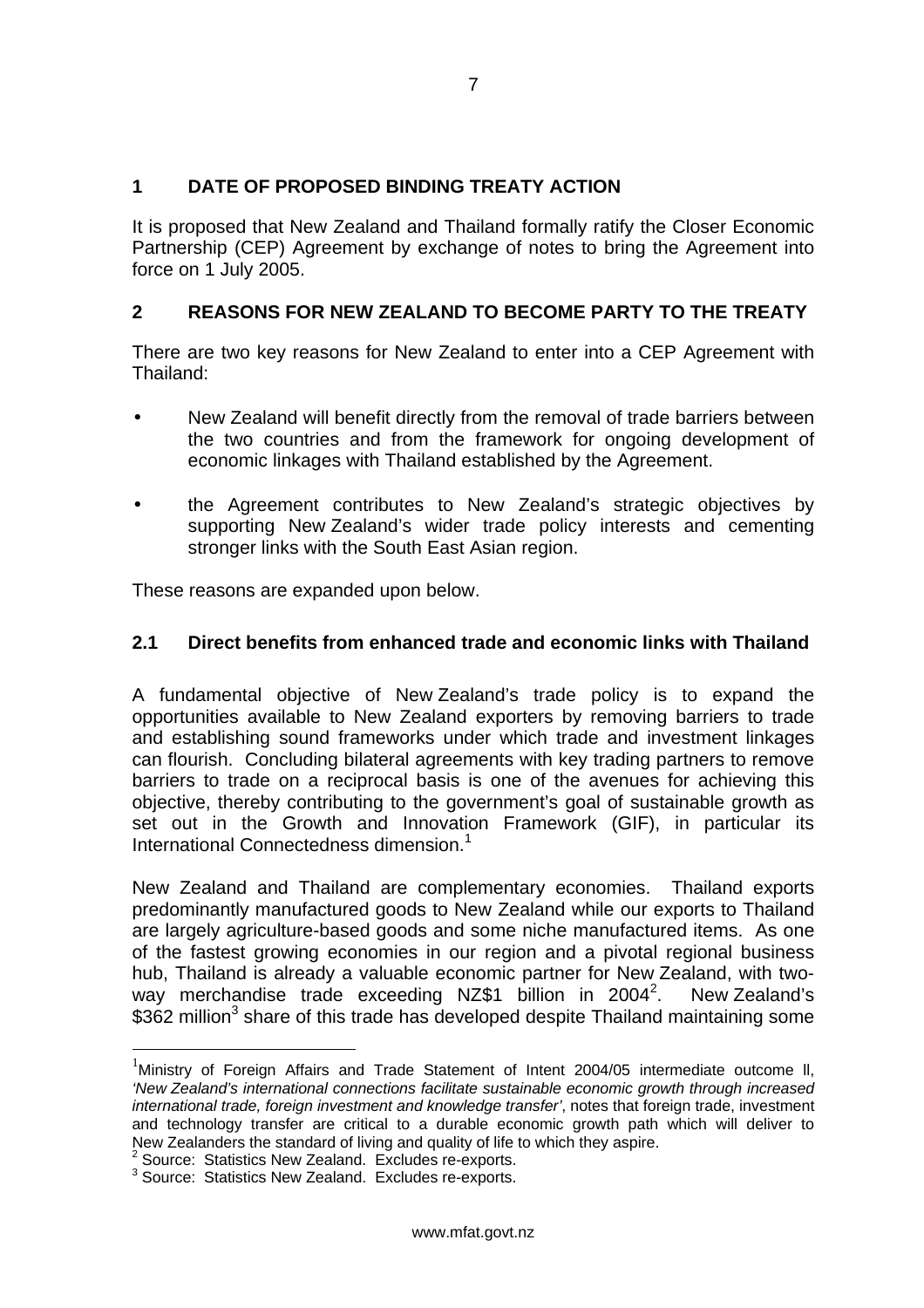of the highest trade barriers in the South East Asian region<sup>[4](#page-10-0)</sup>, suggesting that the trading relationship holds considerably greater potential.

Virtually all New Zealand exports to Thailand are subject to tariffs. While tariffs are in the one to five percent range for a number of export items, for others Thailand maintains very high tariffs (for example, 30-40 percent on most fruit and vegetables and 30 percent on many manufactured items, rising to 50 percent on beef and 60 percent on wine). Thailand also applies tariff rate quotas on a number of agricultural products (for example, for skim milk powder imports above a certain quantity, the tariff climbs to a trade-prohibitive 216 percent). In 2003 an estimated NZ\$33 million in duty payments was levied on New Zealand exports at an average rate of nine percent**.**

The CEP agreement will remove all these barriers over time and deliver substantial opening of the Thai market as soon as it comes into effect.<sup>[5](#page-10-1)</sup> Significant opportunities for New Zealand will open up as a result. Exporters already active in the Thai market will have the opportunity to expand trade and market share. Other businesses, possibly already successfully exporting to other markets in the region, may now have the opportunity to establish themselves in the Thai market.

Without this Agreement, New Zealand would inevitably be progressively disadvantaged in the Thai market as:

- Thailand already offers limited preferential access to ASEAN members under the ASEAN Free Trade Area (AFTA).
- the Thailand/Australia Free Trade Agreement (TAFTA) came into effect on 1 January 2005.
- Thailand has since October 2003 provided duty free access to China for horticultural items as part of an early harvest package ahead of full Free Trade Agreement (FTA) negotiations.
- Thailand is currently negotiating FTAs with a number of other trading partners including the US and Japan.

Concluding our own CEP with Thailand will thus help maintain a level playing field for New Zealand exporters in the Thai market.

Beyond market access for goods, the Agreement takes some initial steps towards improving and securing operating conditions for New Zealand business people

<span id="page-10-0"></span> <sup>4</sup> Only Viet Nam and Cambodia among the ASEAN countries impose higher average tariffs on

<span id="page-10-1"></span>New Zealand exports.<br><sup>5</sup> Tariff liberalisation will take place on a reciprocal basis. In comparison with the barriers New Zealand exports face in Thailand, Thai imports into New Zealand face relatively low barriers. The average applied tariff rate in 2003 was just 1.5 percent. New Zealand tariff liberalisation under the CEP is addressed in sections 5.1.3.3 and 5.1.3.5.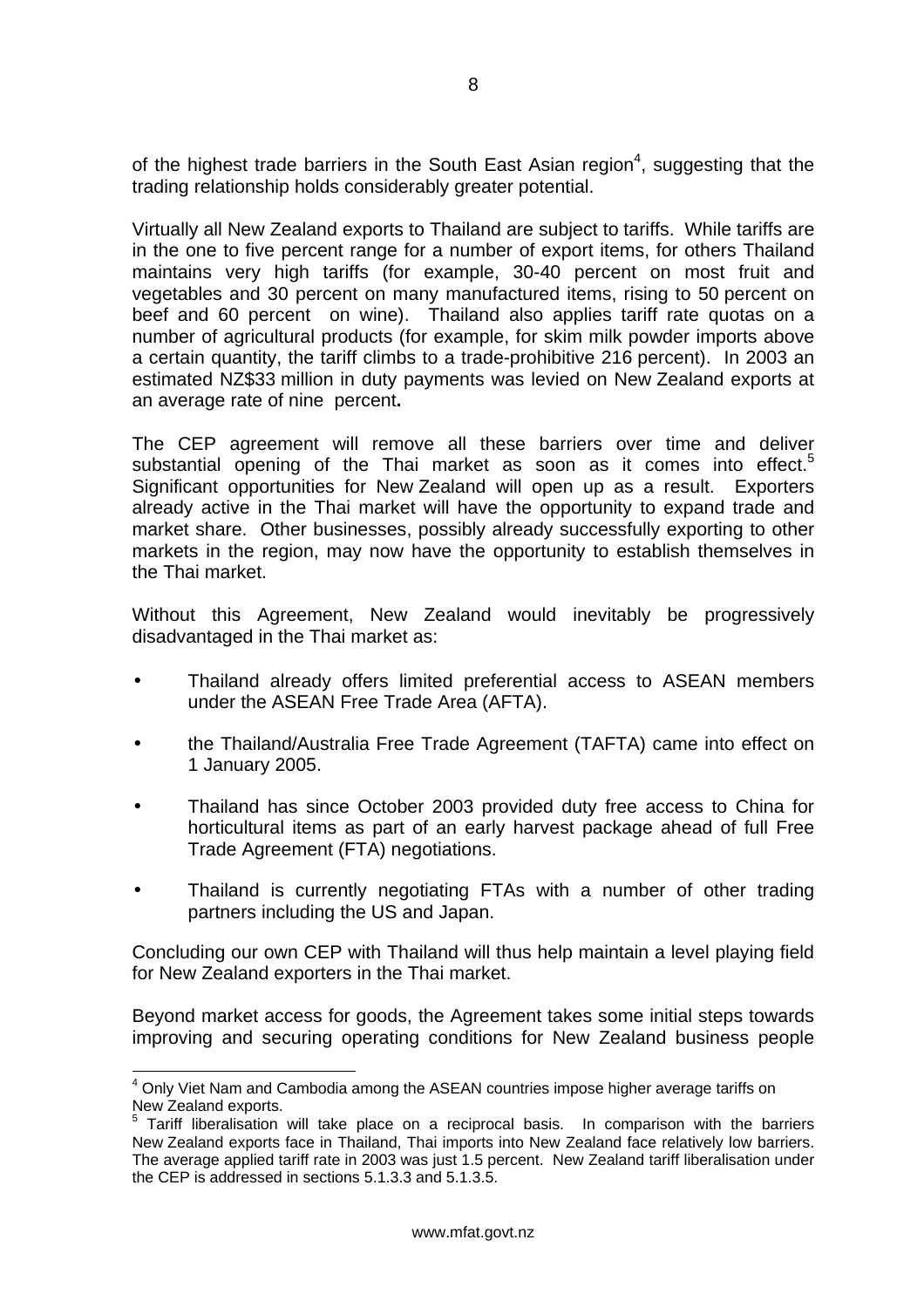<span id="page-11-0"></span>and investors in the currently restricted Thai market. Negotiations on formal services commitments are scheduled to commence within three years of the CEP entering into force. The CEP also contains a range of measures designed to improve the regulatory environment for New Zealand/Thai trade and support the ongoing development of the trade and economic relationship with Thailand through cooperation, information-sharing and addressing non-tariff barriers.

Entering into a Closer Economic Partnership with Thailand should also raise the profile of each country in the other, promoting links and opportunities which do not derive from the letter of the Agreement itself.

Collectively, the elements of the Agreement outlined above can be expected to make a modest but positive contribution to New Zealand's economic growth prospects over time. This flows from static gains generated by reciprocal tariff and non-tariff barrier removal and dynamic productivity gains derived principally from improvements over time in the regulatory framework governing the Thai/New Zealand trade and economic relationship. The impact on New Zealand producers of phasing out New Zealand's low tariffs on imports from Thailand is expected to be very limited.

#### **2.2 Indirect benefits from advancing New Zealand's strategic interests**

As well as offering direct economic benefits, the CEP advances a number of New Zealand's strategic interests.

It will put New Zealand's relationship with Thailand, a key South East Asian country, onto a new, forward-looking footing. Mechanisms for bilateral cooperation and relationship building within the CEP itself will raise the level of engagement between New Zealand and Thailand in keeping with the government's objectives in Asia.

Moreover, the CEP will serve as a springboard for developing aspects of New Zealand/Thai relations beyond the economic domain. It has provided impetus to the conclusion of a Working Holiday Scheme with Thailand and to wider ministerial engagement and officials' exchanges. It will create a platform for greater cooperation, as agreed between the New Zealand and Thai Prime Ministers in 2004, in areas such as tourism, education, cultural links, and scientific exchange.

At the same time, the CEP will strengthen New Zealand's links with the South East Asian region which is particularly important as we enter into free trade negotiations with the Association of South East Asian Nations (ASEAN) and Australia. The New Zealand/Thailand CEP, together with New Zealand's existing CEP with Singapore and a possible FTA negotiation with Malaysia, will serve as a significant building block towards this broader agreement.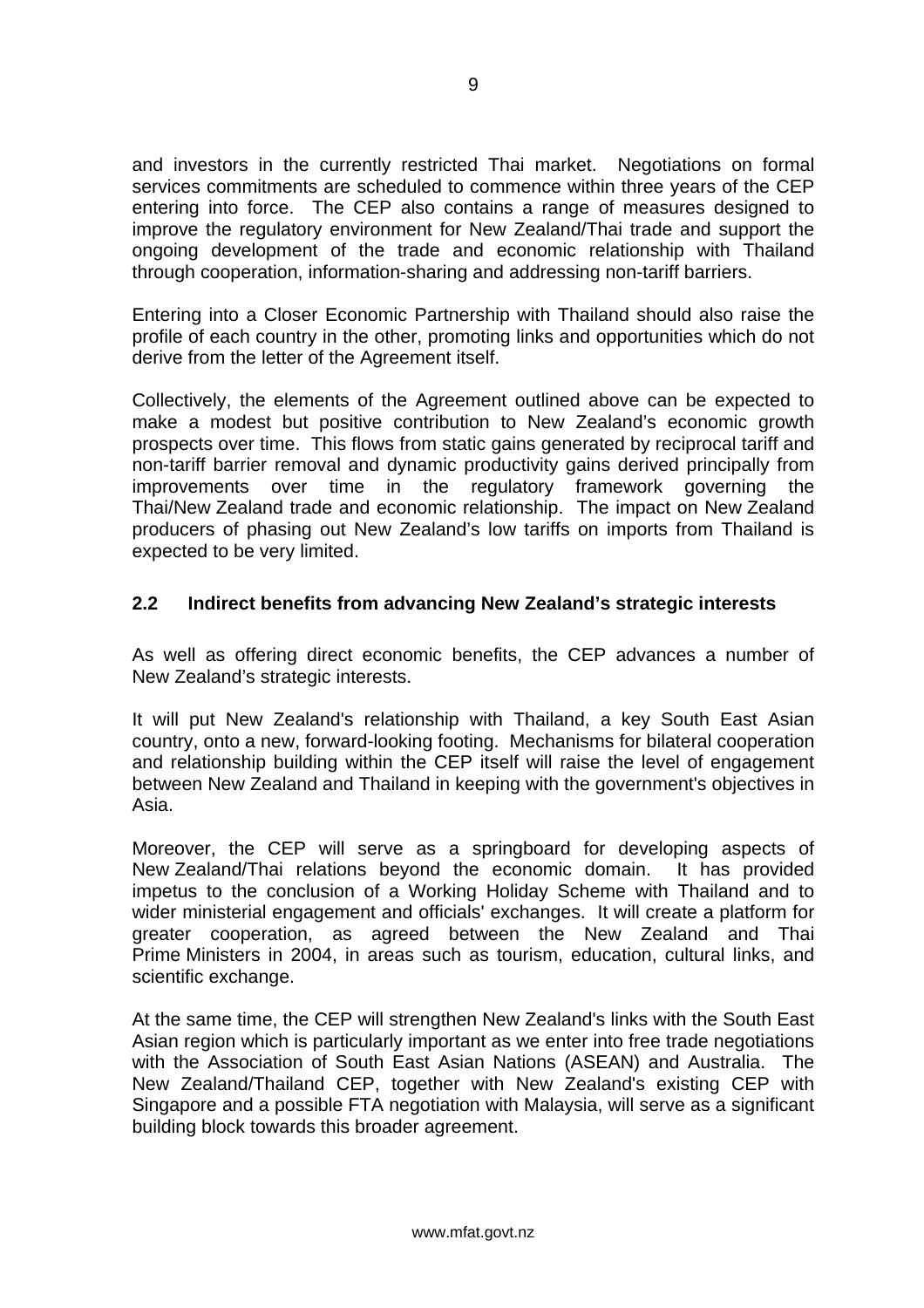<span id="page-12-0"></span>Entering into a comprehensive CEP with Thailand will also contribute to New Zealand's wider trade policy objectives. While a number of countries have negotiated bilateral trade agreements which exclude sensitive products, this CEP covers all goods. Like other comprehensive agreements, it maintains momentum towards our wider goal of multilateral trade liberalisation. While trade liberalisation through the World Trade organisation (WTO) remains New Zealand's primary trade policy objective, the bilateral CEP with Thailand will bring forward some of the gains without impeding New Zealand's overall interests.

#### **3 ADVANTAGES AND DISADVANTAGES TO NEW ZEALAND OF THE TREATY ENTERING INTO FORCE**

### **3.1 Advantages to New Zealand in entering into a CEP with Thailand**

#### **3.1.1 Market access for goods exports to Thailand**

- The most clear cut benefits to New Zealand from this Agreement stem from the removal over time of all tariff and quota restrictions on New Zealand exports to Thailand. As Thailand currently applies some of the highest trade barriers in the South East Asian region, some of which have the effect of impeding any New Zealand exports to Thailand, this represents a significant outcome for New Zealand.
- As a result of tariff preferences under the CEP, New Zealand goods will be more competitive in the Thai market vis-à-vis Thai domestic production and imports from third countries. New Zealand companies will have the opportunity to increase their exports to Thailand and/or secure better returns from the market.
- As the proportion of exports entering Thailand duty free is estimated to rise from just four percent to 52 percent<sup>[6](#page-12-1)</sup> as soon as the Agreement is implemented, the CEP will deliver some major upfront benefits including:
	- o immediate elimination of the 5 percent tariff on infant milk food. This was New Zealand's single biggest export item to Thailand in 2003, worth NZ\$61 million.
	- o opening up new opportunities for horticulture exports, including avocadoes (currently impeded by a 40 percent tariff), cherries (exports of which have doubled each year in recent years despite the 40 percent tariff imposed), persimmons (for which Thailand is a \$700,000 plus market despite the 40 percent tariff) and kiwifruit (for which tariffs may be levied on a per kilo basis equivalent to 52 percent).

<span id="page-12-1"></span><sup>————————————————————&</sup>lt;br><sup>6</sup> Analysis of the impact of the CEP on NZ exports to Thailand in this section and section 5.1 is based on 2003 Thai import statistics sourced from the World Trade Atlas.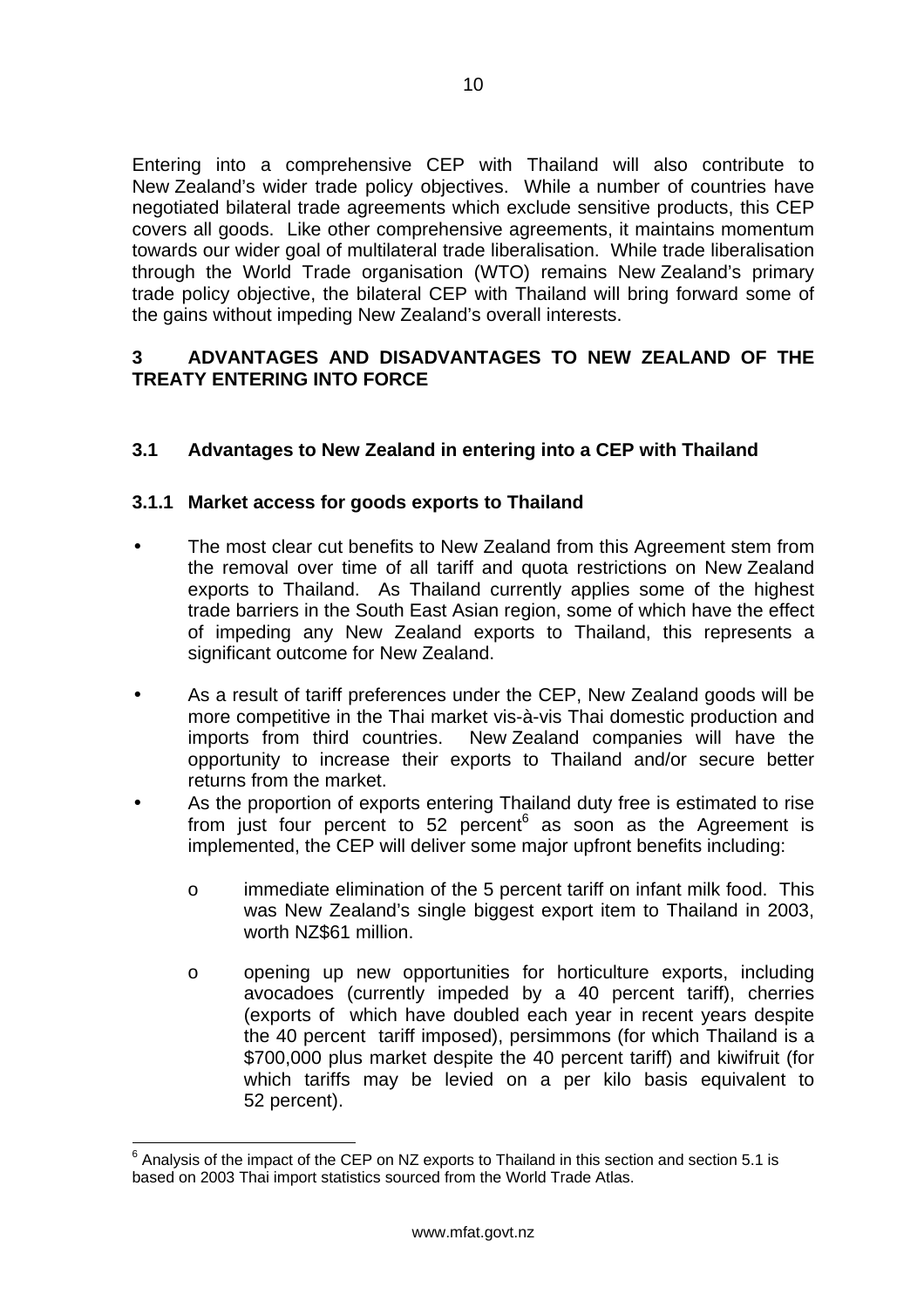- o significantly enhancing the competitiveness of New Zealand manufactured goods in the Thai market. Tariffs will be eliminated immediately on 72 percent of New Zealand's current \$50 million manufactured goods trade with Thailand. Of particular interest are the immediate elimination of the 15 percent tariff on gas pumps, the 5-10 percent tariffs on plastic moulding equipment, and the 15 percent tariff on radio parts.
- o creating new opportunities in manufacturing sectors where Thai tariffs are currently impeding any exports. For example, removing the 30 percent tariff on plastic components for motor vehicles will open the way for New Zealand companies to tap into supplying Thailand's substantial automotive industry.
- In areas where Thailand's tariffs will be phased out rather than eliminated immediately, the certainty of reaching free trade on a scheduled date is valuable to New Zealand exporters in terms of forward business planning, as are the cumulative benefits of progressively reducing tariffs. Some of the key benefits are:
	- o the phasing out of the 18 percent tariff on whole milk powder, New Zealand's second biggest export to Thailand, could result in total duty savings between 2005 and 2015 of NZ \$51 million based on current trade.
	- o for the 28 percent of manufactured exports which will not become duty free immediately, New Zealand exporters can plan on duty free access for virtually all these products by 2010.
- The CEP will help to establish a level playing field where New Zealand exporters compete directly with suppliers from other countries with which Thailand has free trade agreements:
	- o from 1 July 2005, for virtually all items where New Zealand and Australia are both active in the Thai market, New Zealand exporters will have at least equivalent access.
	- o parity with Australia will be maintained as the second tranche of tariff reductions between New Zealand and Thailand will occur on 1 January 2006, putting Thai tariff cuts for New Zealand on the same cycle as those for Australia under the Thailand/Australia FTA.
	- o New Zealand fruit and vegetable suppliers will regain parity in tariff treatment with Chinese competitors from 1 July 2005.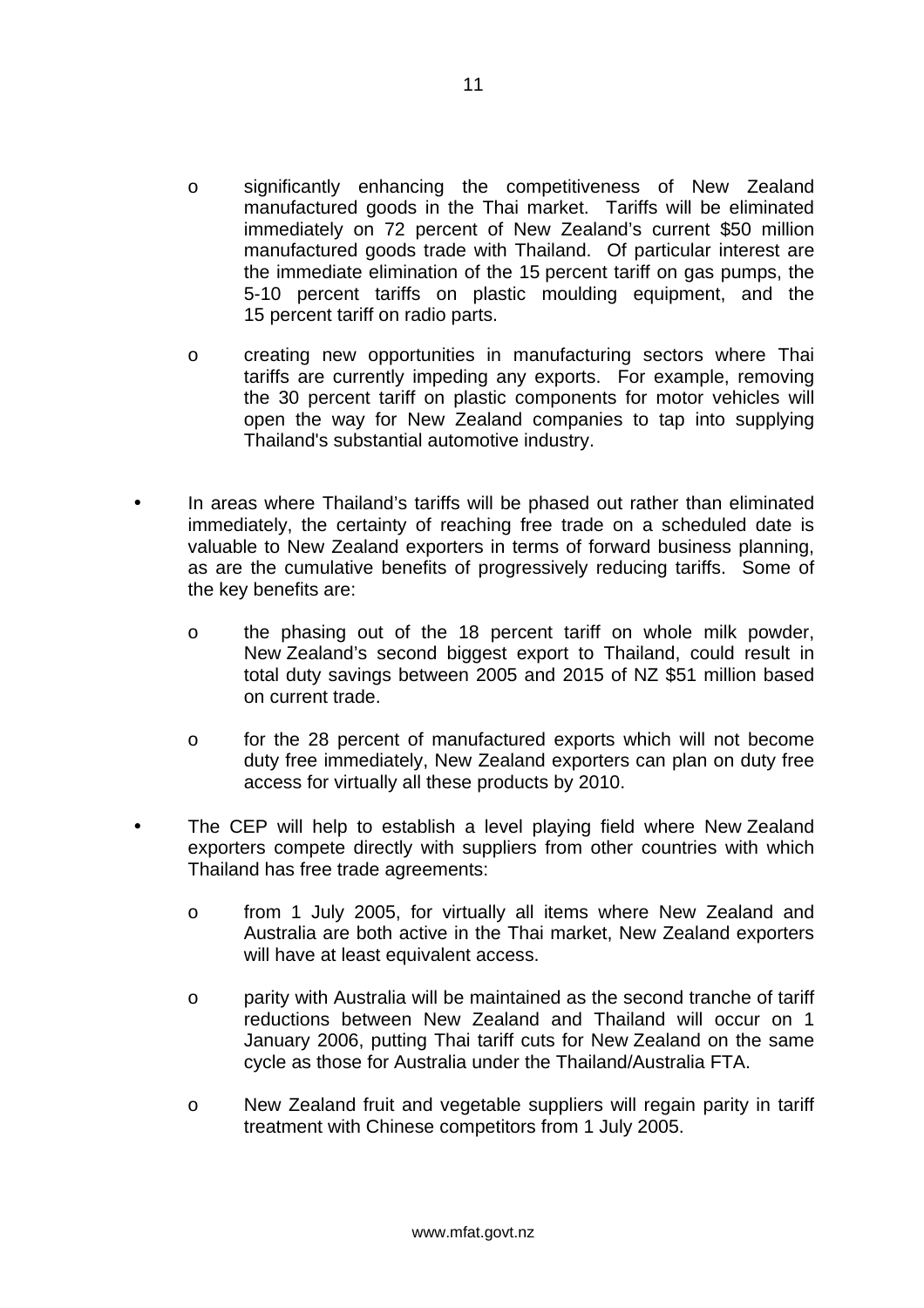- o in particular, the removal of the 40 percent tariff on carrots will provide the opportunity for New Zealand exporters to regain the \$2.5 million market lost to China since Thailand removed tariffs on all fruit and vegetable imports from China in October 2003.
- More information on the market access outcomes is provided in section 5.1 and in Annex 1 which contains a summary of outcomes released publicly in New Zealand following the announcement of the conclusion of negotiations on 30 November 2004.

#### **3.1.2 Services/temporary entry/investment**

- Thailand will take some steps under the CEP towards easing and clarifying the conditions under which New Zealand business people enter and operate in Thailand. These are similar to the commitments made to Australia in respect of work permits and visas. They cover short-term business visitors, intra-corporate transferees and investors.
- New Zealand and Thailand are committed to entering into negotiations on the liberalisation of trade in services within three years. This will provide an opportunity to negotiate a services component to the CEP with wider coverage than Thailand is currently in a position to provide.
- The CEP provides for additional protections against arbitrary treatment for New Zealand investments, including appropriate protection against expropriation unless internationally accepted criteria are met.
- Thailand is committed to maintaining the right to 100 percent New Zealand ownership and control of investments in a number of manufacturing sectors in Thailand.
- In addition to the letter of the provisions on investment, the CEP has the potential to make New Zealand and Thai business people more alert to the mutually beneficial opportunities for pooling the strengths of each country through investment, joint ventures and collaboration in third markets.
- More information on outcomes in these areas is contained in Annex 1.

#### **3.1.3 Rules of origin**

- The rules of origin (ROO) under this agreement will ensure that the CEP tariff preferences apply to all key New Zealand export products.
- Robust verification procedures will ensure the integrity of the rules and minimise opportunities for other countries to obtain unintended benefits in the New Zealand market.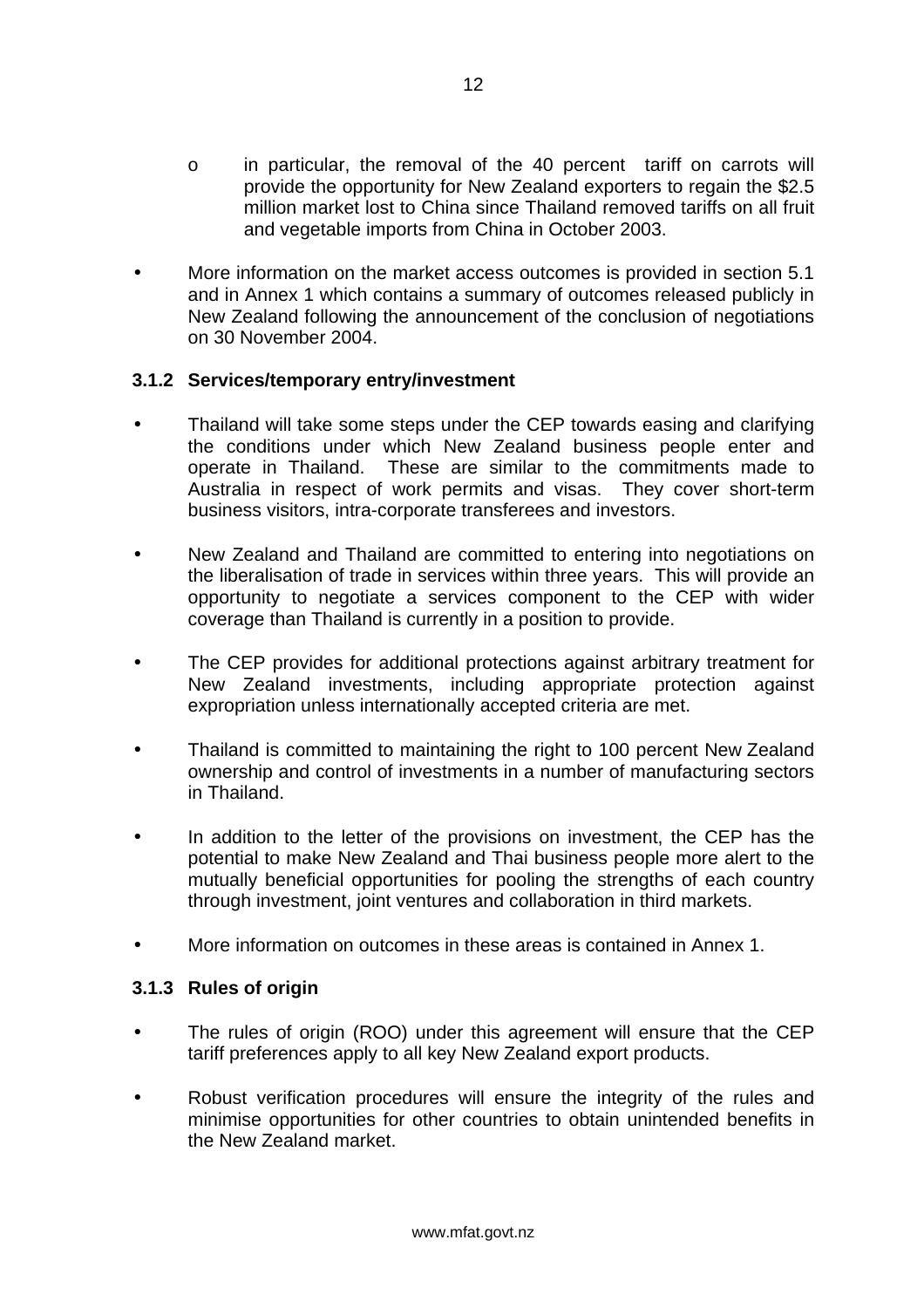- The rules are based on a 'change-of-tariff-classification'" (CTC) approach to determine whether a good has been 'substantially transformed' in Thailand or New Zealand and should therefore qualify for tariff preference. This is a new model for New Zealand, and is consistent with the international mainstream. New Zealand and Australia are discussing a move to CTC under a revised CER Agreement. In addition, CTC is the basis for the Pacific Three CEP negotiations among New Zealand, Chile and Singapore. (See section 4.3 for an explanation of the CTC approach.)
- Until now, New Zealand's preferential arrangements have been based on an economic test of Regional Value Content (RVC) measuring the percentage of local content in the exported product. However, CTC is the most common model internationally because, in comparison with RVC, it is:
	- o simpler and cheaper for business to apply
	- o easier for government to administer
	- o inherently more predictable and consistent in terms of origin outcomes ('once qualify, always qualify'), and thereby permits effective forward planning
	- o economically efficient in that it allows exporting manufacturers to buy inputs from the cheapest international sources
	- o especially advantageous for small and medium enterprises because there is less need to maintain costly records systems.
	- While CTC forms the basis for the rules of origin for all products, supplementary RVC rules apply to textiles, clothing, carpets and footwear. The value-added test will provide additional assurance that substantial transformation has been achieved in the sensitive textiles, clothing, carpets and footwear sector. The RVC measure for these goods is 50 percent of the FOB price. $7$
- 'Minimal operations or processes' are disallowed.

<span id="page-15-0"></span> $<sup>7</sup>$  FOB means "free on board" (ie the stage at which the goods pass the ship's rail), and is the price</sup> payable by the purchaser at the point of export. Unlike New Zealand's existing trade agreements that use the added value, ex-factory cost method for determining RVC, the FOB "build-down" method allows for the inclusion of manufacturer's profit and transport from the point of manufacture to the ship's rail. It is a simpler model for both business and Customs, because the FOB price is, in most instances, also the customs value for duty. To determine the RVC, the value of nonoriginating materials is simply deducted from the FOB price.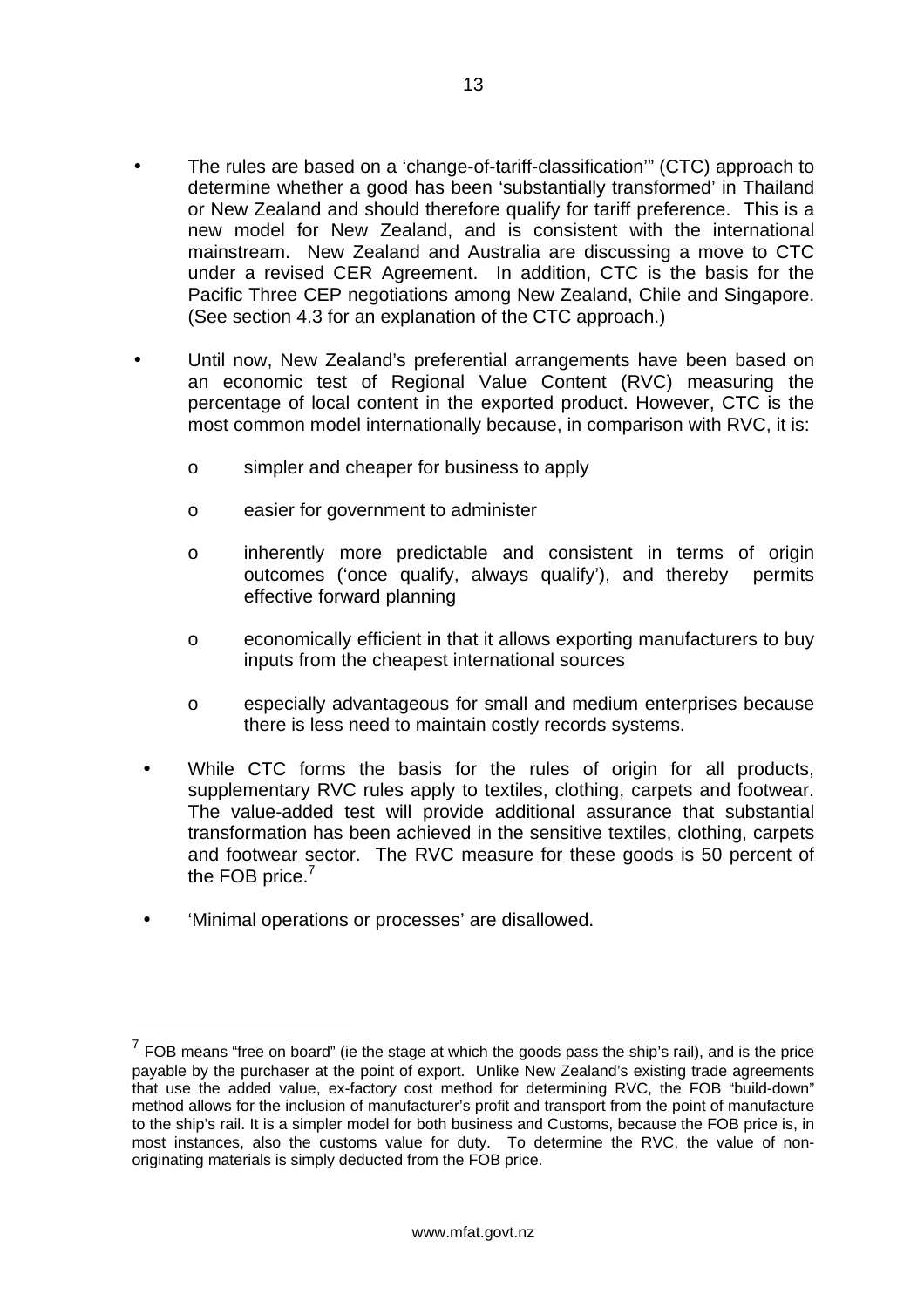#### **3.1.4 Trade remedies**

- New Zealand has retained, without compromise, the ability to take WTOconsistent trade remedy actions against unfairly traded imports which are dumped or subsidised and injure New Zealand producers.
- Bilateral transitional safeguard provisions provide an additional safety net for any New Zealand industries that might be seriously affected by tariff reductions under the CEP. These provisions are reciprocal. New Zealand ensured in the negotiations that reasonable disciplines are placed on both countries' use of bilateral safeguard provisions in order not to undermine the overall benefits of the CEP.

#### **3.1.5 Trade facilitation/regulatory environment/transparency**

- The cost of complying with technical regulations can constitute as significant a barrier to trade in goods as tariffs. Without formal arrangements, it is difficult to engage with other countries at the technical levels that will produce tangible solutions to adverse impacts of technical regulations and standards and conformance requirements on trade flows.
- The CEP establishes mechanisms, such as regular meetings and working groups on specific issues, for regulators, other officials and technical experts to work together more effectively to address barriers to trade in the areas of standards and conformance, sanitary and phytosanitary issues, customs procedures and e-commerce. Along with provisions for greater transparency, cooperation and information sharing on non-tariff measures, these mechanisms are designed to facilitate trade and reduce transaction costs for people doing business between the two countries.
- The intellectual property provisions support more certainty over the provision and enforcement of intellectual property rights. For example, relevant agencies may establish contact points for enforcement of intellectual property rights and exchange information on infringements. The intellectual property provisions recognise that intellectual property rights are important in supporting economic activity and development, in reducing distortions and impediments to legitimate trade, and in supporting the transfer and dissemination of knowledge and technology.
- The competition provisions provide a framework that promotes adherence to competition principles. This will help inform the conduct of New Zealand and Thailand in achieving effective implementation of the CEP in areas such as government procurement, services, investment and intellectual property. The provisions also recognise the need to create and maintain open and competitive markets for the benefit of businesses and consumers from the two countries. This framework will support future policy dialogue between Thailand and New Zealand through the promotion of cooperation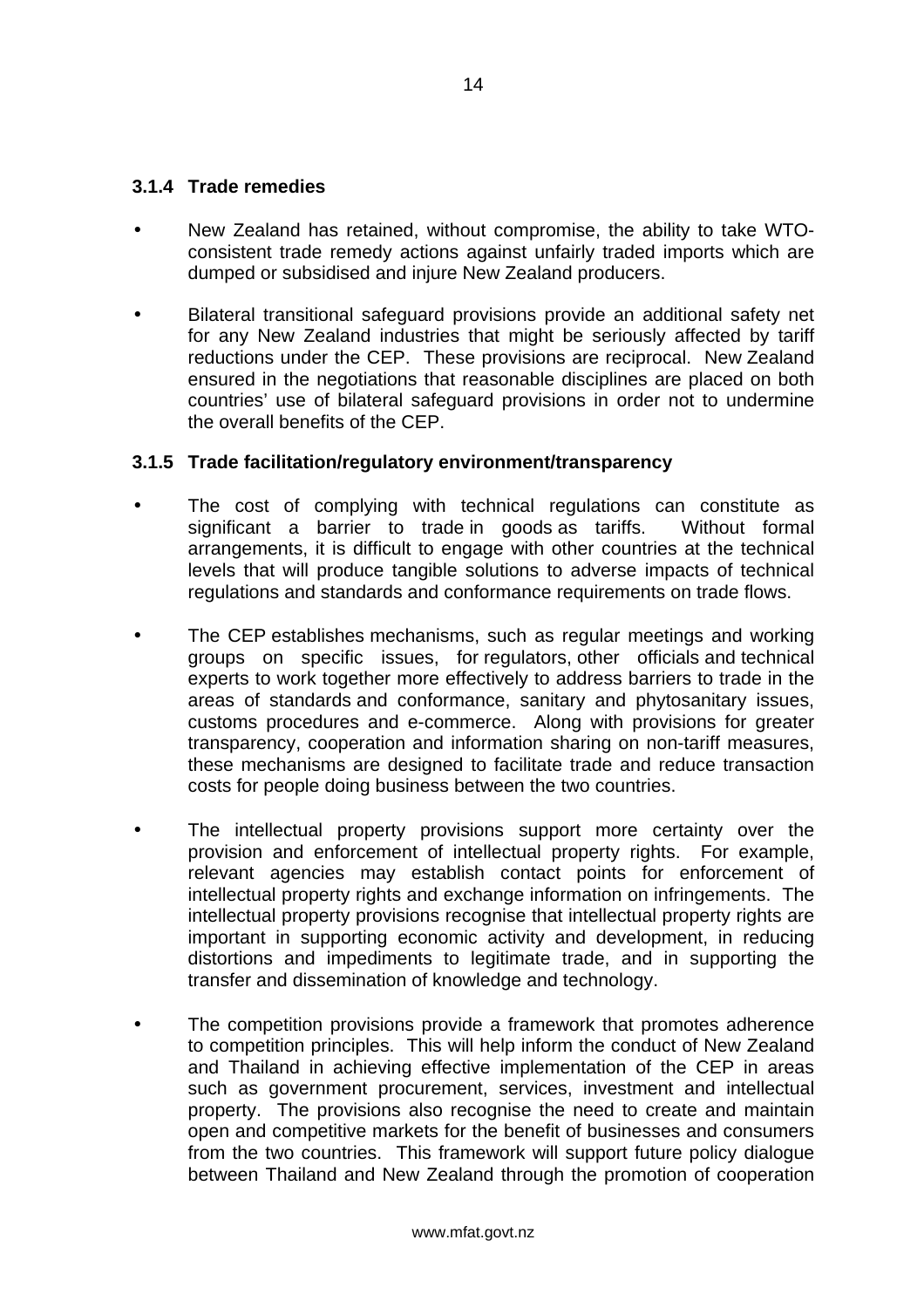in the field of competition policy, and in particular between competition enforcement agencies.

- The CEP with Thailand is expected to act as a springboard for the ongoing development of the bilateral trade and economic relationship. In addition to the specific commitments on future negotiations on services and government procurement, the annual meetings of the Joint CEP Commission and five yearly reviews will provide opportunities for both sides to build on the initial commitments and use the CEP framework to drive other mutually beneficial initiatives.
- The above provisions, alongside the general transparency obligations included in the CEP, may collectively contribute to modest dynamic productivity gains in the New Zealand economy (see further commentary in section 5.1).

### **3.1.6 Advantages in relation to other New Zealand policy objectives**

- The CEP maintains and reinforces existing rights and obligations under the WTO Agreement in relevant areas. At the same time it provides for bilateral mechanisms to enhance cooperation, improve understanding of each other's regimes and address issues affecting trade between the two countries within WTO frameworks (for example, in the areas of Technical Barriers to Trade (TBT), Sanitary and Phytosanitary Measures (SPS) and intellectual property rights (IPR)).
- The CEP recognises the government's right to regulate for national policy objectives.
- New Zealand and Thailand have negotiated bilateral Arrangements on Labour and Environment in parallel with the CEP Agreement. These Arrangements reflect the New Zealand Government's *Frameworks for Integrating Labour and Environment Standards in Trade Agreements.[8](#page-17-0)* They include a political commitment not to weaken or derogate from labour or environment laws or standards to gain an unfair trade advantage, or use them for protectionist purposes. Mechanisms are established for ongoing cooperation and dialogue, and for addressing any issues that may arise in these fields. Both Arrangements provide opportunities for public input.
- The CEP reflects New Zealand's objectives in connection with the Treaty of Waitangi (the same exception clause as in the New Zealand/Singapore CEP is included); the creative arts (an exception for measures relating to creative arts of national value is included); and traditional knowledge (the right of a country to take appropriate measures to protect traditional knowledge is recognised).

<span id="page-17-0"></span> <sup>8</sup> <http://www.mft.govt.nz/foreign/tnd/newissues/labour/labourframework.html> http://www.mfat.govt.nz/foreign/tnd/newissues/environment/envframework.html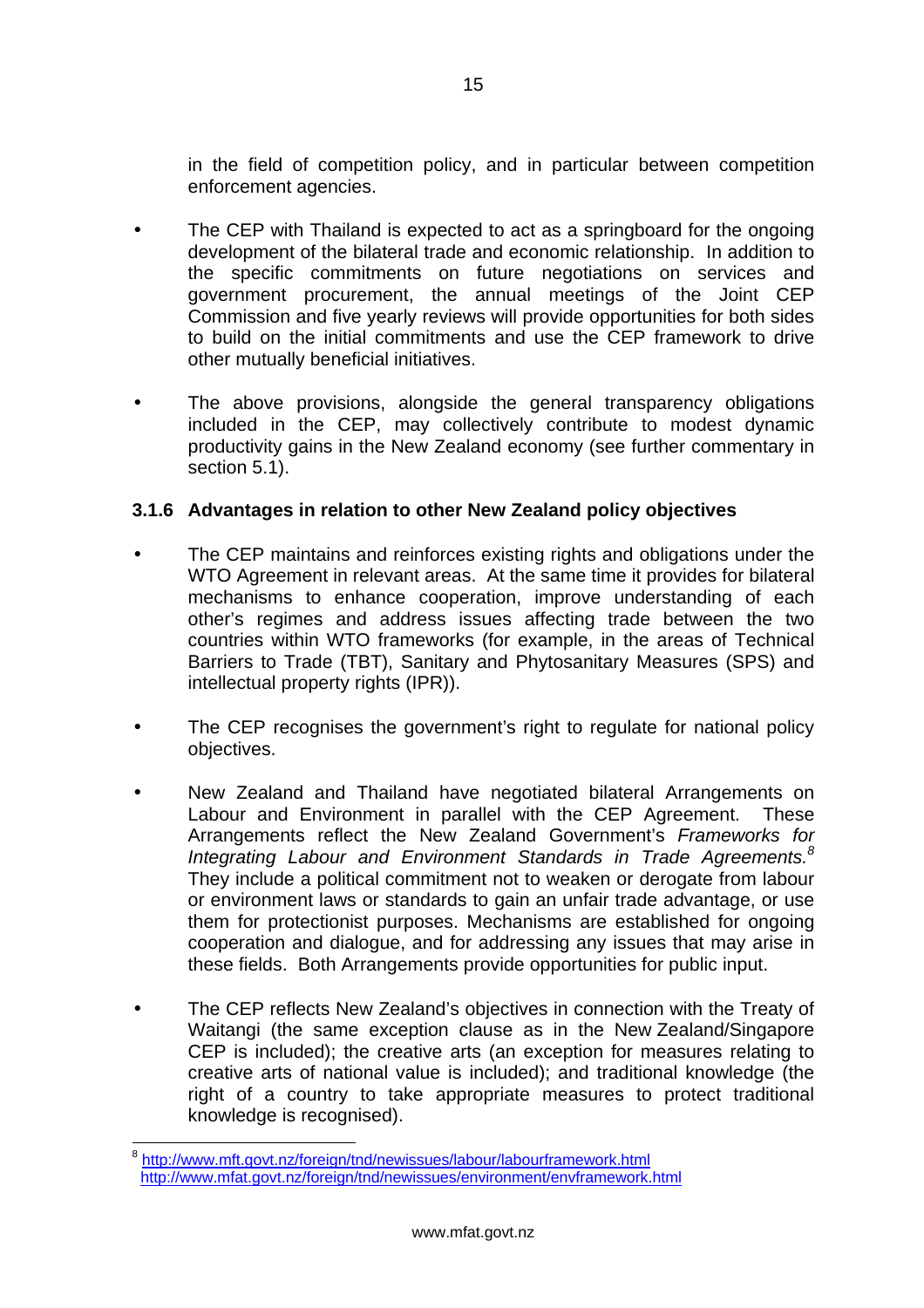#### <span id="page-18-0"></span>**3.1.7 Strategic advantages**

- The CEP will boost New Zealand's relationship with Thailand, a key player and increasingly important regional hub in the South East Asia region.
- Having a bilateral Agreement in place with Thailand as well as Singapore will strengthen New Zealand's position as we enter into free trade negotiations with ASEAN and Australia. The New Zealand/Thailand CEP will serve as a building block towards this broader agreement. The understandings built up between New Zealand and Thailand should be useful in developing strategies for the wider agreement. The precedent of comprehensive coverage of goods will provide a solid foundation for pursuit of New Zealand's objectives in these negotiations.
- The Agreement helps maintain momentum towards multilateral trade liberalisation through the WTO. The strong stand New Zealand and Thailand have taken on the elimination of export subsidies on agricultural goods and the end point of full free trade, including on 'sensitive products', are significant features in this respect.

#### **3.2 Disadvantages to New Zealand in entering into a CEP with Thailand**

Any trade agreement involving reciprocal tariff removal can create adjustment effects for import-competing sectors deriving from increased exposure to foreign suppliers at the same time as export-focused sectors secure improved access to offshore markets. Is there reason to believe that, with this particular agreement, the adjustment pressures are likely to be significant?

The assessment is that any such adjustment effects arising from the CEP with Thailand are overall not likely to be significant. This reflects the following factors:

- there is generally broad complementarity between our production bases.
- 65% of imports from Thailand entered New Zealand duty free in 2003, including Thailand's principal exports (motor vehicles and computers).
- phasing arrangements are in place for removing tariffs on the remaining dutiable imports from Thailand where there are New Zealand industry sensitivities.
- the government's tariff reduction programme scheduled for 2006-2009 means that the additional margin on most products is small.
- WTO-based anti-dumping and countervailing duty measures will continue to be available to address any unfair trade from Thailand, and bilateral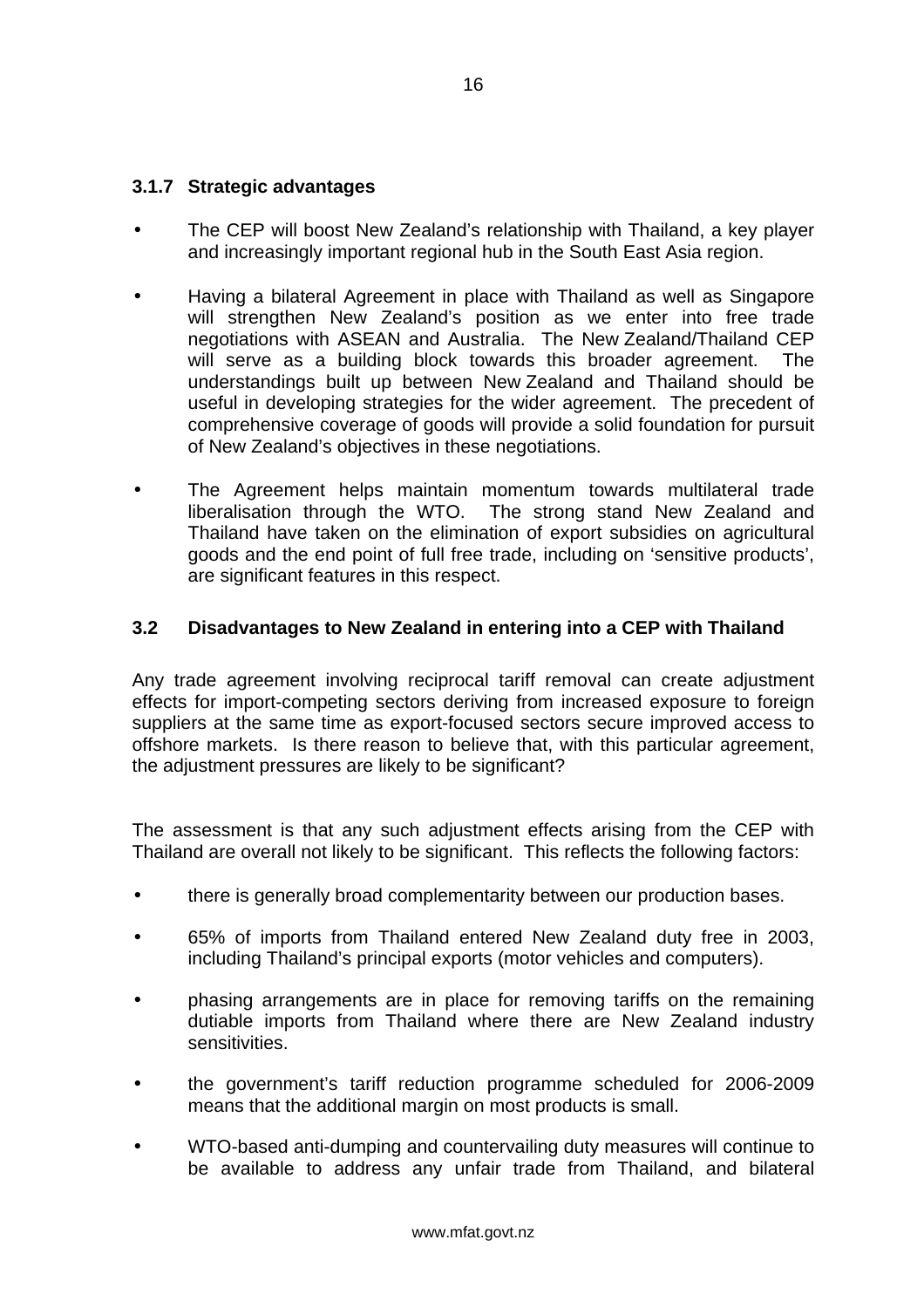transitional safeguards will be available in the event of any otherwise unexpected surges of imports from Thailand which could seriously injure New Zealand producers.

The clothing, footwear and carpet sector, where the highest tariffs of 17-19 percent prevail, has traditionally been the most sensitive to tariff reductions. Concerns in relation to imports from Thailand were also raised in respect of whiteware, plasterboard, steel and certain textiles. Even for these more sensitive sectors, the effects are expected to be very muted as:

- New Zealand's higher tariffs on clothing, footwear and carpet and many textile products will be phased out over a ten year period and preference will apply only to goods in this sector that meet the rules of origin requiring 50 percent Thai/New Zealand content as well as a change of tariff classification.
- in any event, Thailand accounts for a tiny proportion of textiles, clothing, footwear and carpet imports (around 1 percent).
- adjustment assistance has been made available in the context of New Zealand's unilateral tariff reductions to help the TCF sector build skills and global competitiveness.
- for the lower tariff sensitive products such as whiteware, existing tariffs will effectively be maintained at current levels before being removed from 2010.

Given the restrictions which Thailand maintains on access to its services sector for foreign suppliers, it could be said that it is a 'disadvantage' that the Agreement does not yet contain a services component. As with any negotiation, it takes two sides to reach agreement, and in this case it was apparent that concluding a services component was not feasible at this point. That said, there is a commitment to do so within three years and New Zealand has achieved certain gains in respect of access to Thailand for business visitors. The broader negotiation involved New Zealand meeting some specific Thai interests such as in the area of temporary employment for specialist Thai chefs and, potentially, traditional Thai massage therapists. The access for specialist Thai chefs to work temporarily in New Zealand subject to certain conditions is not however expected to displace New Zealand workers. Care will be taken to ensure the integrity of any system for temporary employment access ultimately offered for traditional Thai massage therapists.

New Zealand would have preferred to achieve more ambitious and/or timely outcomes in a number of other areas. Importantly, however, the Agreement contains built-in provisions for reviewing and expanding on the initial commitments in the future. Moreover, the outcomes achieved with Thailand will not prevent New Zealand pursuing more far-reaching mutually beneficial outcomes with other willing trading partners.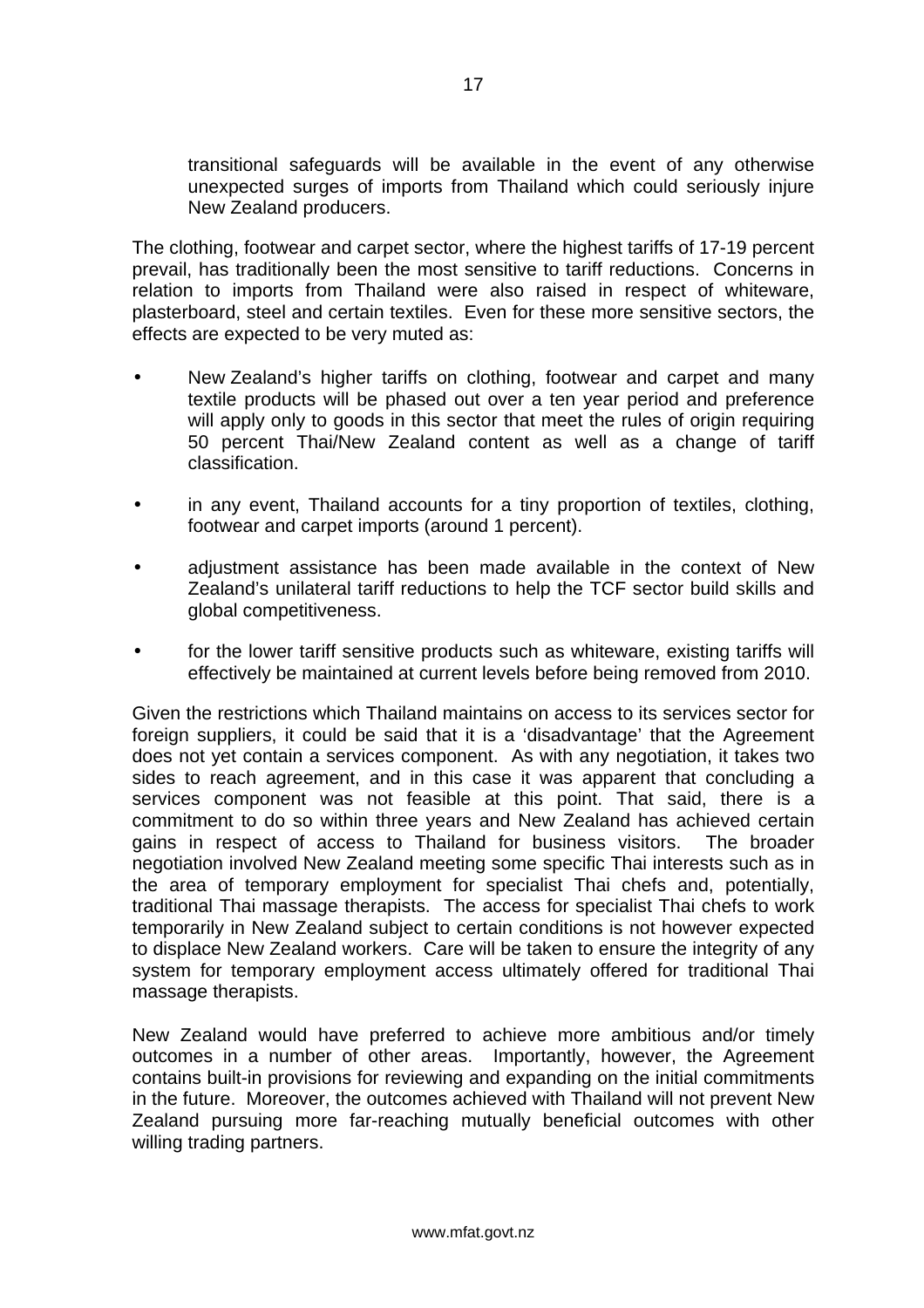<span id="page-20-0"></span>While rapid multilateral liberalisation remains New Zealand's ideal approach, parallel multilateral, regional and bilateral trade liberalisation initiatives serve New Zealand's interests in the current environment. The CEP with Thailand is expected to deliver faster benefits than those in prospect through the WTO without undermining either country's commitment to pursuing the wider gains available through the WTO. The Agreement meets a benchmark achieved by very few bilateral trade agreements in covering trade in all goods. Comprehensive agreements of this kind fully comply with WTO requirements relating to goods commitments in regional trade agreements and can serve as building blocks towards liberalisation in the WTO. Both countries are committed to future negotiations on a services component to the CEP which complies with WTO requirements. Moreover, the proliferation of FTAs is a fact. Australia and China have negotiated agreements with Thailand and more are in the pipeline. To stand aside from securing at least parity with these competing agreements is effectively to put our exporters at a manifest disadvantage.

### **4 OBLIGATIONS**

The CEP provides for the liberalisation of trade and imposes a general obligation on New Zealand to work with Thailand to implement the provisions of this Agreement. A synopsis of the Agreement will be made available to Parliament and is accessible on the Ministry of Foreign Affairs and Trade website $9$ . The specific obligations New Zealand will take on in each Chapter of the Agreement are set out below.

### **4.1 Trade in goods**

New Zealand is required to eliminate its customs duties (ie tariffs) on goods originating from Thailand in accordance with the phase-out schedule in Annex 1.2 to the Agreement and may not increase existing customs duties (Article 2.3). Provision is made for the possible acceleration of tariff elimination through an obligation to promptly enter into consultations on such liberalisation at the request of one of the Parties (Article 2.4).

The Agreement imposes obligations consistent with the requirements of the WTO Agreement to ensure that all fees and charges are commensurate with the cost of the services provided, agricultural export subsidies are not introduced or maintained, and any non-tariff measures are consistent with the WTO, transparent and do not have the effect of creating unnecessary obstacles to trade (Articles 2.5, 2.6 and 2.7).

### **4.2 Customs procedures and cooperation**

The Agreement contains obligations aimed at facilitating trade and reducing transaction costs through cooperation and information sharing. It provides for the

<span id="page-20-1"></span> <sup>9</sup> www.mfat.govt.nz/foreign/tnd/ceps/cepindex.html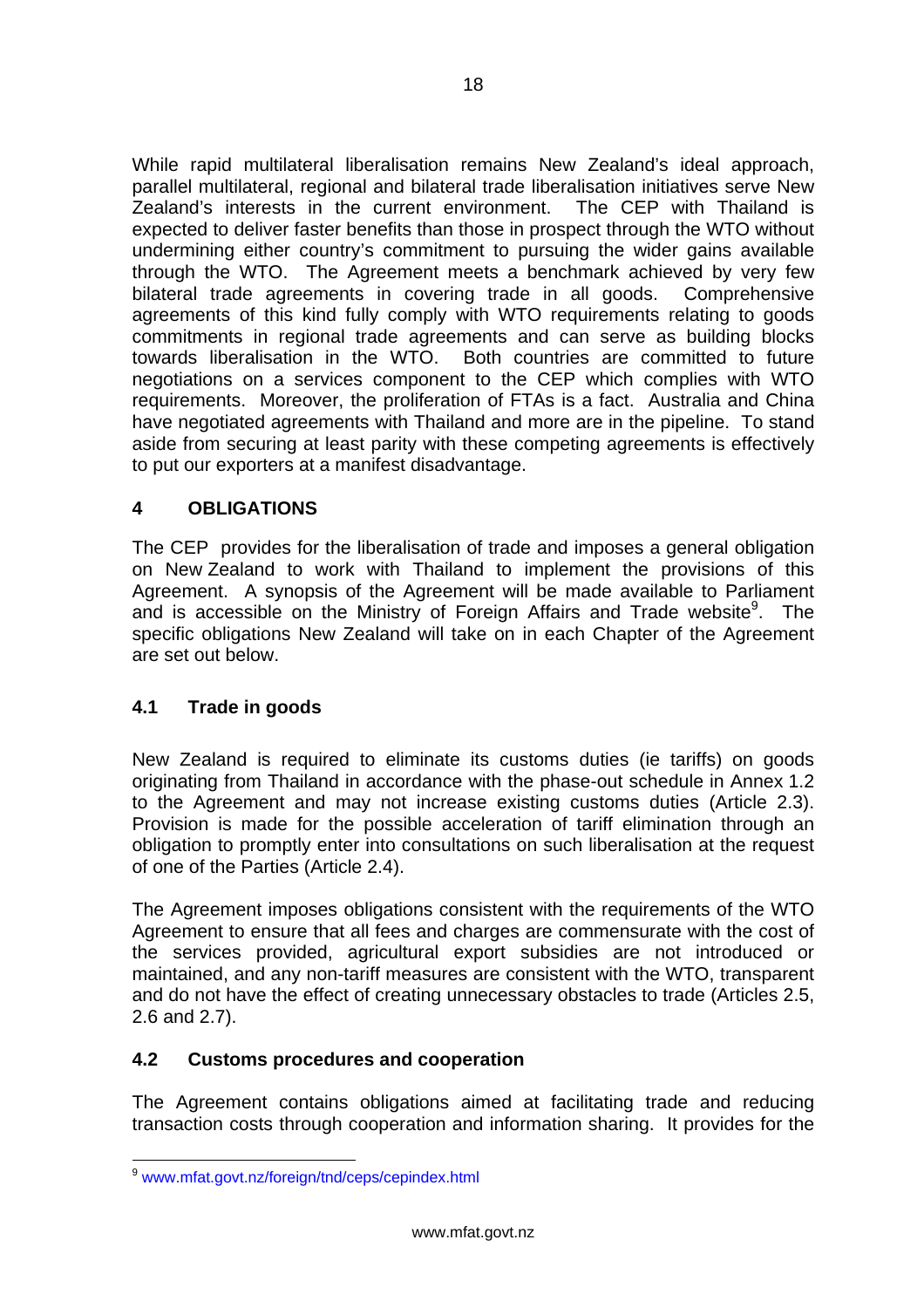<span id="page-21-0"></span>New Zealand and Thailand customs administrations to enter into a Cooperative Arrangement (Article 3.4). This Arrangement in turn provides for the customs administrations to exchange information, subject to certain safeguards regarding disclosure of confidential information, to exchange personnel and to cooperate with respect to the provision of technical assistance. New Zealand and Thailand are to cooperate to ensure compliance with their customs laws and provide each other with mutual assistance to prevent breaches of their customs laws (Article 3.7). Consultation is required should any differences arise over the requirements in the Agreement (Article 3.10).

A requirement is imposed to conform to the standards and recommended practices of the World Customs Organisation, including with respect to express consignments (Article 3.5). New Zealand and Thailand are also to ensure that their customs procedures are transparent and facilitate trade (Article 3.5). They are to periodically review their procedures to ensure that they continue to facilitate bilateral trade (Article 3.7).

The Agreement adds to the provisions of the WTO Agreement by requiring each country to provide the other with advance notice of any significant modification of its customs laws, regulations and policies which is likely to substantially affect the operation of the Agreement (Article 3.7). Consistent with New Zealand's current practice, there is a comprehensive publication requirement in relation to laws, regulations and administrative procedures (Article 3.14).

There is a requirement on New Zealand (which is already followed in practice) to provide in advance to New Zealand importers and Thai exporters/producers written rulings on the tariff classification of goods (Article 3.9). As a reciprocal requirement is imposed on Thailand, this provides some surety for the New Zealand exporter as to the tariff classification of a good imported into Thailand and the rule of origin that will apply to that good.

The customs administrations of New Zealand and Thailand are required to consult should either wish to adopt procedures to ensure the security of trade in goods or the security of movement of craft between the two countries (Article 3.11).

### **4.3 Rules of Origin**

The Agreement sets out rules for determining whether goods traded between New Zealand and Thailand qualify for tariff preferences.

Products must be substantially transformed in New Zealand or Thailand to qualify for preference. As mentioned under Section 3.1.2, a Change of Classification (CTC) rule is used to determine if this requirement has been met.

Under CTC, a finished export good will, in principle, receive the benefit of tariff preference on entry into the other Party if it is classified in a different tariff category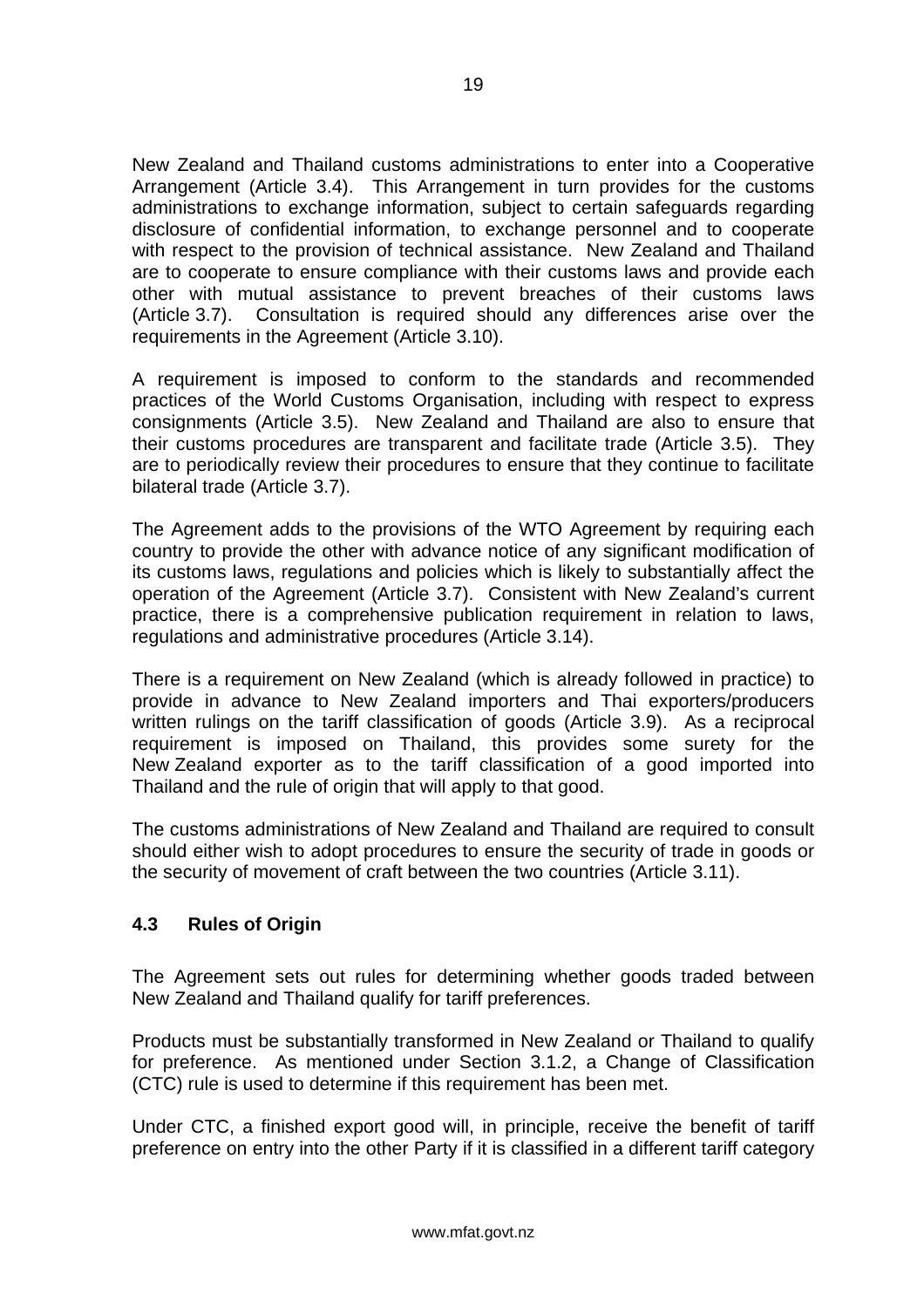<span id="page-22-0"></span>from all its input materials sourced from third countries. Annex 2 to the agreement details the precise form of CTC which will apply to a particular good.

Textile, apparel, footwear and carpet products must meet a 50 percent Regional Value Content test, based on FOB export price (see Section 3.1.3) as well as satisfy CTC. There are also specific rules relating to minimal operations or processes in Article 4.2, which will ensure that such processes do not confer origin even when a change in tariff classification has occurred.

New Zealand is obliged to require producers, exporters and importers to maintain all records relating to the origin of goods, including declarations made as to the origin of goods (Article 4.6). Section 95 of the Customs and Excise Act 1996 requires that such documents be retained for seven years.

The Agreement allows the New Zealand Customs Service to verify the origin of a good imported into New Zealand from Thailand (Article 4.7). This can extend to requests for information from the importer, exporter or producer, or visits to manufacturing premises. Thailand may also be requested to verify the origin of a good. New Zealand and Thailand are required to give notice of intention to conduct a visit to premises and to obtain written consent from the exporter or producer whose premises are to be visited. The Agreement allows New Zealand or Thailand to deny preferential treatment to goods that fail to meet the requirements for conferring origin, or where the origin of goods cannot be verified by the Customs administrations (Article 4.8).

### **4.4 Trade Remedies**

New Zealand has no substantive additional obligations on anti-dumping, countervailing and global safeguard protections and existing WTO rights and obligations are retained (Articles 5.1, 5.2 and 5.3). New Zealand has committed to be mindful of the WTO provisions on constructive remedies before applying antidumping measures against Thailand. There is discretion to exclude partner country trade from any global safeguard action (Article 5.3).

The CEP provides New Zealand with the right to apply transitional safeguards to imports from Thailand during the period that tariffs are phasing out for any particular good and for two years beyond that. These allow either Party to address situations of serious injury to a domestic industry caused by increased imports due to tariff reductions under the CEP by reverting to higher tariffs for a certain period. New Zealand would have to follow the requirements to undertake an investigation into the matter, publish the findings, and only apply an increase in tariff to the minimum extent necessary to remedy the injury being caused (Articles 5.4 to 5.10).

#### **4.5 Sanitary and Phytosanitary Measures**

New Zealand's existing rights and obligations under the WTO Agreement on Sanitary and Phytosanitary Measures (the SPS Agreement) are reaffirmed under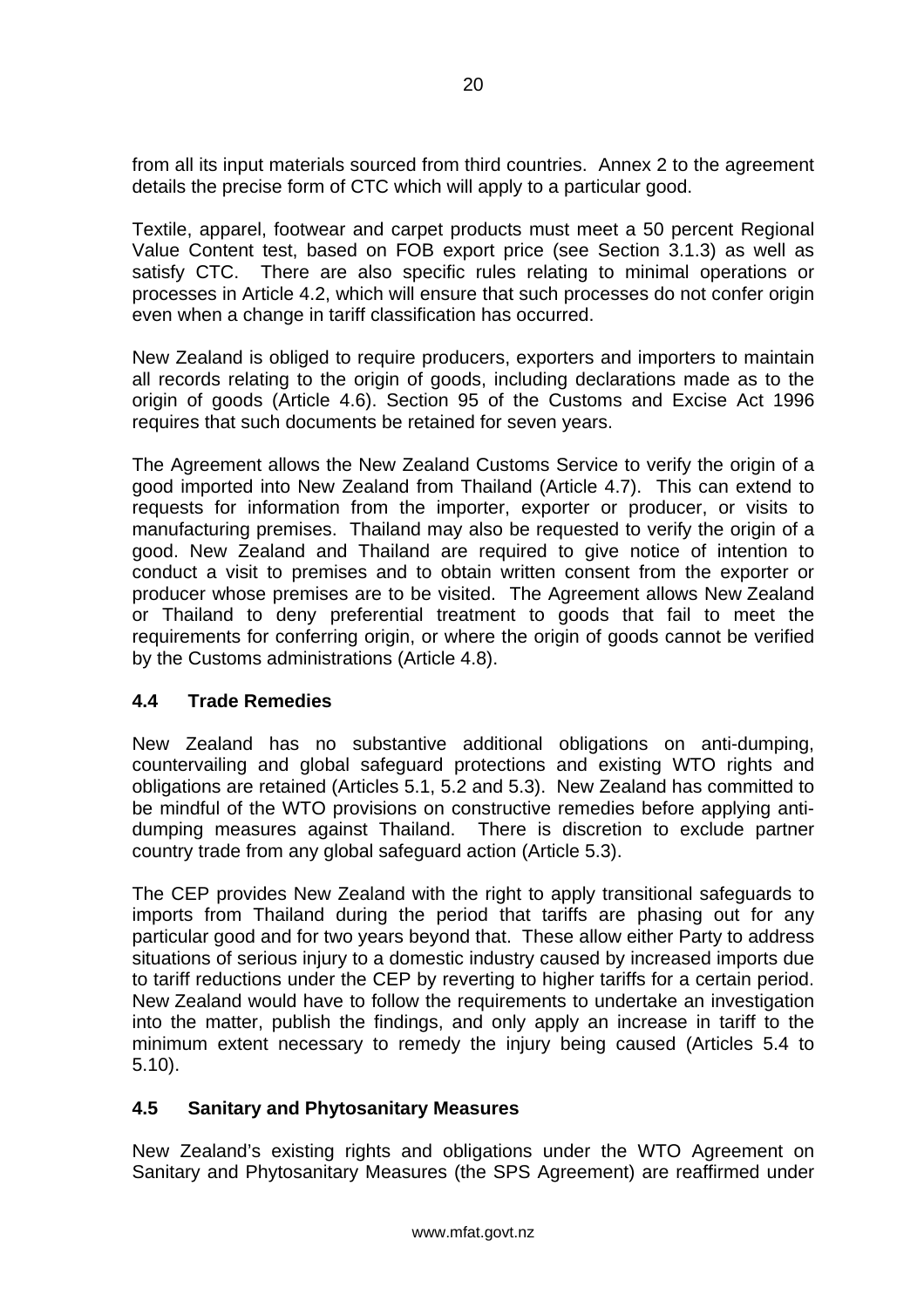<span id="page-23-0"></span>the CEP Agreement (Article 6.4). Decisions on matters affecting biosecurity and food safety will continue to be made and enforced in accordance with New Zealand's existing regulatory regime. The right of either country to determine the level of protection it considers appropriate is also preserved.

New Zealand and Thailand are required to promote communication between their competent SPS authorities on bilateral trade matters (Article 6.5). There are specific procedures outlined to notify new or proposed changes in SPS measures as well as any non-compliance of import consignments with relevant SPS measures. The Agreement also sets out procedures for situations where a Party has to take urgent action to manage a clearly identified risk of serious health effects on human, animal or plant life or health from the importation of a product or products (Article 6.6). The two countries are to protect non-public information that is shared in the facilitation of bilateral trade (Article 6.12). All these procedures are in line with New Zealand's existing obligations under the WTO SPS Agreement.

New Zealand and Thailand are also required to enhance cooperation and consultation on SPS matters to improve understanding of each country's measures and regulatory systems, to resolve any concerns about specific SPS measures or food standards and to resolve any technical and scientific issues that arise. There are two mechanisms established for this purpose: the Joint Management Committee (which can establish technical working groups as required – Articles 6.8 and 6.9) and a consultative mechanism to address specific issues affecting trade (Article 6.10).

In addition to the SPS Chapter, there is an exchange of letters in which the two countries are required to expedite consideration of each other's market access interests. New Zealand is to expedite Thailand's request for access of its tropical fruits. This does not prejudge the outcome or involve any lowering of New Zealand's appropriate level of protection but rather involves committing additional resources to carry out risk assessment and potential development of import health standards. (Thailand is to expedite consideration of New Zealand's request for alternative measures for the importation of potatoes for processing.)

### **4.6 Technical Barriers to Trade**

New Zealand's existing rights and obligations under the WTO Technical Barriers to Trade Agreement are maintained under the Technical Barriers to Trade (TBT) Chapter, including its right to adopt or maintain technical regulations necessary to ensure national security, the protection of human health or safety, animal or plant life or health or the environment, or for the prevention of deceptive practices (Article 7.3). With the aim of facilitating trade between New Zealand and Thailand and reducing transaction costs, both countries take on some additional obligations under the CEP to address standards and conformance issues that impede trade between New Zealand and Thailand.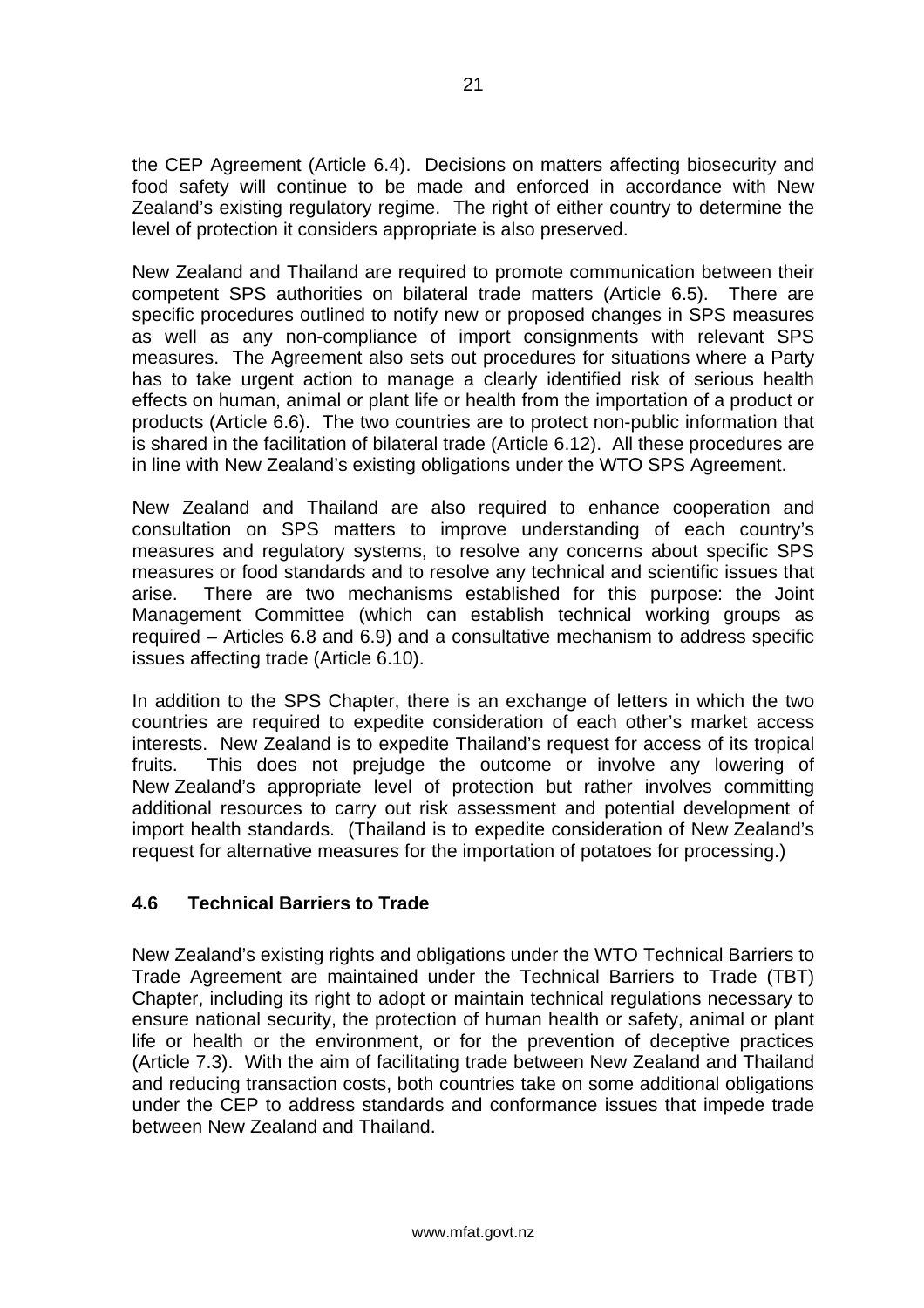<span id="page-24-0"></span>New Zealand and Thailand are to endeavour to work towards harmonisation of their respective technical regulations and to give positive consideration to accepting as equivalent technical regulations of the other country (Article 7.5).

The Agreement adopts a similar approach with respect to conformity assessment procedures. New Zealand and Thailand agree to give positive consideration to the results of a conformity assessment procedure undertaken in the other country, provided they are satisfied that the procedure offers an assurance equivalent to that provided by a procedure conducted in their own country that the good complies with the relevant technical regulation (Article 7.6). Where New Zealand or Thailand does not accept the other's technical regulations as equivalent to its own or does not accept the results of a conformity assessment procedure, it must explain the reasons for this decision.

Of particular importance is the obligation for all relevant stakeholders to enter into consultations and take part in work programmes in priority areas where concerns arise over the impact of technical regulations and standards and conformance issues on trade (Article 7.8).

### **4.7 Trade in Services**

The Agreement requires New Zealand and Thailand to enter into negotiations on trade in services within three years from the entry into force of the Agreement with the aim of concluding an agreement to liberalise trade in services (Article 8.1). In the meantime, New Zealand has not entered into any commitments relating to trade in services.

### **4.8 Temporary employment in New Zealand**

The Agreement includes an exchange of letters on temporary employment in New Zealand in which New Zealand has agreed to provide access for the temporary employment of Thai chefs in New Zealand provided they have a bona fide job offer (which includes market wage rates) and relevant work experience, and hold a Thai national skills standard certificate for Thai cooking. In practice New Zealand already frequently permits Thai chefs to take up job offers in New Zealand. The key change will be that this access will be guaranteed, with no labour market test applied, provided the above conditions are met. New Zealand has also agreed to explore the scope for developing a system to recognise the qualifications of traditional Thai massage therapists with a view to facilitating their entry into New Zealand for temporary employment purposes.

### **4.9 Investment**

The Agreement sets out in principle a general obligation in respect of the establishment of investments to provide "national treatment" to investors – that is treatment no less favourable than that accorded to its own investors (Article 9.6). This is, however, qualified by the content of each country's Schedule under Annex 4. The Schedules set out the specific sectors to which the national treatment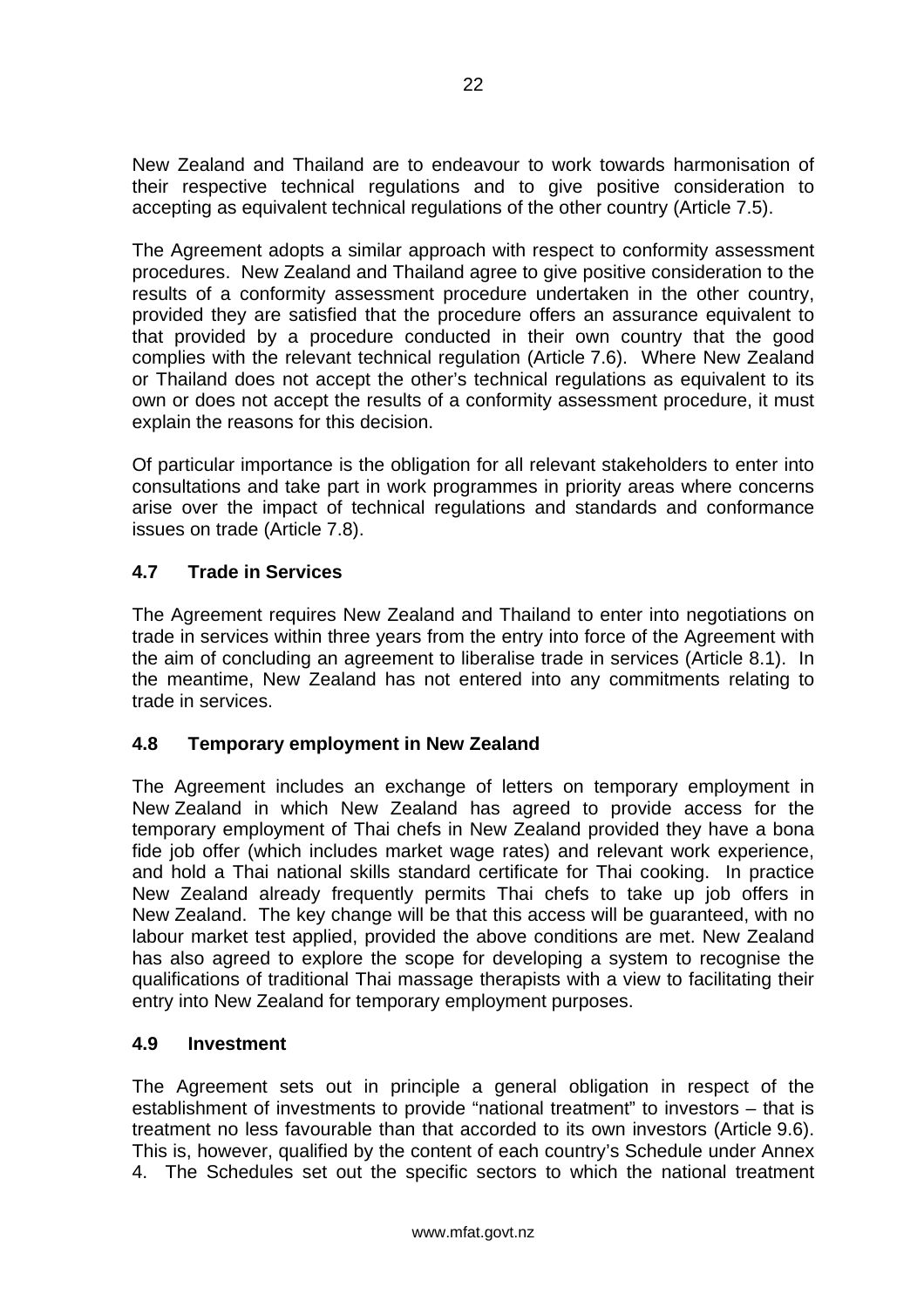<span id="page-25-0"></span>provision actually applies and any limitations or requirements with which the other country's investors must comply. New Zealand's Schedule does not in fact contain any sector-specific commitments. Furthermore, it specifies that Thai investors are obliged to comply with the requirements of New Zealand's overseas investment screening regime. In other words, the screening regime is preserved and no operative national treatment or other commitments are made on any specific sectors.

The Agreement also contains certain requirements for the equitable treatment of investments once they have been made in the other country. Again subject to the qualifications set out in the Schedules, New Zealand and Thailand are to provide national treatment to such established investments (Article 9.7). New Zealand's Schedule confirms, for example, that overseas company reporting requirements will continue to apply to Thai companies and that more favourable treatment may be granted to New Zealand companies in terms of industry development assistance. Particular provisions incorporate the general international law requirements relating to protection of investments from arbitrary expropriation (Article 9.11); provide for equitable treatment of investments in the event of compensation for losses arising from armed conflict or similar situations (Article 9.12); require that proceeds from investments can be freely transferred out of the country (Article 9.13); and ensure that investors of the other country have nondiscriminatory access to courts and tribunals (Article 9.15). These protections are to be accorded on the basis that the treatment is no less favourable than that accorded to established investments from other countries (Article 9.8). New Zealand's investment and domestic legal regimes already operate on a nondiscriminatory basis.

The Agreement provides a mechanism for the settlement of disputes between foreign investors and the country in which the investment is made (Article 9.16). If consultations do not resolve the dispute, the dispute may be submitted to a domestic court. The options of submitting the dispute to an arbitral tribunal or the International Centre for Settlement of Investment Disputes  $(ICSID)^{10}$  are also included in the Agreement. Recourse to either of these options depends on the country in which the investment is made giving its consent to settlement of the dispute in one of these forums.

The two countries undertake to foster cooperation in investment particularly in key industries such as biotechnology, software and electronic manufacturing (Article 9.4). These are the focus of Thailand's efforts to attract investment and are consistent with the target sectors under New Zealand's Growth and Innovation Framework.

#### **4.10 Electronic commerce**

Consistent with current practice in New Zealand, the Chapter on Electronic Commerce requires the countries to maintain domestic legal frameworks

<span id="page-25-1"></span> $10$  Note that Thailand is not currently a party to the relevant Convention.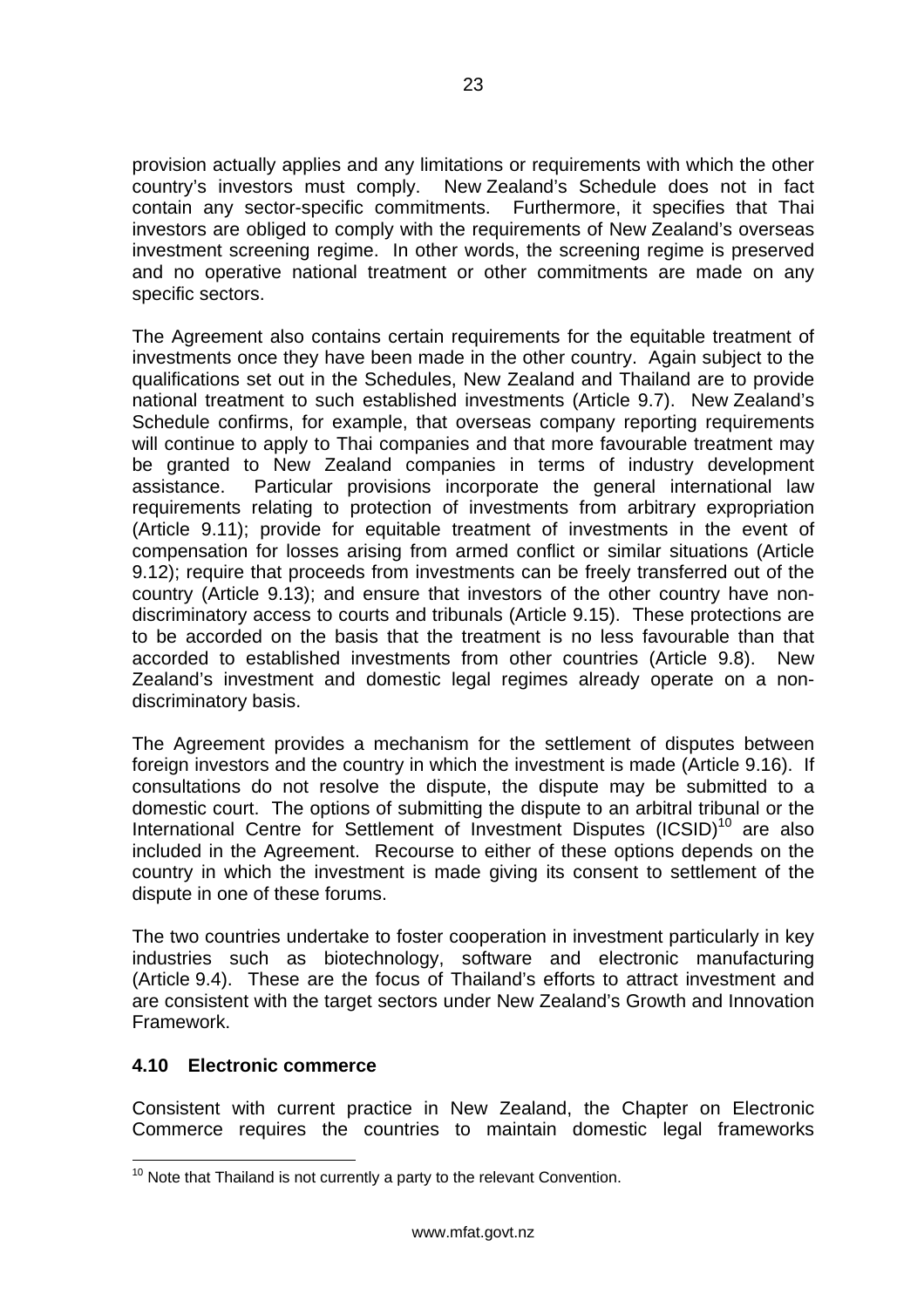<span id="page-26-0"></span>governing electronic transactions (Article 10.3). New Zealand is to provide protection for consumers using electronic commerce to the extent possible and to take appropriate measures to protect the personal data of users of electronic commerce (Articles 10.4 and 10.5). The electronic formats of documents that are required to be completed in relation to the import or export of goods are generally to be accepted (Article 10.6). New Zealand is also to encourage cooperative activities to promote electronic commerce (Article 10.7).

### **4.11 Competition policy**

Under the Competition Policy Chapter, New Zealand undertakes to promote competition through addressing anti-competitive practices, applying the Asia Pacific Economic Cooperation (APEC) Principles on enhancing competition and regulatory reform, and promoting coordination on competition law and policy (Article 11.2 - 11.3). New Zealand competition law is to be applied generically to all commercial activities and consistent with the principles of transparency, timeliness, non-discrimination, comprehensiveness and procedural fairness (Article 11.4). Exemptions from the application of competition laws are permitted if they are transparent and reflect the public interest. Where appropriate New Zealand is to cooperate with Thailand on issues of competition law enforcement and consult with Thailand on anti-competitive practices and other competition issues that may affect bilateral trade or investment (Article 11.6 – Article 11.8). The provision for consultation is subject to the protection of the confidentiality of any information exchanged. A publication requirement applies to New Zealand's competition laws (Article 11.9).

### **4.12 Intellectual property**

The obligations arising from the chapter on intellectual property are primarily focused upon cooperation and the exchange of information. New Zealand and Thailand are required to fully observe the WTO agreement on trade-related aspects of intellectual property rights, and any other multilateral intellectual property agreements to which both countries are party (Article 12.2). They are required to cooperate with the aim of ensuring effective protection of intellectual property rights and preventing the trade in goods infringing intellectual property rights (Article 12.4).

Other cooperation and exchange of information efforts are focused UPon increasing awareness and understanding of each country's respective intellectual property regimes, and facilitating the development of contacts and cooperation between agencies, educational institutions and other entities concerning the protection of intellectual property rights (Article 12.5). The right of a country to adopt appropriate measures to protect traditional knowledge is recognised.

### **4.13 Government procurement**

The Agreement establishes a working group to discuss issues relating to government procurement, which will act as a clearing house for the exchange of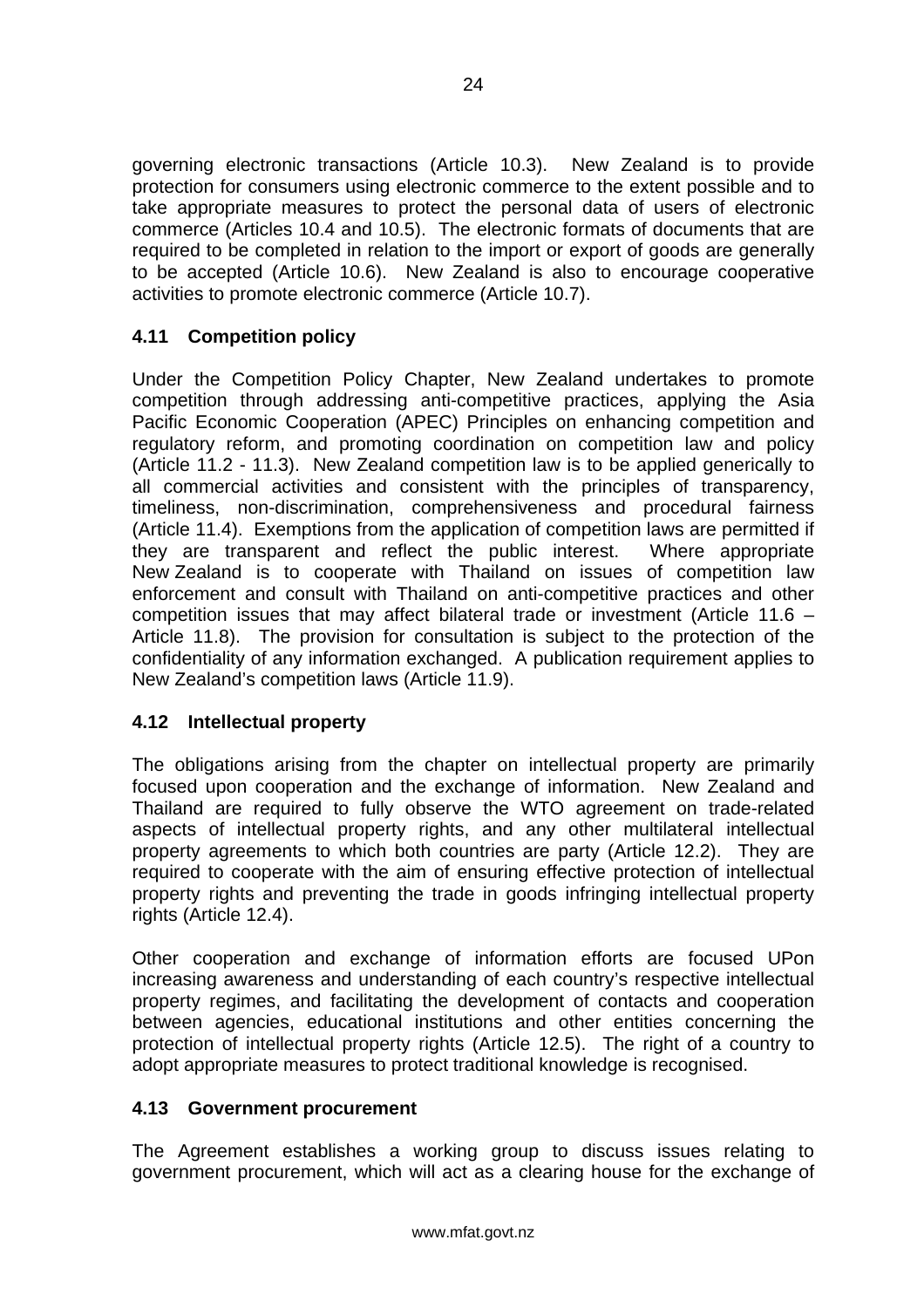<span id="page-27-0"></span>information on government procurement policies, practices and procedures (Article 13.3). There is an undertaking to work progressively to reduce and eliminate barriers to trade arising from government procurement laws or policies, and to this end the working group is to make a recommendation on the commencement of negotiations on government procurement within one year of entry into force of the Agreement (Articles 13.1, 13.4, 13.5).

### **4.14 Transparent administration of laws and regulations**

There are comprehensive obligations ensuring transparency of laws, regulations and administrative rulings (Article 14.1). Due process requirements in relation to administrative proceedings are included in the Agreement and a requirement to ensure that appropriate domestic procedures exist to enable prompt review of administrative actions (Articles 14.2 – 14.3). The transparency provisions are consistent with New Zealand's existing law and administrative practice.

### **4.15 General exceptions**

The Agreement contains a standard set of provisions which ensure that the Agreement does not prevent New Zealand from taking measures necessary to protect human, animal or plant life or health, protect public morals, prevent deceptive practice, conserve exhaustible nature resources, protect national treasures or specific sites of historical or archaeological value or support creative arts of national value or protect its essential security interests, or necessary for prudential reasons (Article 15.1 – 15.6). The CEP Agreement does not prevent New Zealand from taking measures it deems necessary to fulfil its obligations to Maori, including under the Treaty of Waitangi (Article 15.8).

### **4.16 Institutional provisions**

The Agreement establishes a Closer Economic Partnership Joint Commission to review the general functioning of the Agreement and considers any proposal to amend the Agreement (Articles 16.1 – 16.2). The CEP Joint Commission is to meet once a year. Ministers are to meet every five years to review the operation of the Agreement (Article 16.3).

#### **4.17 Dispute settlement**

The Agreement establishes a mechanism to address any government-togovernment disputes which may arise regarding the interpretation or implementation of the Agreement (Articles  $17.1 - 17.12$ ). Consultations may be requested and there is an obligation to provide an opportunity for such consultations and to make efforts to resolve the dispute through such consultations. If consultations fail to settle a dispute, an arbitral tribunal may be established. Various procedural requirements are set out in the Agreement, which relate to the appointment of arbitrators, the qualifications of arbitrators, functions and proceedings of the tribunals. These provide for the smooth operation of the dispute settlement mechanism. There is a requirement to comply with the award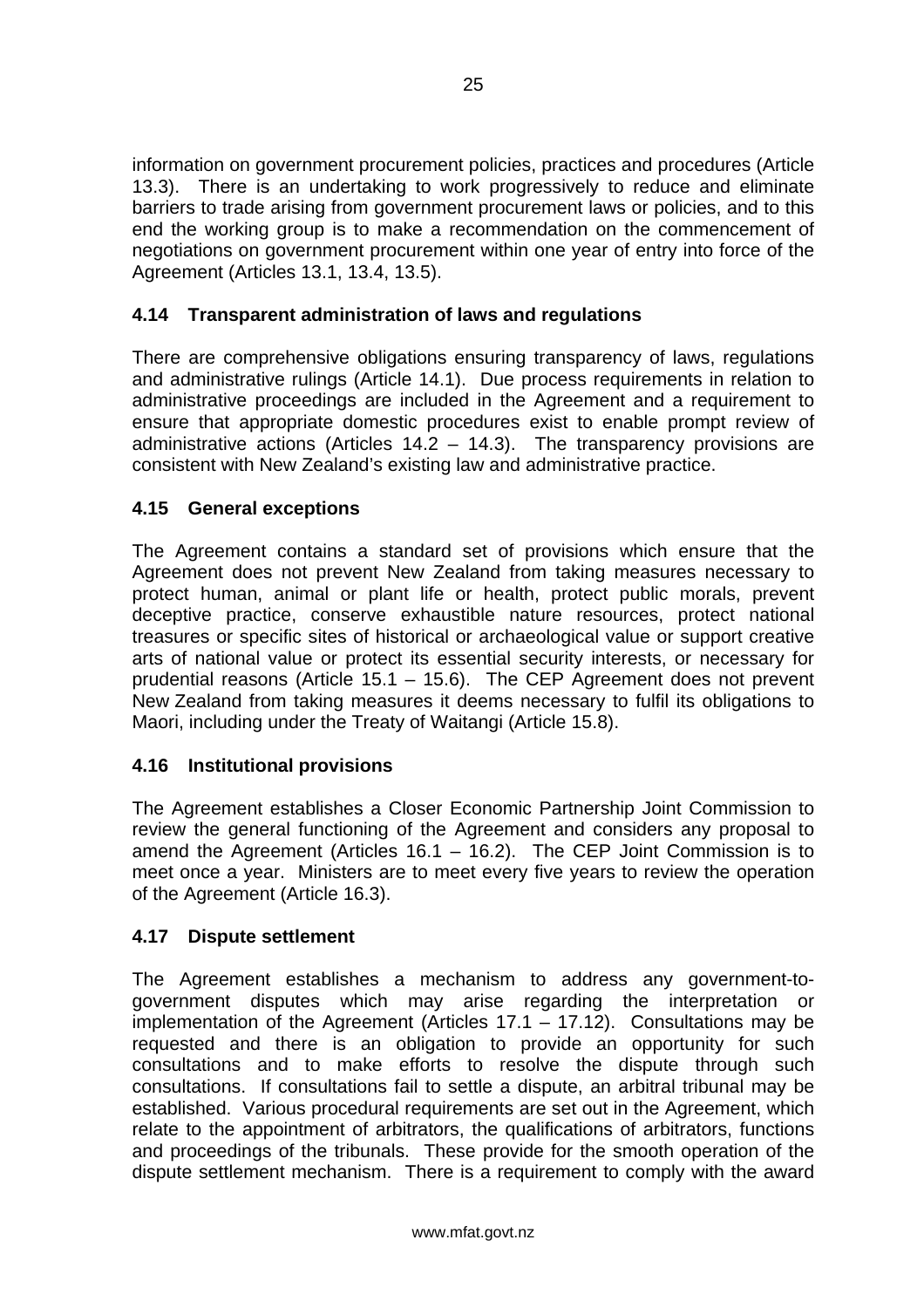<span id="page-28-0"></span>of an arbitral tribunal, and an ability to impose trade sanctions if the country does not do so within a certain period of time.

The Agreement establishes separate dispute settlement arrangements in respect of certain matters. If a dispute between New Zealand and Thailand on SPS issues cannot be settled through a consultation mechanism, the matter can be forwarded to the CEP Joint Commission for consideration. However, the formal dispute settlement procedures established under the Agreement will not be used to settle disputes relating to SPS, competition, electronic commerce, and government procurement (unless incorporated subsequently). New Zealand (and Thailand) however retains the right to use the WTO dispute settlement mechanism to resolve any dispute between them arising under the WTO Agreement. Unless distinct rights or obligations apply under different international agreements, once a dispute settlement forum has been chosen, it is to be used to the exclusion of others. This avoids the possibility of the same case being brought before different fora.

### **4.18 Notification to WTO**

Upon signature, Thailand and New Zealand will need to notify the Agreement to the World Trade Organisation as a free trade area within the meaning of GATT Article XXIV (goods). The foreshadowed negotiations on liberalisation of services will enable notification under Article V of the General Agreement on Trade in Services (GATS) following the conclusion of those negotiations.

### **5 ECONOMIC, SOCIAL, CULTURAL AND ENVIRONMENTAL EFFECTS**

#### **5.1 Economic effects**

#### **5.1.1 Introduction**

The Thailand/New Zealand CEP is likely to have a small but positive impact on the New Zealand economy. The economic impacts of this Agreement are assessed in sections 5.1.3 and 5.1.4 under a framework explained in section 5.1.2 below.

#### **5.1.2 Relationship between trade and macroeconomic performance**

Trade is an important factor in driving our national economic performance. Changes in trade can impact on the economy, for example by affecting levels of prices, income or employment. Trade also affects macroeconomic performance in terms of the dynamics of the economy's growth, stability and distribution. Extensive economic research has demonstrated that trade and growth are positively related and an economy's openness to trade has been linked to the explanation of differences in the economic growth rate of countries.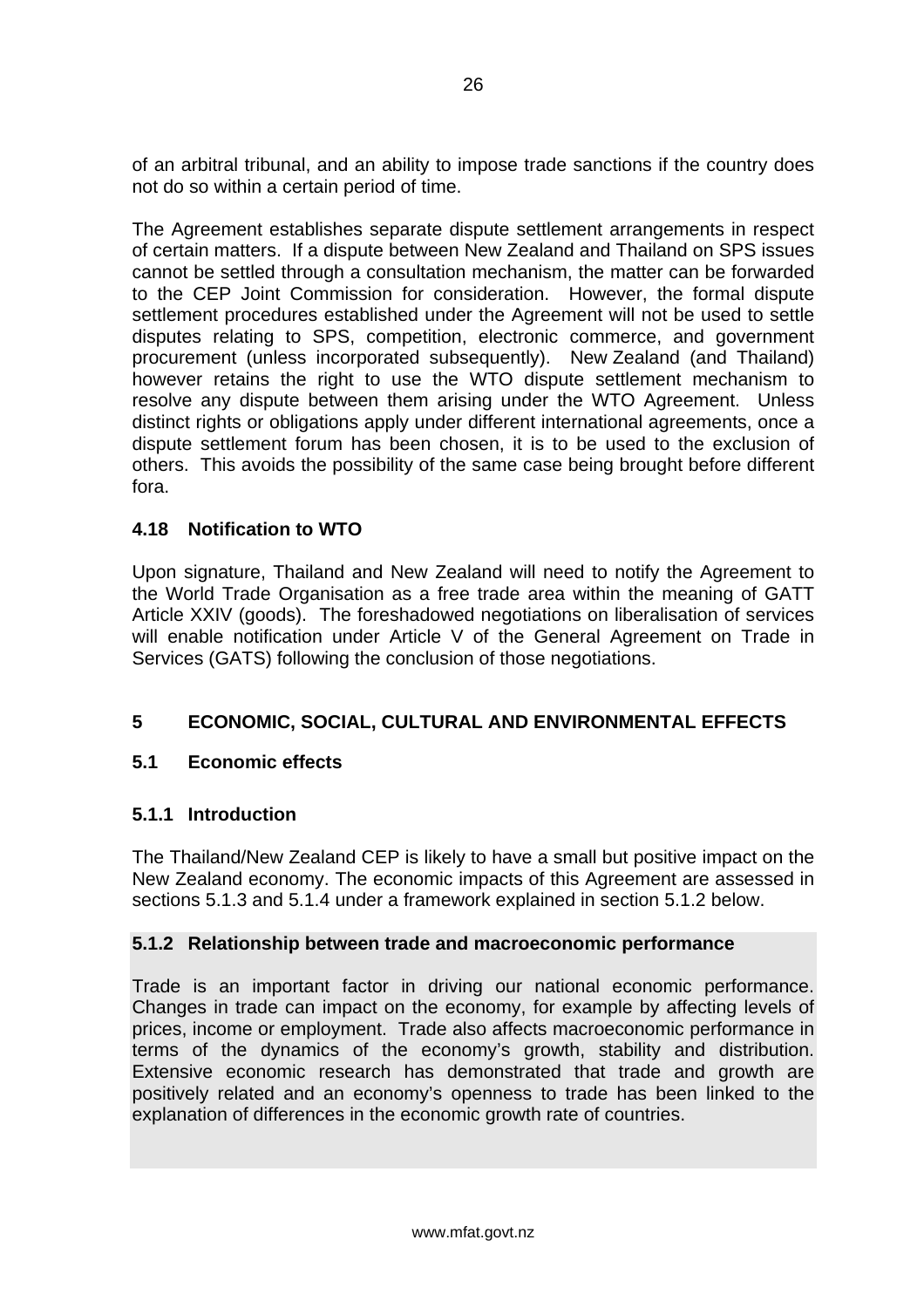#### **5.1.2.1 Static effects**

The direct impact of trade liberalisation on economic growth may be described as the 'static' effects. These include the static gains derived from:

- lowered tariff and non-tariff barriers in export markets generating higher export returns and volumes
- domestic tariff liberalisation generating allocative efficiency gains, cheaper consumption and competitive effects.

Where improved market access under trade agreements enables exporters to achieve net increases in the value of their exports, this may translate directly into higher Gross Domestic Product (GDP), job growth and income. Moreover, the opportunity for local companies to increase market size through greater exports can increase productivity and efficiency through economies of scale. This may be achieved, for example, by the introduction of new processing technologies to service the larger market.

Output and productivity levels rise when resources shift to the more efficient sectors of the economy as tariffs reduce. In a previously tariff-protected sector, imports will be cheaper and can be expected to expand their share of the market. Domestically-focused firms with higher cost structures shielded by tariff protection will respond by either increasing their efficiency, reducing output sufficiently to reduce their costs or shifting resources into more competitive production*.* Over time, these processes will lead to greater specialisation and increase comparative advantage. These effects are primarily driven through simple tariff removal, suggesting that countries which liberalise the most are likely over time to benefit the most.

The extent to which domestic prices change as a consequence of Free Trade Agreements (FTAs) depends on the size of the distortions being removed. It is also dependent on the degree of competition already prevailing in the domestic market. In general, lower tariffs will result in lower domestic prices. Consumers gain access to cheaper and more varied finished goods. Producers gain access to cheaper intermediate goods, thus making their finished products more competitive in the domestic and export markets.

When an economy liberalises under preferential trade agreements, the gains may be reduced or even reversed due to the phenomenon of trade diversion. This describes situations where imports are sourced from FTA partners due to the margin of preference they enjoy over more efficient producers. Where the FTA partners are already internationally competitive suppliers, however, the risk of trade diversion and thus welfare reduction is lower.

The quantitative impact on New Zealand exporters to Thailand of changes to the Thai tariff regime and the impact on New Zealand domestic sectors of changes to the New Zealand tariff regime are considered in section 5.1.3.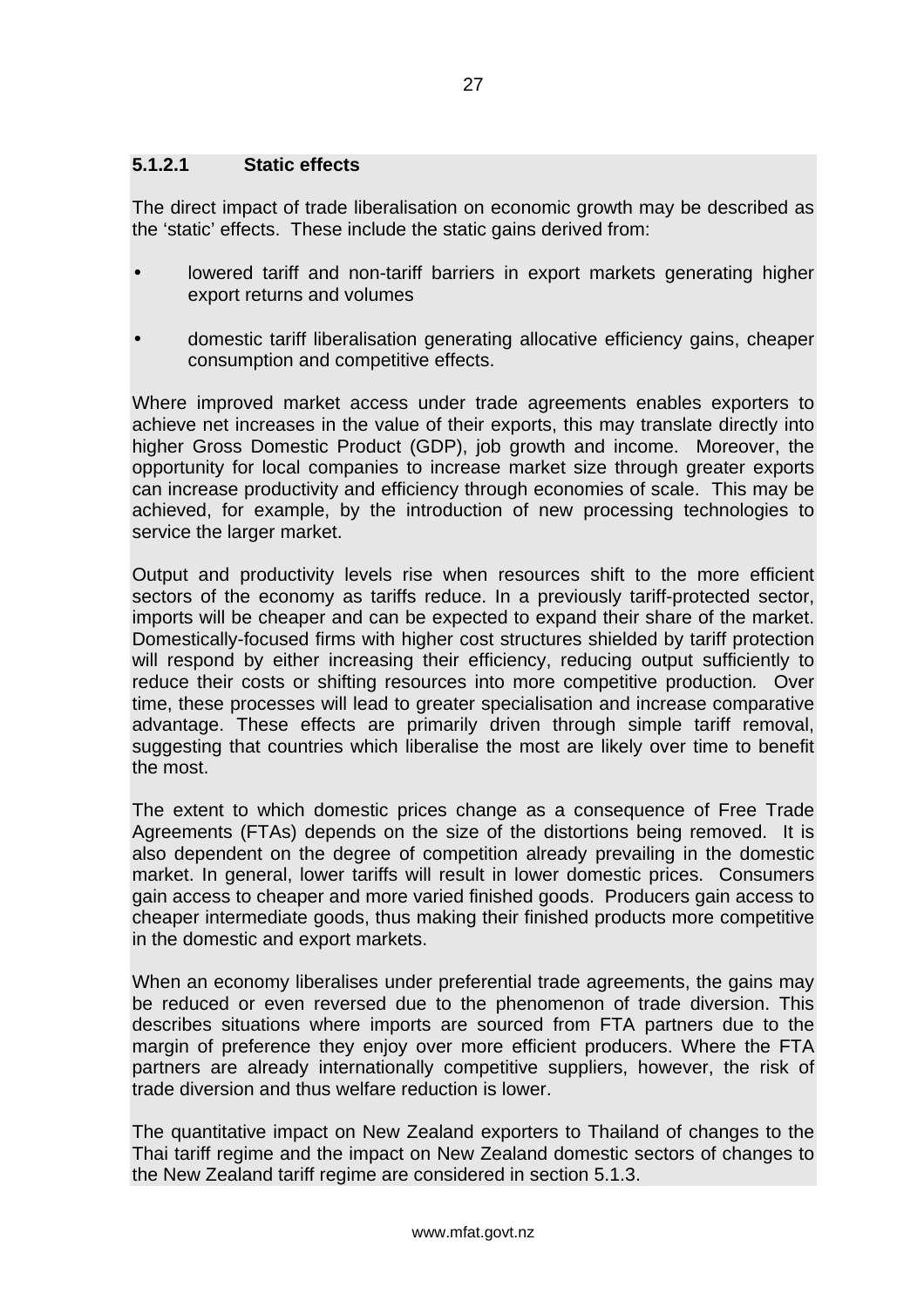### **5.1.2.2 Second-order effects**

An increase in openness to trade helps spur productivity increases and growth within a country through more efficient allocation of resources, the stimulation of innovation, and the transfer of knowledge and technology between countries. Productivity increases derived from the more efficient allocation of resources following tariff removal ('allocative efficiency gains') are considered to be static gains and were described in section 5.1.2.1.

The other source of productivity growth flowing from trade agreements is 'dynamic productivity gains'. These effects are harder to quantify. They accumulate over time and may be attributable to the downstream effects of trade agreements, rather than the immediate impacts driven by tariff removal and improvements in market access alone. They are known as 'second-order' effects. How they are generated is outlined in the paragraph below.

Trade and investment may be stimulated both through the market access liberalisation provisions of FTAs and improvements in the regulatory framework brought about by FTAs which increase transparency, fairness and predictability for businesses. As a result of the facilitation of increased trade and investment flows, companies are more exposed to competition and international benchmarking and develop stronger links with international business partners. Such exposure helps maintain New Zealand companies at the leading edge in terms of best practice across a range of issues (innovation, technology, knowledge, research and product/service development etc). Spillovers from this process into the domestic economy can include the generation of ongoing productivity improvements (dynamic productivity gains) across the wider economy.

The second-order effects relating to the regulatory frameworks for bilateral trading relationships under FTAs are of particular relevance. These gains in the case of the New Zealand/Thailand CEP are assessed in section 5.1.4.

### **5.1.2.3 Measuring the macroeconomic impact of FTAs**

FTAs impact on the macroeconomic indicators that measure the growth and trade flows of our economy.

Economic theory suggests that the most relevant measure of the quantifiable impact of FTAs on the New Zealand economy as a whole is through the change in 'welfare' (that is, the value to New Zealand consumers of an FTA in terms of enhanced income). The preferred welfare indicator is 'real consumption' - the aggregated quantity of goods and services that the household can consume given current and future income flows. Changes in real GDP reflect only changes in the overall level of economic activity and not changes in net national income or welfare. The impact on both consumption and GDP can be estimated through economic modelling.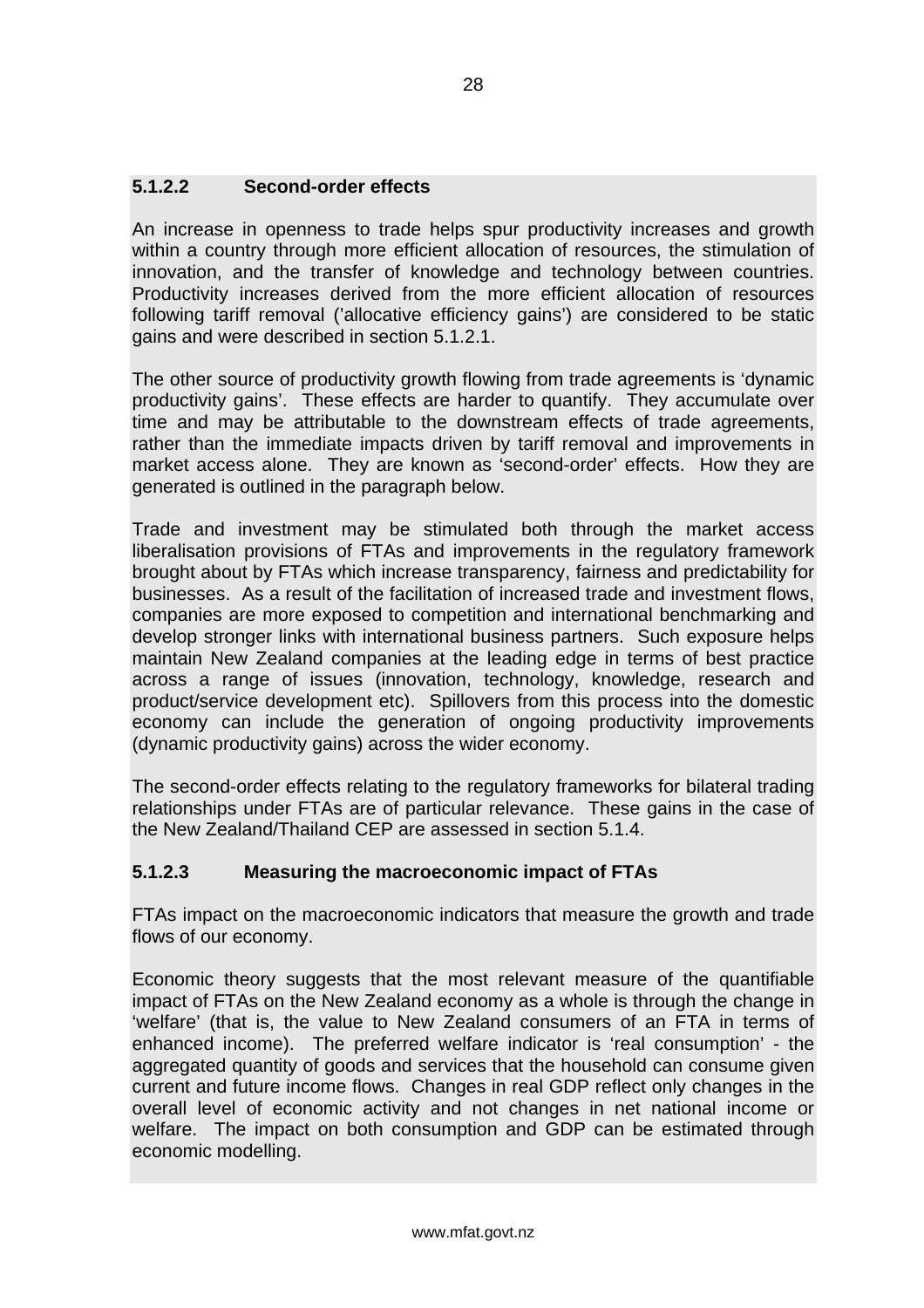In broad terms, the magnitude of the macroeconomic effect of FTAs will be determined by the following factors:

- the contribution of exports and imports to the economy
- the size of the barriers to trade being addressed in the FTA
- the relative significance of bilateral trade between the two countries
- the extent of dynamic productivity improvement.

#### **5.1.3 Static effects on New Zealand economy of the New Zealand/Thailand CEP**

When applied to the New Zealand/Thailand CEP, the framework for assessing the economic effects of FTAs outlined in section 5.1.2 suggests that the CEP will make a modest but positive contribution to New Zealand's economic growth prospects over time.

### **5.1.3.1 Magnitude of effects**

The section below applies the first three factors outlined in section 5.1.2.3 to New Zealand and Thailand and explains why the overall impact of the CEP on the New Zealand economy is expected to be limited in terms of magnitude.

#### *Contribution of trade to the New Zealand economy*

Exports and imports clearly make an important contribution to the New Zealand economy. Exports of goods and services account for 32 percent of GDP and imports of goods and services for 33 percent of GDP.

#### *Size of barriers addressed in New Zealand/Thailand CEP*

As illustrated in Figure 1 below, Thailand maintains high trade barriers, the impact of which falls particularly heavily on New Zealand's primary product exports: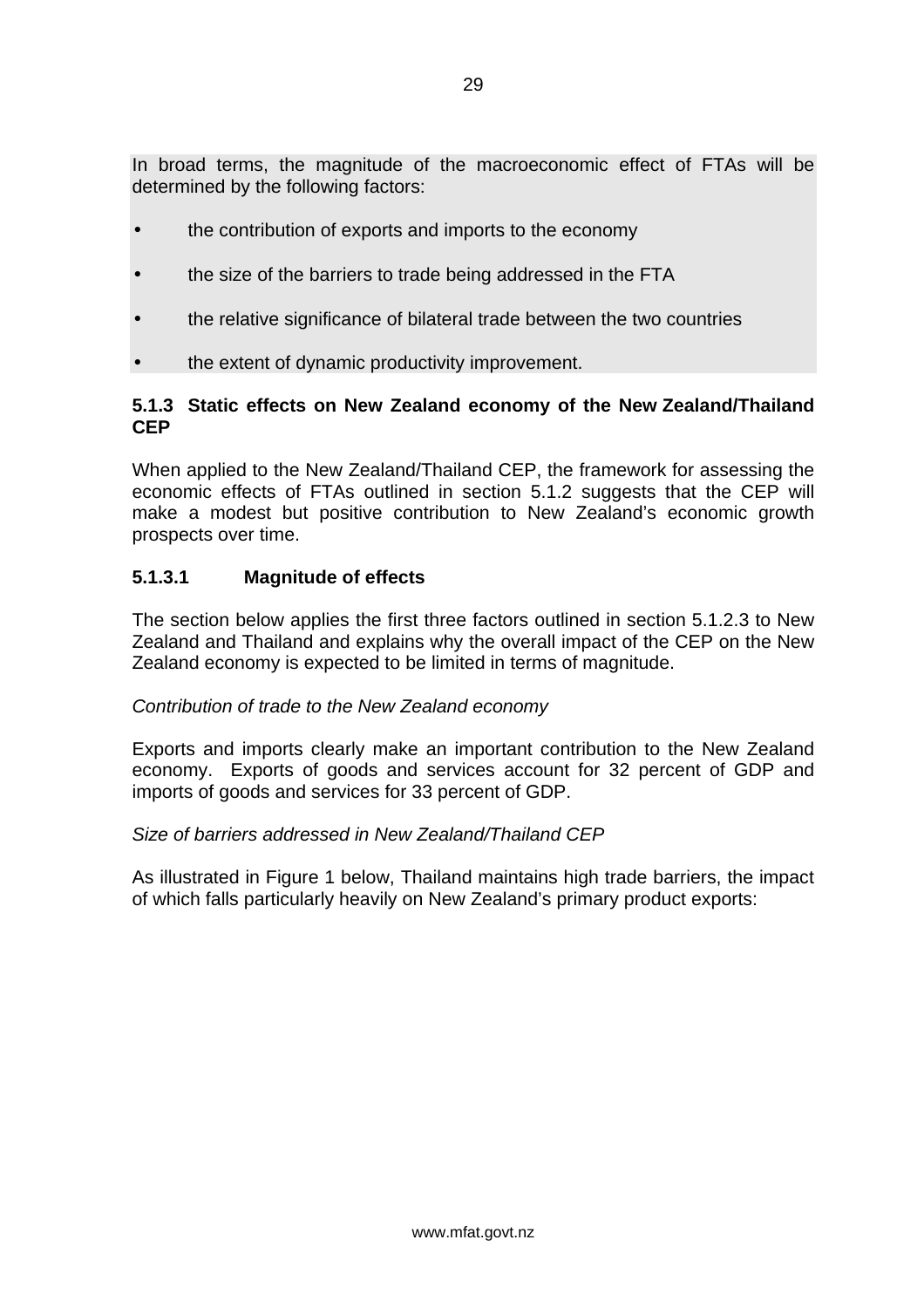

**Figure 1: Thailand's simple average applied Most Favoured Nation tariff rates** 

**Percent**

Ninety six percent of New Zealand's current exports to Thailand attract tariffs averaging 9 percent but rising to peaks of 60 percent on some products.

On the other hand, New Zealand already provides duty free access for 65 percent of imports from Thailand and New Zealand's tariffs are low in global terms as shown in Figure 2:

available. The ad valorem part of alternate rates are taken into account for the calculations. The 1999 tariff is based on HS96 and the 2003 tariff on HS02 nomenclature. Note:

Source: Trade Policy Review of Thailand 2003, WTO Secretariat calculations, based on data provided by the Thai authorities.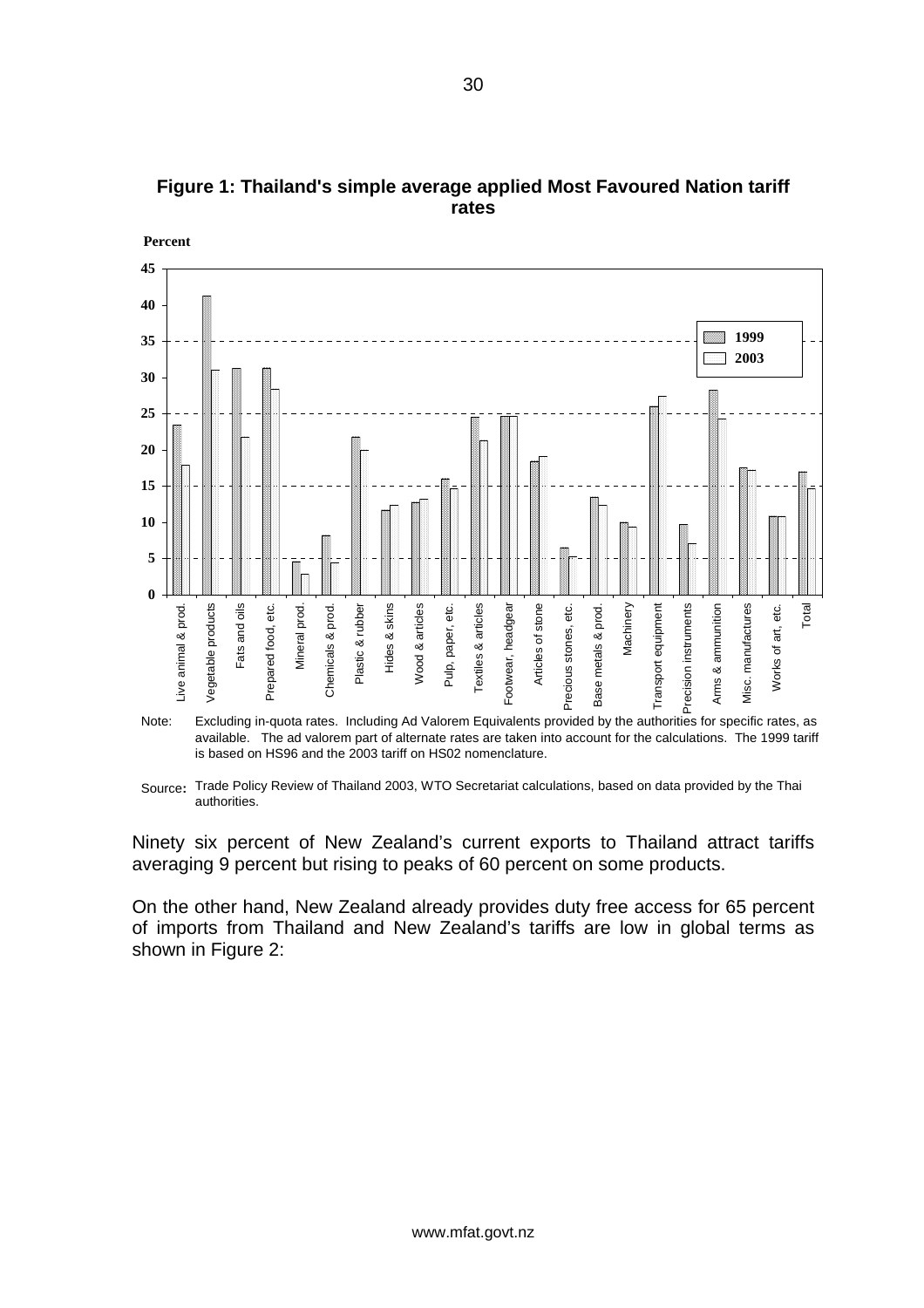

**Figure 2: New Zealand's average applied tariff rates (trade weighted)** 

Source: New Zealand Customs<sup>11</sup>

While there will be important upfront elimination of tariffs on both sides, the higher tariffs will be phased out gradually. New Zealand's tariffs on textiles, clothing, footwear and carpets (TCFC) will phase out over a ten-year period and Thailand's tariffs and other restrictions on sensitive products such as milk powders and beef will phase out over fifteen to twenty year periods.

### *Relative significance of New Zealand/Thailand bilateral trade*

Thailand is a rapidly growing and increasingly affluent economy but it currently ranks:

- 19th among New Zealand's export destinations, accounting for 1.23 percent of exports
- 13th among New Zealand's sources of imports, accounting for 1.89 percent of imports<sup>12</sup>.

The pattern of trade between New Zealand and Thailand since 1990 is set out in Figure 3:

<span id="page-33-0"></span> $11$  This graph is based on New Zealand Customs raw data. This data differs from official trade statistics produced by Statistics New Zealand, which is subject to updating and is compiled according to international standards to facilitate cross-country comparisons.

<span id="page-33-1"></span> $12$  Based on 2004 Statistics New Zealand data.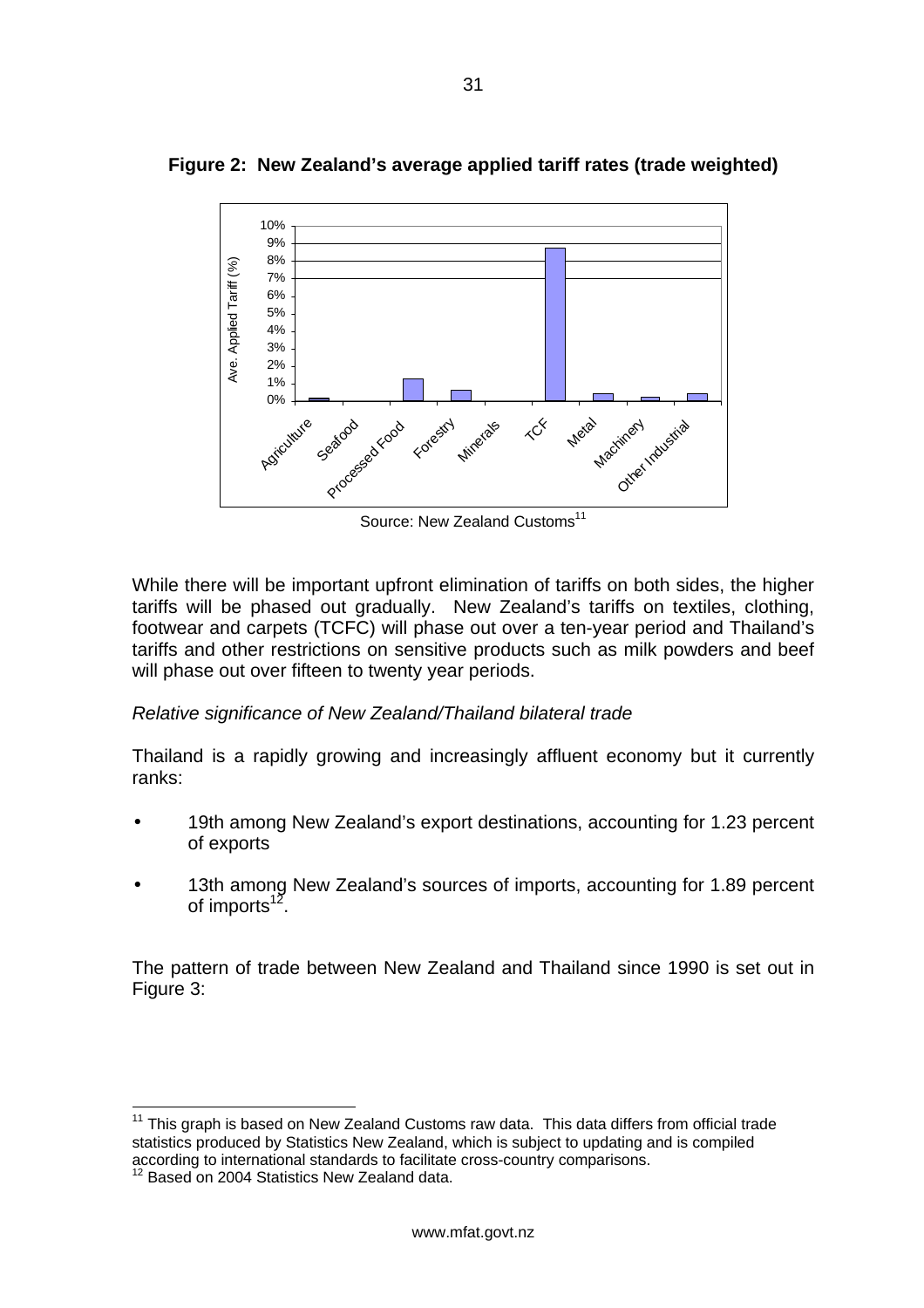

**Figure 3: Thailand – New Zealand Historical Trade** 

Source: Statistics New Zealand

More detailed data on the composition of bilateral trade is set out in the two tables below:

| Product                              | <b>Export Value</b> | % of Total | <b>Import Market</b><br><b>Share</b> |  |
|--------------------------------------|---------------------|------------|--------------------------------------|--|
| <b>Total Exports</b>                 | 334.8               |            | 1.80%                                |  |
| <b>Vehicles and Automotive Parts</b> | 84.3                | 25%        | 3%                                   |  |
| Machinery (incl. computers)          | 42.7                | 13%        | 2%                                   |  |
| <b>Electrical Machinery</b>          | 26.3                | 8%         | 2%                                   |  |
| <b>Plastics</b>                      | 25.8                | 8%         | 4%                                   |  |
| Canned and Processed Seafood         | 12.2                | 4%         | 29%                                  |  |
| <b>Glass and Glassware</b>           | 11.9                | 4%         | 9%                                   |  |
| <b>Fish and Seafood</b>              | 9.8                 | 3%         | 36%                                  |  |
| <b>Furniture and Bedding</b>         | 9.4                 | 3%         | 4%                                   |  |
| Rubber                               | 8.4                 | 3%         | 4%                                   |  |
| Iron and Steel                       | 7.9                 | 2%         | 3%                                   |  |

**Table 1: Thailand's top ten exports to New Zealand (2003, US\$ millions)** 

Source: World Trade Atlas NZ Import Data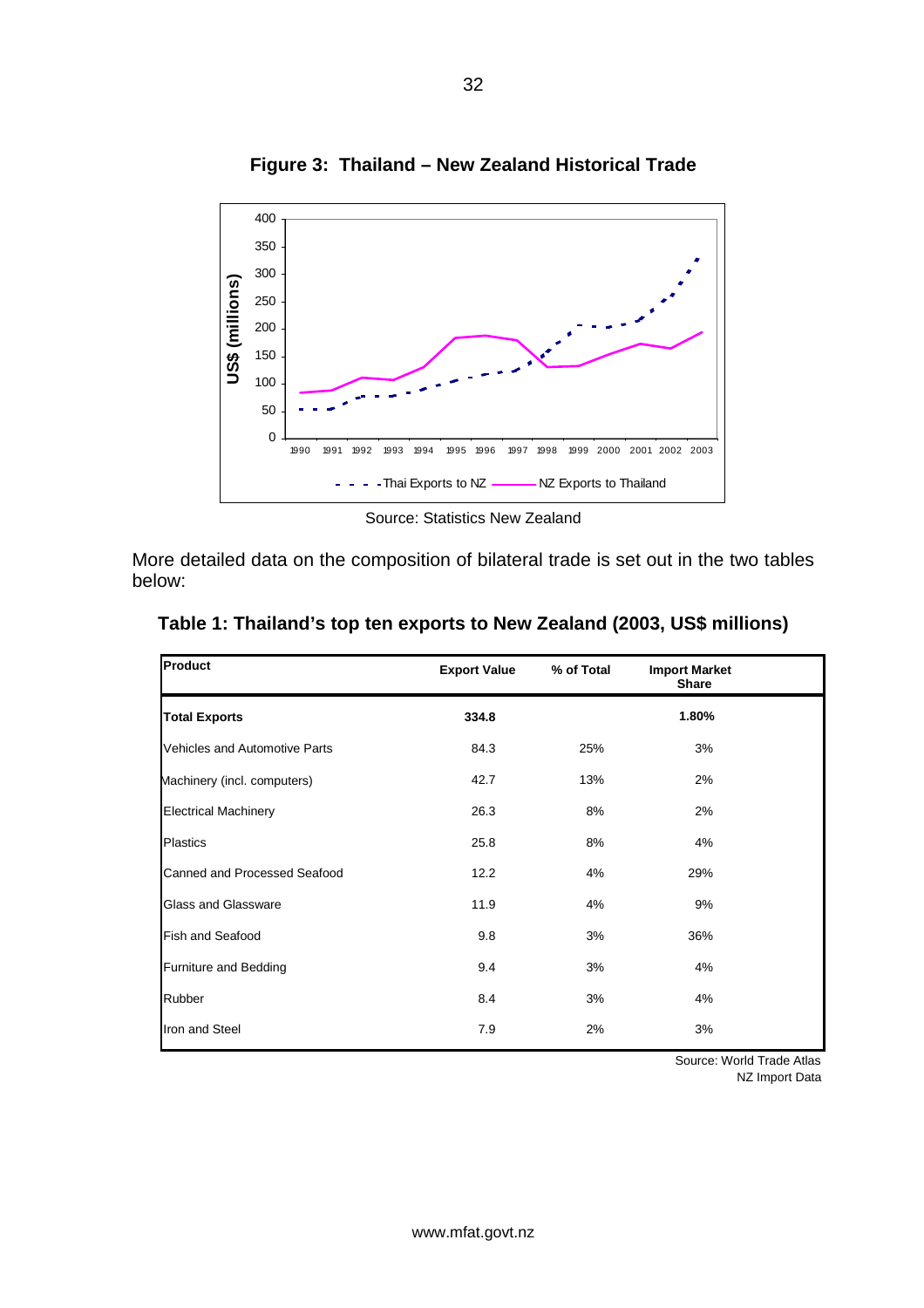| <b>Product</b>              | <b>Export Value</b> | % of Total | <b>Import Market Share</b> |
|-----------------------------|---------------------|------------|----------------------------|
| <b>Total Exports</b>        | 211.2               |            | 0.28%                      |
| Dairy                       | 87.6                | 41%        | 32%                        |
| Infant Milk Food Formula    | 34.9                | 17%        | 21%                        |
| Wood                        | 16.3                | 8%         | 3%                         |
| Seafood                     | 9.6                 | 5%         | 1%                         |
| Woodpulp                    | 5.9                 | 3%         | 2%                         |
| Wool                        | 5.7                 | 3%         | 4%                         |
| <b>Electrical Machinery</b> | 5.6                 | 3%         | 0%                         |
| <b>Furskins</b>             | 4.1                 | 2%         | 73%                        |
| <b>Plastics</b>             | 3.7                 | 2%         | 0%                         |
| Leather, Skins              | 3.5                 | 2%         | 1%                         |

**Table 2: New Zealand's top ten exports to Thailand (2003, US\$ Millions)** 

Source: World Trade Atlas

Thai import data

#### **5.1.3.2 Conclusions concerning static gains to New Zealand economy**

It can be seen from the above factors, in particular the relatively small place of Thailand in New Zealand's trading profile, that modelling the impact of the CEP with Thailand on the New Zealand economy is unlikely to produce significant overall results relative to the size of the New Zealand economy. In light of this, the Joint Study conducted with Thailand prior to the commencement of negotiations did not include modelling of the kind conducted eg for the China FTA feasibility study.

Even in the absence of modelling, however, it is possible on the basis of the framework outlined in section 5.1.2 above to conclude that modest static gains will flow from reciprocal market access liberalisation under the CEP. As New Zealand and Thailand are both internationally competitive suppliers across most bilaterally traded goods, these gains should not be undermined by trade diversion effects.

The benefits from improved access to the Thai market for New Zealand exporters could take the form of expanded trade volumes (of both current and new export items), increased returns from existing exports, or a combination of the two. And for those products where Thailand's other FTAs provide preferential access to New Zealand's competitors in the Thai market, the CEP will at least help maintain a level playing field. Any expansion of export opportunities would nevertheless be from a small base. Thus it is expected that the impact in the short term on overall employment, production or prices in the New Zealand economy will be relatively small.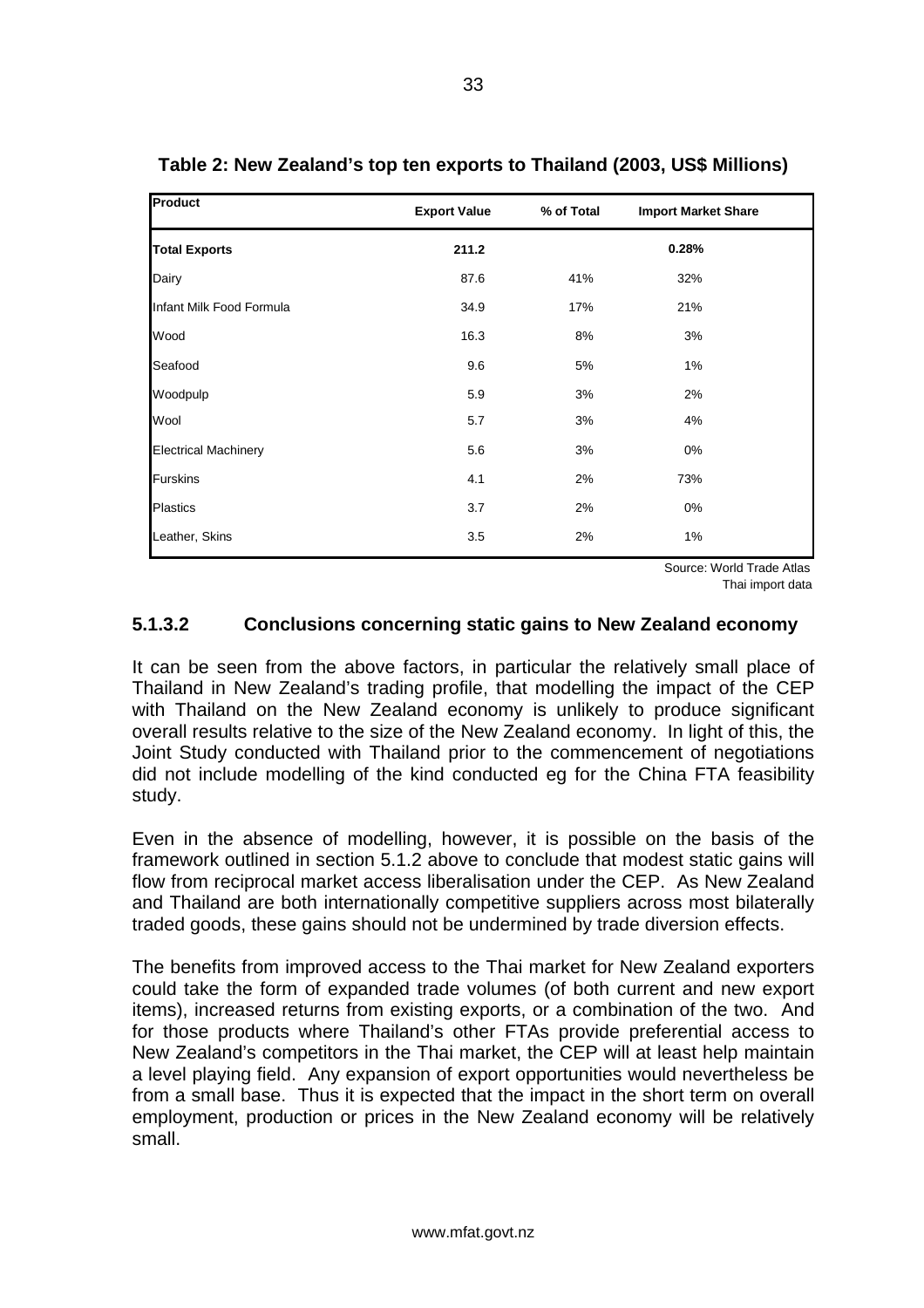Below the macroeconomic level, the CEP can be expected to appreciably improve prospects for those sectors and companies for whom the Thai market is significant. More information on the potential impact on different sectors is provided in section 5.1.3.3 below. The sectors with the greatest potential are likely to be dairy, horticulture/processed food and beverage products, and manufactured goods.

Government agencies are developing a whole-of-government strategy in conjunction with private sector stakeholders to ensure that New Zealand derives as much benefit as possible from the CEP. The focus will be not only on exploiting immediate market access openings but more strategically targeting areas showing the greatest potential for growing New Zealand's exports of both good and services in the next five to ten years. The overall outcome is intended to be strengthened economic ties with Thailand which contribute to New Zealand's skills, innovation, and technology goals. An initial awareness-raising programme dedicated to the Thailand CEP will be conducted nation-wide including through regional seminars for business. Offshore activities in Thailand will complement those being planned in New Zealand. Additional resources have been allocated under the Government's Growth and Innovation Framework to facilitate the design and implementation of the Thailand strategy and to leverage the opportunities to the maximum from the CEP.

It is important to note however that exactly how opportunities opened up by the CEP in the Thai market translate into gains will be affected by a number of factors unrelated to the CEP. These include the level of demand in the Thai market (in turn affected by the state of the Thai economy and evolution in consumer tastes); exchange rates; future developments in Thailand's unilateral and bilateral tariff reductions; and New Zealand's capacity to supply (in turn affected by demand and prices in other markets, climatic influences on agricultural production etc).

In terms of the impacts of domestic tariff liberalisation under the CEP, a muted impact on domestic prices, resource allocation and efficiency can be anticipated, for the same reasons. By the same token, the phased nature of New Zealand's higher tariff reductions means the adjustment process for relevant sectors will be very gradual. Further commentary on the sectors most affected by New Zealand tariff reductions is included in section 5.1.3.5.

### **5.1.3.3 Overview of market access outcomes**

As background to the material in section 5.1.3.4 on the sectors where the main impact of tariff liberalisation under the CEP is likely to be seen, the following section provides an overview of the market access outcomes.

The New Zealand/Thailand CEP will result in the complete removal of tariff and other barriers on bilateral trade over time. The first round of tariff cuts is to take place on implementation of the CEP, scheduled for 1 July 2005, and the second round on 1 January 2006, with subsequent reductions being applied on 1 January each year. This will mean that Thai tariff cuts for New Zealand are on the same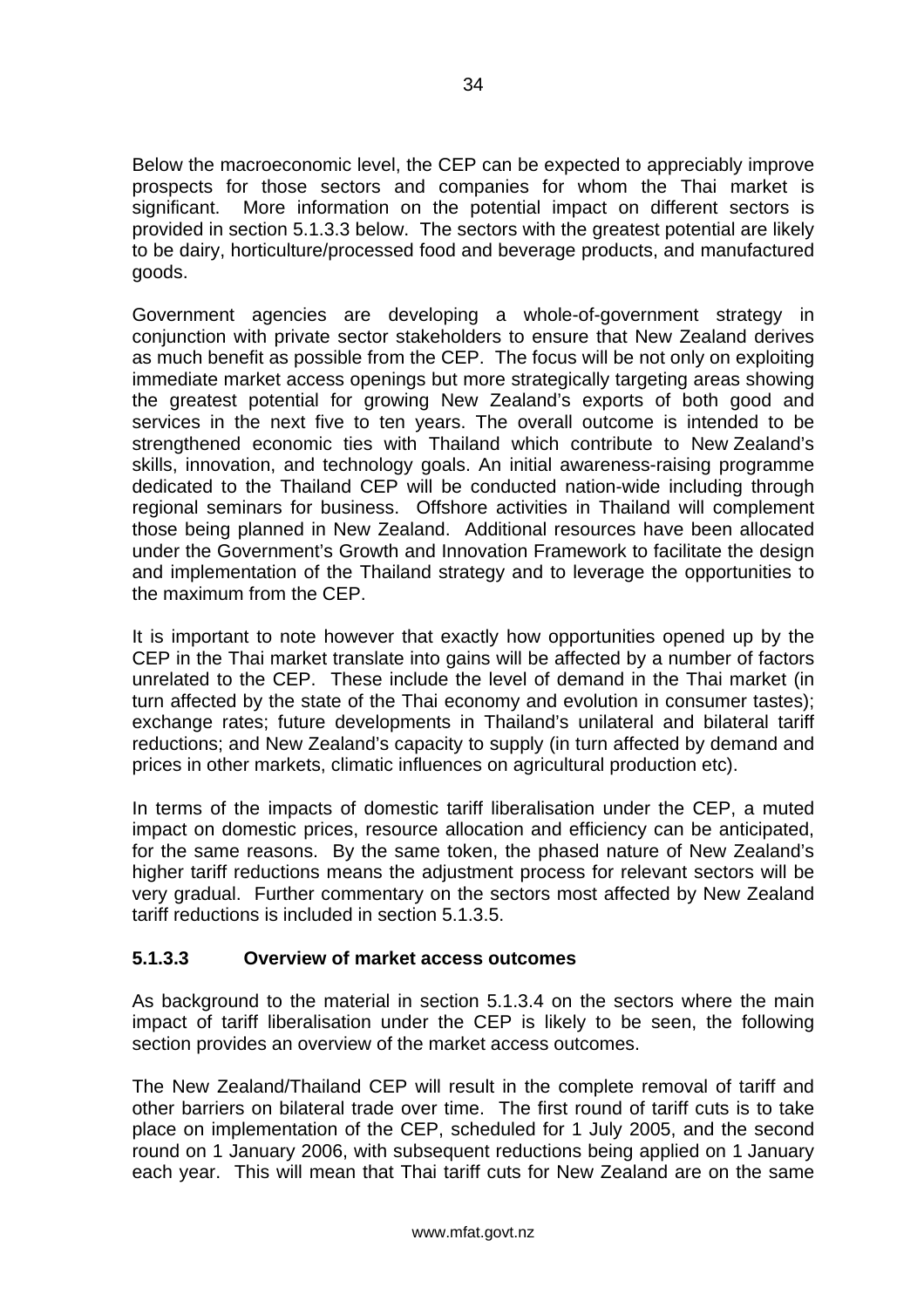cycle as those undertaken by Thailand for Australia from 2006. Provision is included in the CEP for negotiations to be held on acceleration of tariff reductions.

#### *Phase-out arrangements for Thai tariffs and quotas*

On entry into force of the CEP on 1 July 2005, Thailand will eliminate tariffs and quotas on 52 percent<sup>13</sup> of imports from New Zealand. This is a significant increase from the 4 percent of imports from New Zealand currently receiving duty free access. By 2010, a further 13 percent of trade will be duty free. Remaining tariffs and tariff quotas will be removed by 2025.

Thailand will apply special safeguards for the most sensitive agricultural products (whole milk powder and a number of other dairy products, beef, beef offal and processed frozen potatoes). Imports of these products will benefit from reducing tariffs up to a certain volume based on historical imports, plus a growth factor. Once the volume of imports from New Zealand reaches this level, these safeguards automatically trigger a snapback to the normal tariff. The same provisions were included in Thailand's Free Trade Agreement with Australia.

New Zealand exports to Thailand in 2003 attracted duty payments estimated at NZ\$33m. Figure 4 below illustrates the estimated reduction in duty payments on exports to Thailand over the implementation period of the CEP. These estimates understate the likely benefits, however, as they are based on current trade. Increased exports in response to tariff reductions will generate additional duty savings on a cumulative basis.



#### **Figure 4: Reducing duties on NZ exports to Thailand**  (Projections based on 2003 exports)

Source: World Trade Atlas and MFAT Analysis

<span id="page-37-0"></span><sup>&</sup>lt;sup>13</sup> Percentages are based on 2003 Thai import statistics sourced from World Trade Atlas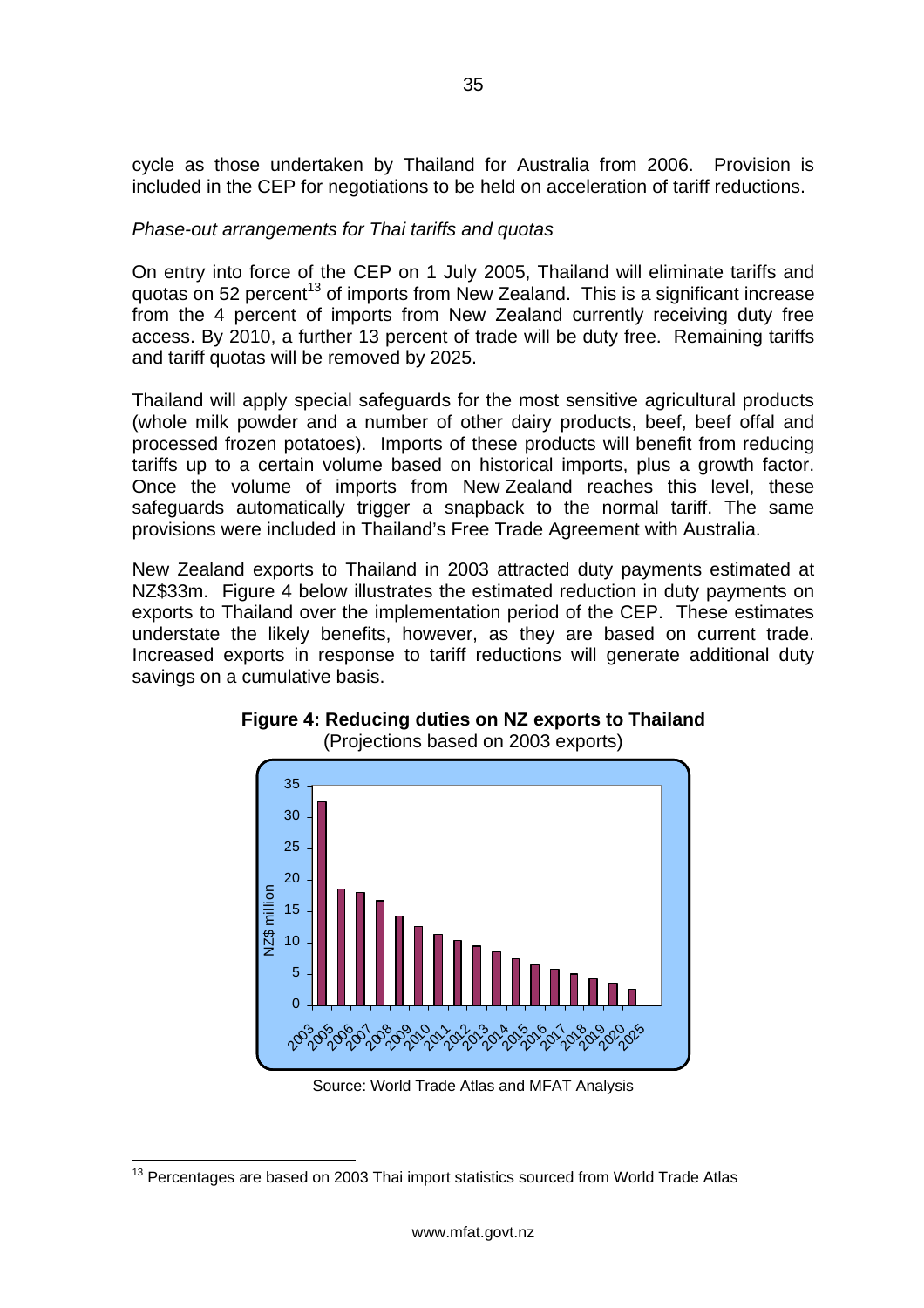### *Phase-out arrangements for New Zealand tariffs*

New Zealand currently provides duty free access for 65 percent<sup>14</sup> of imports from Thailand. On implementation of the CEP, New Zealand will eliminate tariffs on a further 20 percent of imports from Thailand. Further items will become duty free by 2010, at which point 97 percent of Thailand's current exports to New Zealand will enter duty free. The remaining tariffs will be phased to zero by 2015. The issue of duty revenue forgone as a result of this tariff reduction is discussed in section 6.1.

### **5.1.3.4 Outcomes for selected export sectors**

The following more detailed information is designed to illustrate the impact of the CEP on a variety of export sectors across the New Zealand economy, selected principally in relation to the importance of the sector in terms of New Zealand's trade with Thailand and the severity of the barriers currently faced in the Thai market. A more detailed summary of the market access outcomes is included in Annex 1: Key Outcomes.

Figure 5 below illustrates products which will benefit particularly from the immediate elimination of Thai tariffs on implementation of the agreement. Further commentary on these and other items is provided in the sectoral analysis that follows.



### **Figure 5: Savings from immediate elimination of Thai tariffs on selected products**

Source: World Trade Atlas and MFAT Analysis

**Dairy:** This sector accounts for 58 percent of New Zealand's exports to Thailand, valued in total at NZ\$215.4 million. Dairy is Thailand's most sensitive sector and is

<span id="page-38-0"></span><sup>&</sup>lt;sup>14</sup> Percentages are based on 2003 New Zealand Import Statistics.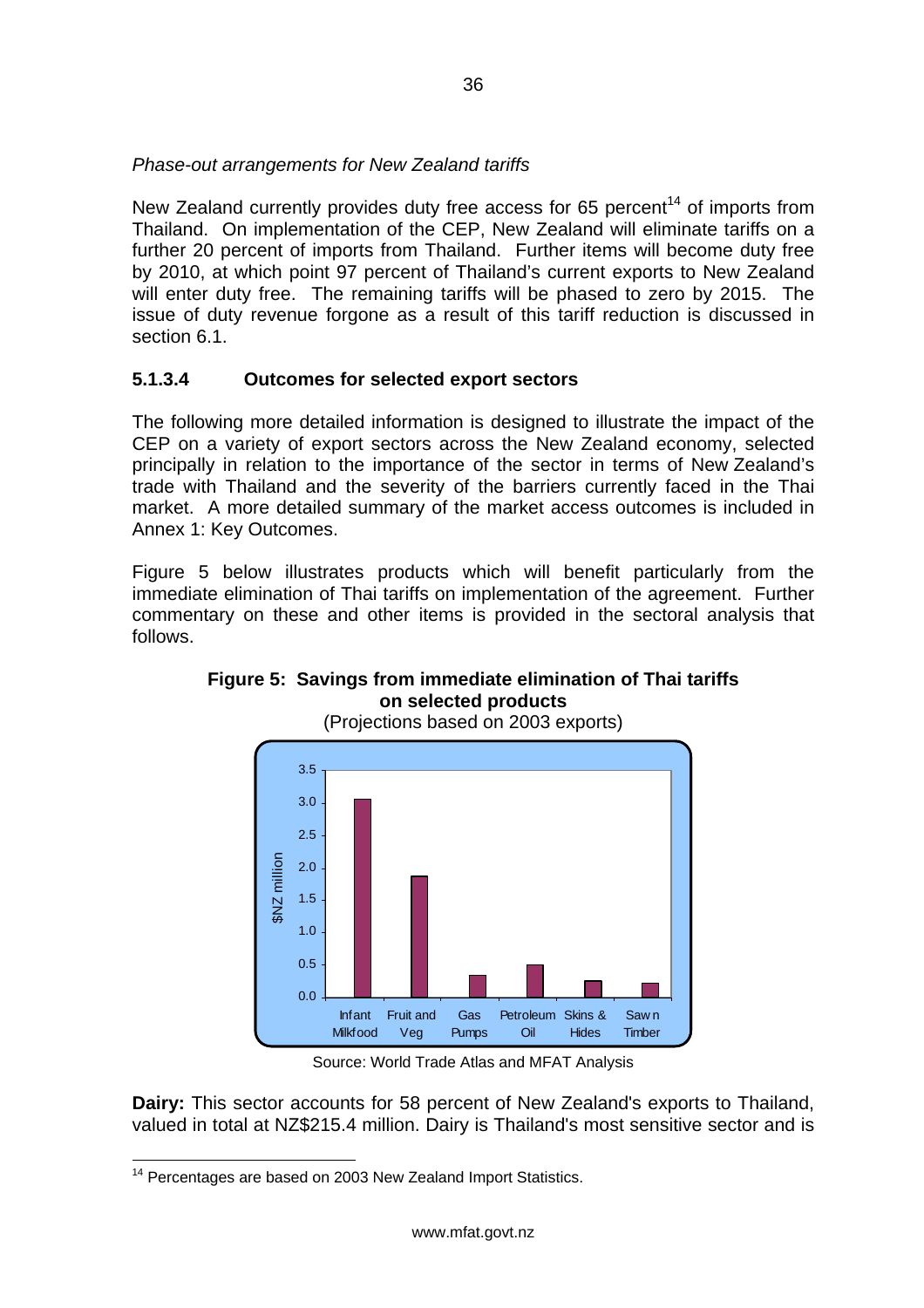subject to the longest phase-outs under the CEP (through to 2025 for skim milk powder and liquid milk and cream). The CEP nevertheless offers important longterm security for New Zealand dairy exports to Thailand by establishing a schedule leading to full liberalisation of dairy trade on the same footing as Australia. The Dairy Companies Association of New Zealand considers that this is a substantial agreement for the New Zealand dairy industry. It sees it as particularly important because it will re-establish a level playing field with Australia in the market not long after Australia's free trade agreement with Thailand enters into force. Key gains to the dairy sector are expected to accrue through:

- the immediate elimination of the 5 percent tariff on infant milk food, New Zealand's single largest export to Thailand in 2003 when exports were valued at NZ\$61 million (see Figure 5 above).
- the same phased elimination of the 18 percent tariff on whole milk powder as in TAFTA (see Figure 6 below). This was New Zealand's next biggest export item in 2003 when exports were valued at \$57.8 million.

From implementation of the CEP, annual duty payments of over NZ\$3 million on infant milk food, based on current trade, will no longer be levied. For whole milk powder, the CEP enables New Zealand exporters to maintain their competitiveness vis-à-vis Australian suppliers. A significant portion of New Zealand's whole milk powder exports to Thailand would have been at risk if New Zealand had not achieved a CEP with Thailand. Total duty savings over the period 2005-2015 on whole milk powder, again based on current trade, could amount to NZ\$51 million (see Figure 6 below).



**Figure 6 : Reducing duties on NZ whole milk powder exports**  (Projections based on 2003 exports)

Source: World Trade Atlas and MFAT analysis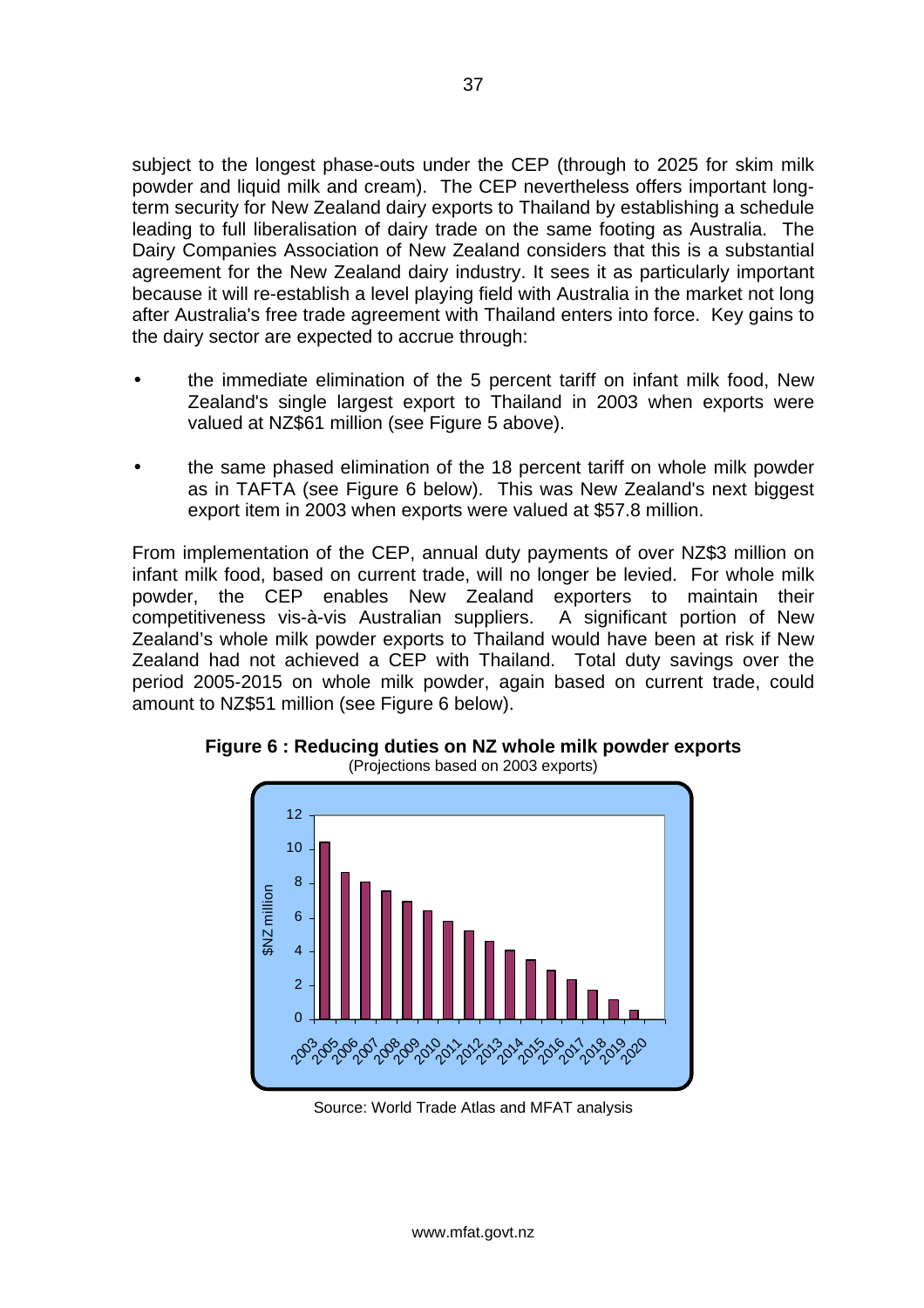**Horticulture:** Most New Zealand fruit and vegetable exports to Thailand face tariffs of 30 percent or 40 percent, with apples at 10 percent. A key outcome of the CEP negotiations for New Zealand is the immediate elimination of tariffs on most New Zealand horticulture exports to Thailand including sweet potatoes, carrots, frozen peas, frozen mixed vegetables, dried peas, avocadoes, apples, cherries, kiwifruit and persimmons.

The Horticulture Export Authority considers that "The dramatic reduction in tariffs should see exports to Thailand grow as prices to the consumer fall. Thailand has a population of 64 million and a dynamic economy, with a growing number of affluent people wanting good quality, safe food." Elimination of these tariffs will produce duty savings of NZ\$1.87 million on current trade of NZ\$8.6 million (see Figure 5 above) and will in particular open up opportunities for exports of:

- avocadoes, exports of which are currently impeded by a 40 percent tariff
- cherries, exports of which have doubled each year in recent years despite the 40 percent tariff imposed
- persimmons, for which Thailand is a \$700,000 plus market despite the 40 percent tariff
- kiwifruit, where removal of the effective 52 percent tariff on kiwifruit will enable Global Fresh Ltd to build on its current promising collaborative marketing programme with Zespri. The company sees real benefits from the tariff reduction in stimulating its business.

Importantly, the elimination of tariffs on fruit and vegetable exports will enable New Zealand exporters to retain competitiveness in the Thai market vis-à-vis Chinese suppliers who have had duty free access to Thailand since October 2003. For example:

• removal of the 40 percent tariff on carrots will provide the opportunity for New Zealand exporters to regain the NZ\$2 million market lost to China since October 2003. One carrot exporter advises: "For us it means that we will be able to continue to sell carrots into this market."

New Zealand exports of sphagnum moss to Thailand's orchid industry will benefit from an immediate tariff reduction from 30 percent to 12 percent, which will then phase to zero by 2010.

**Processed food and beverages**: The CEP opens up opportunities in a number of different areas in this sector including the following:

• Fruit-based food ingredient manufacturer Allberry House, based in Mount Maunganui, sees prospects for extending its sales from other South East Asian markets into Thailand as a result of the CEP. The 30 percent tariff,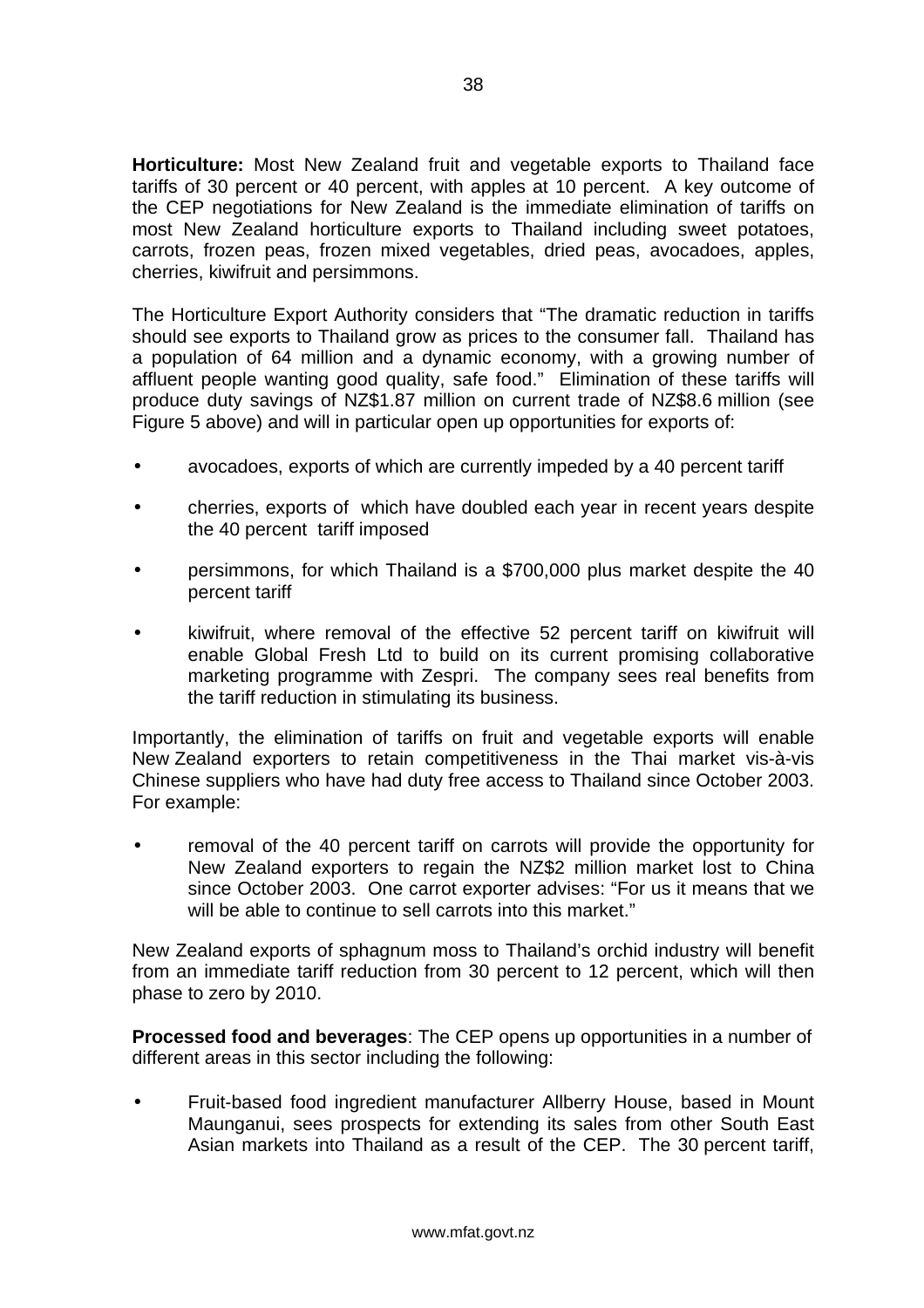which has historically priced New Zealand product out of the market, will be removed on implementation of the CEP.

- Thailand currently imposes a 60 percent tariff on wine. This will drop to 30 percent on implementation and then phase to zero by 2015. It is hoped that this significant tariff reduction will enable New Zealand to build on the current low base of NZ\$220,000 in exports.
- Extremely high tariffs per litre of spirits and liqueurs (equivalent to 521 percent on an ad valorem basis) will be cut to 30 percent on implementation and phase to zero by 2010. Figure 7 below illustrates the impact of the CEP for wine and other alcoholic beverages.





Source: World Trade Atlas and MFAT Analysis.

**Manufactured goods:** New Zealand exports of manufactured goods to Thailand face tariffs which generally range from 1 to 40 percent, and average 13 percent. While manufactured exports represent only 14 percent of current exports to Thailand (NZ\$52.4 million in 2003), liberalisation under the CEP will overall open up opportunities for manufactured exports more rapidly than for primary products (see Figure 8 below).

Tariffs on 72 percent of current manufactured exports will be eliminated on implementation of the CEP. All tariffs currently at 30 percent which are not eliminated immediately will reduce to 20 percent on implementation. Virtually all Thailand's tariffs on current and potential New Zealand manufactured exports will be removed by 2010 and all tariffs on manufactured goods will be gone by 2015.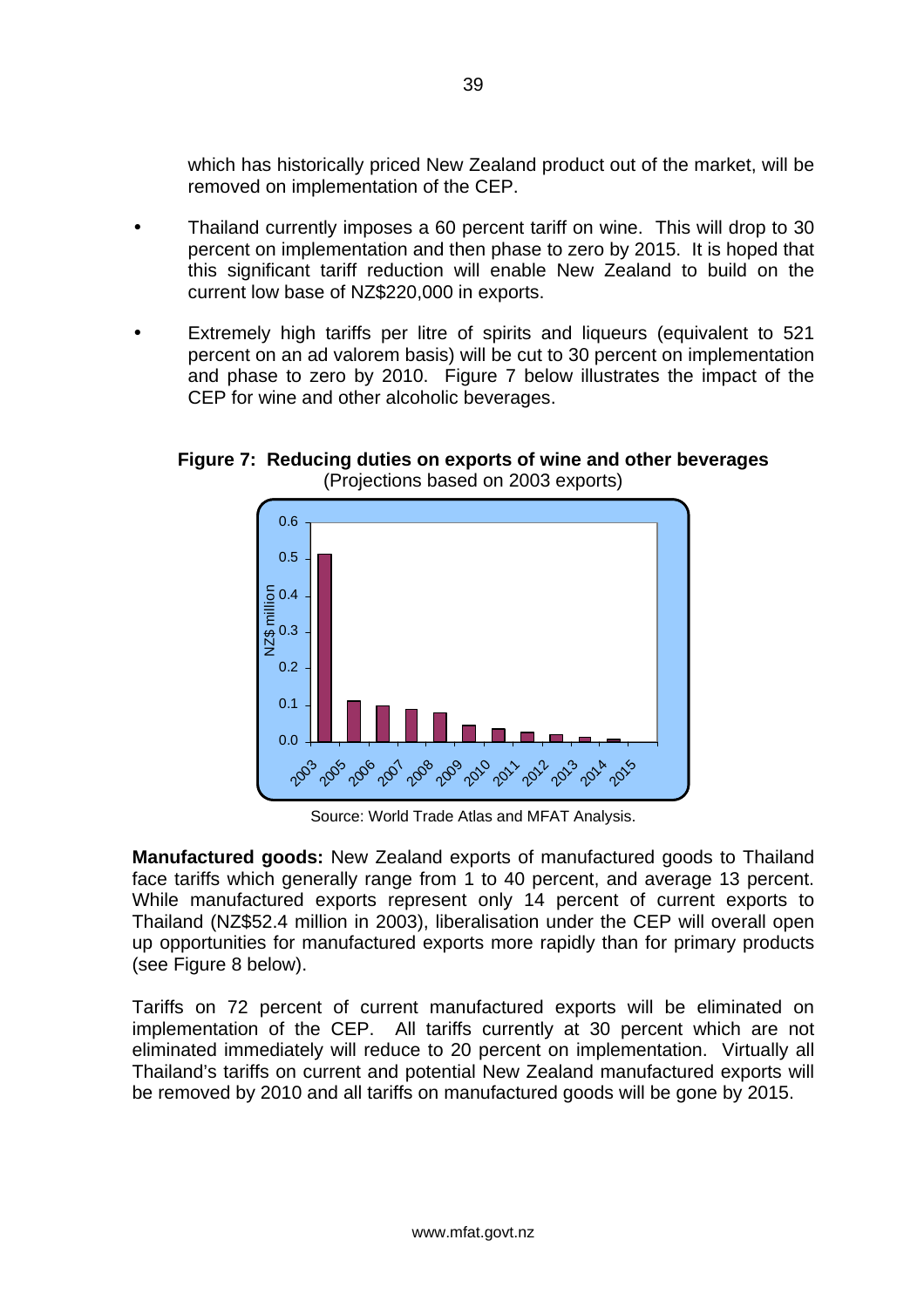

**Figure 8: Reducing duties on NZ exports of manufactured goods**  (Projections based on 2003 exports)

Source: World Trade Atlas and MFAT Analysis.

Examples of Thai tariff cuts which will be of particular benefit to current New Zealand exporters include:

- immediate elimination of the 15 percent tariff on gas pumps, the 5-10 percent tariffs on plastic moulding equipment, and the 15 percent tariff on radio parts
- halving of the 30 percent tariff on plastic packaging and of the 40 percent tariff on makeup and skincare products on implementation, with phase-out of both by 2010
- phase-out of the 7.5 percent tariff on aluminium foil in 2007 (in line with the phase-out for this product under TAFTA)
- reduction of the 12.5 percent tariff on fibreboard to 5 percent in 2005 and removal in 2012.

In addition, opportunities will be opened up in the following areas where New Zealand manufacturers advised that Thai tariffs are currently impeding any exports:

• the 30 percent tariff applying to plastic components for motor vehicles will be removed on implementation. This will open the way for New Zealand companies such as Hamilton-based Proform Plastics to tap into supplying products such as plastic liners for ute trays to Thailand's substantial automotive industry.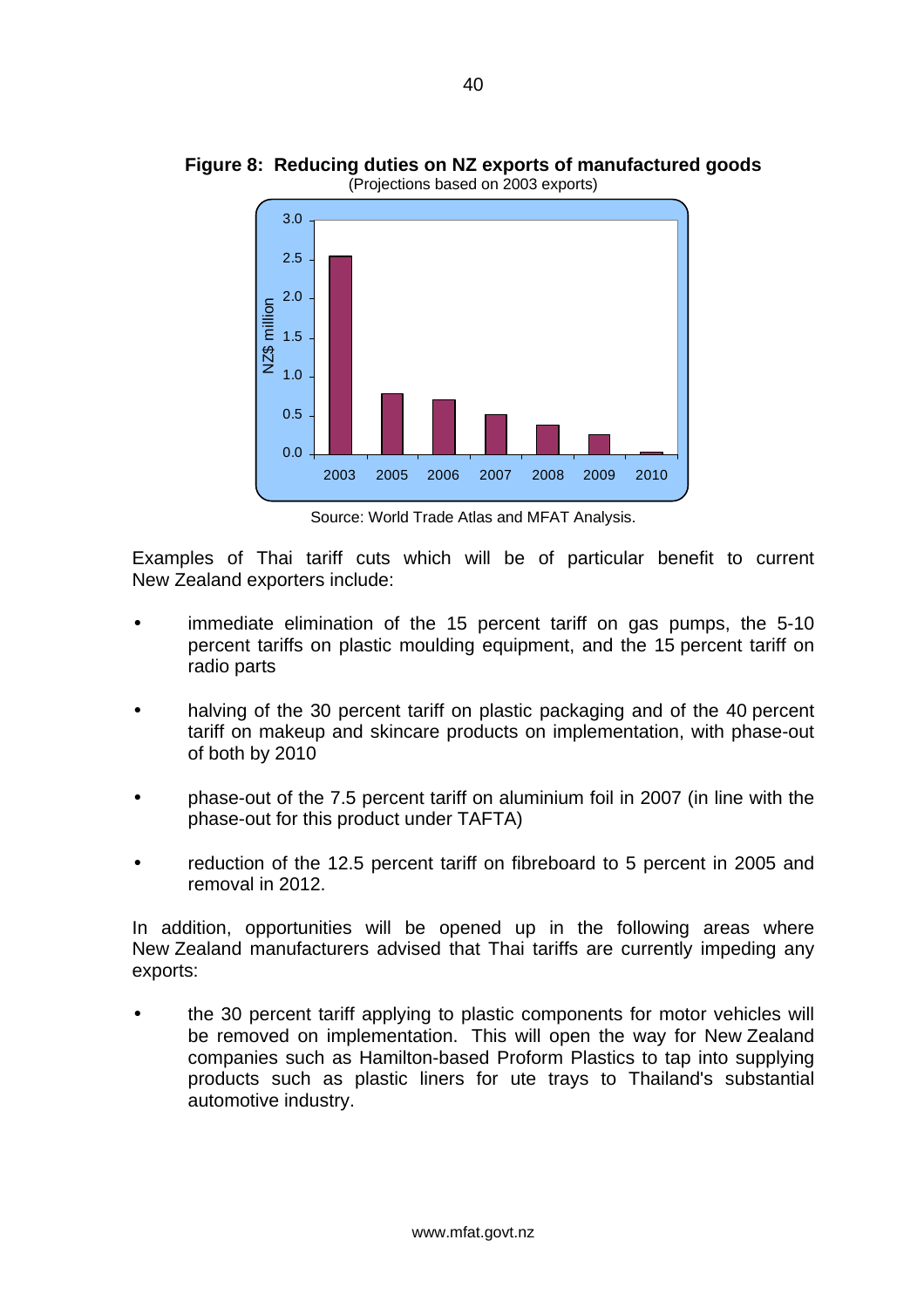• Thailand's 20-30 percent tariffs on air conditioners will also be removed on implementation, enabling New Zealand companies successfully exporting elsewhere in South East Asia to pursue opportunities in the Thai market.

The graphs in Figures 9 and 10 below illustrate the duty savings on plastics and machinery/electrical equipment exports.



#### **Figure 9: Reducing duties on plastics exports**  (Projections based on 2003 exports)

Source: World Trade Atlas and MFAT analysis.





Source: World Trade Atlas and MFAT analysis.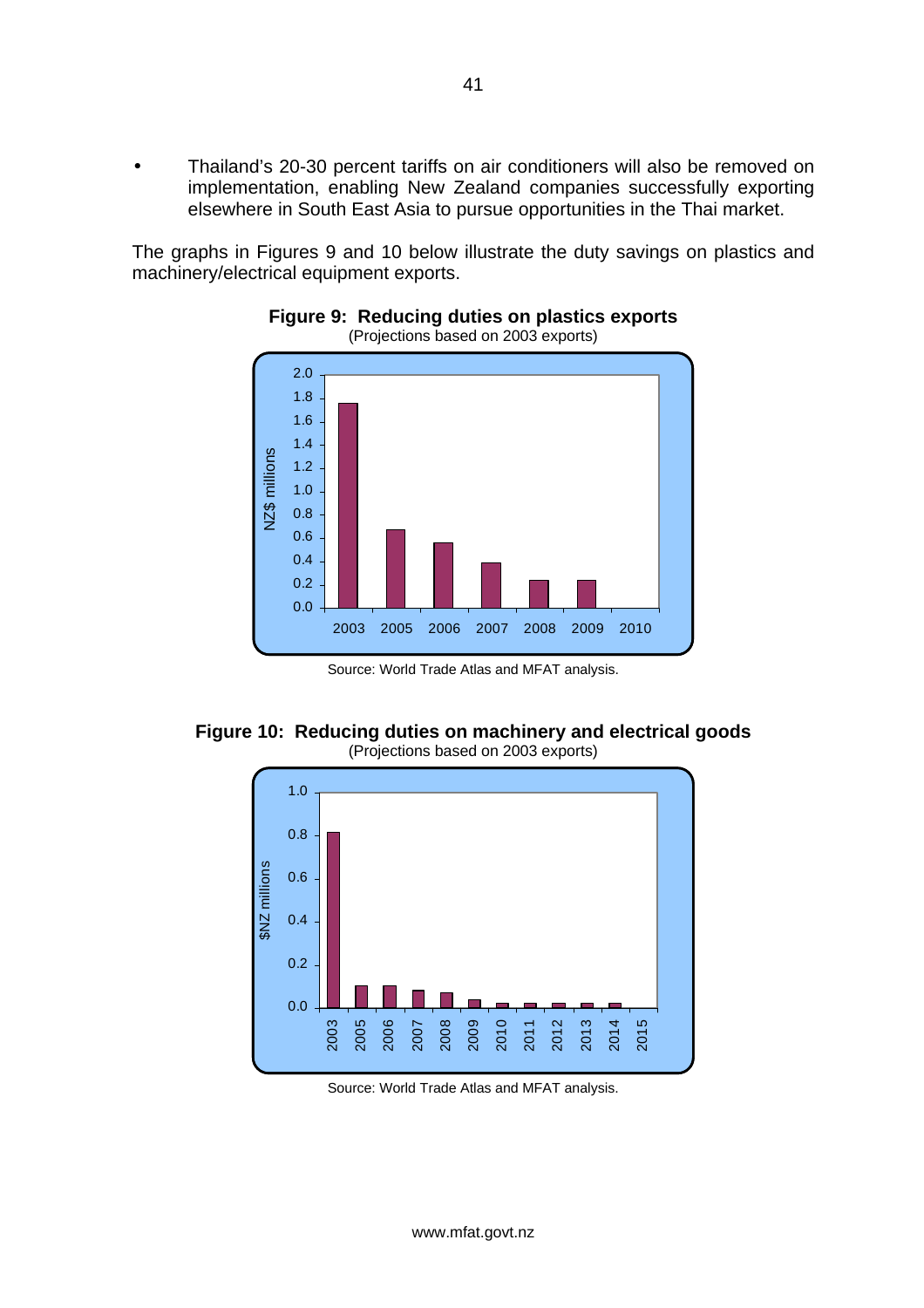### **5.1.3.5 Potential sectoral impacts from New Zealand tariff liberalisation**

Certain sectors of the New Zealand economy will face moderately increased exposure to imports from Thailand following implementation of the CEP. Despite the difference in cost structures between New Zealand and Thailand, the extent of this increased competition will however be limited both by the broad complementarity between our production bases and the fact that 65 percent of imports from Thailand entered New Zealand duty free in 2003. This included Thailand's principal exports, motor vehicles and computers (representing 33 percent of total imports from Thailand).

The major imports from Thailand which currently attract duty are as shown below.

| <b>Product</b>                   | <b>Imports</b><br>from<br><b>Thailand</b><br><b>NZ\$ 2003</b> | Thai share<br>of NZ<br>import<br>market | <b>Current duty</b><br>rate<br>(GSP <sup>15</sup> )<br>where<br>applicable) | <b>Tariff</b><br>elimination<br>endpoint |
|----------------------------------|---------------------------------------------------------------|-----------------------------------------|-----------------------------------------------------------------------------|------------------------------------------|
| Air conditioners                 | 18,896,099                                                    | 35%                                     | 5.5%                                                                        | 2005                                     |
| Furniture                        | 10,096,179                                                    | 8%                                      | $5.5\% - 8\%$                                                               | 2010                                     |
| Refrigerators and<br>freezers    | 6,919,700                                                     | 8%                                      | 5.5%                                                                        | 2010                                     |
| Jewellery                        | 6,495,830                                                     | 11%                                     | 5.5%                                                                        | 2005/08                                  |
| Noodles and<br>Pasta             | 5,670,589                                                     | 14%                                     | 5%-5.5%                                                                     | 2005                                     |
| Haircare<br>products             | 5,240,530                                                     | 7%                                      | 5.5%                                                                        | 2005/08                                  |
| <b>Skincare</b><br>products      | 4,520,058                                                     | 4%                                      | 5.5%                                                                        | 2005                                     |
| Paper and<br>paperboard          | 3,783,954                                                     | 58%                                     | $6.5\% - 7\%$                                                               | 2010                                     |
| Footwear (with<br>leather upper) | 1,464,869                                                     | 1%                                      | 17.5% - 19%                                                                 | 2015                                     |

**Table 3: Major dutiable Thai imports** 

Source: World Trade Atlas and MFAT analysis

The clothing, footwear and carpet sector, where the highest tariffs of 17-19 percent prevail, has traditionally been the most sensitive to tariff reductions. Independent modelling work undertaken in 2002 to inform the Tariff Review process confirmed

<span id="page-44-0"></span><sup>&</sup>lt;sup>15</sup> Generalised System of Preferences for developing countries under which New Zealand already offers Thailand duty preferences on some products.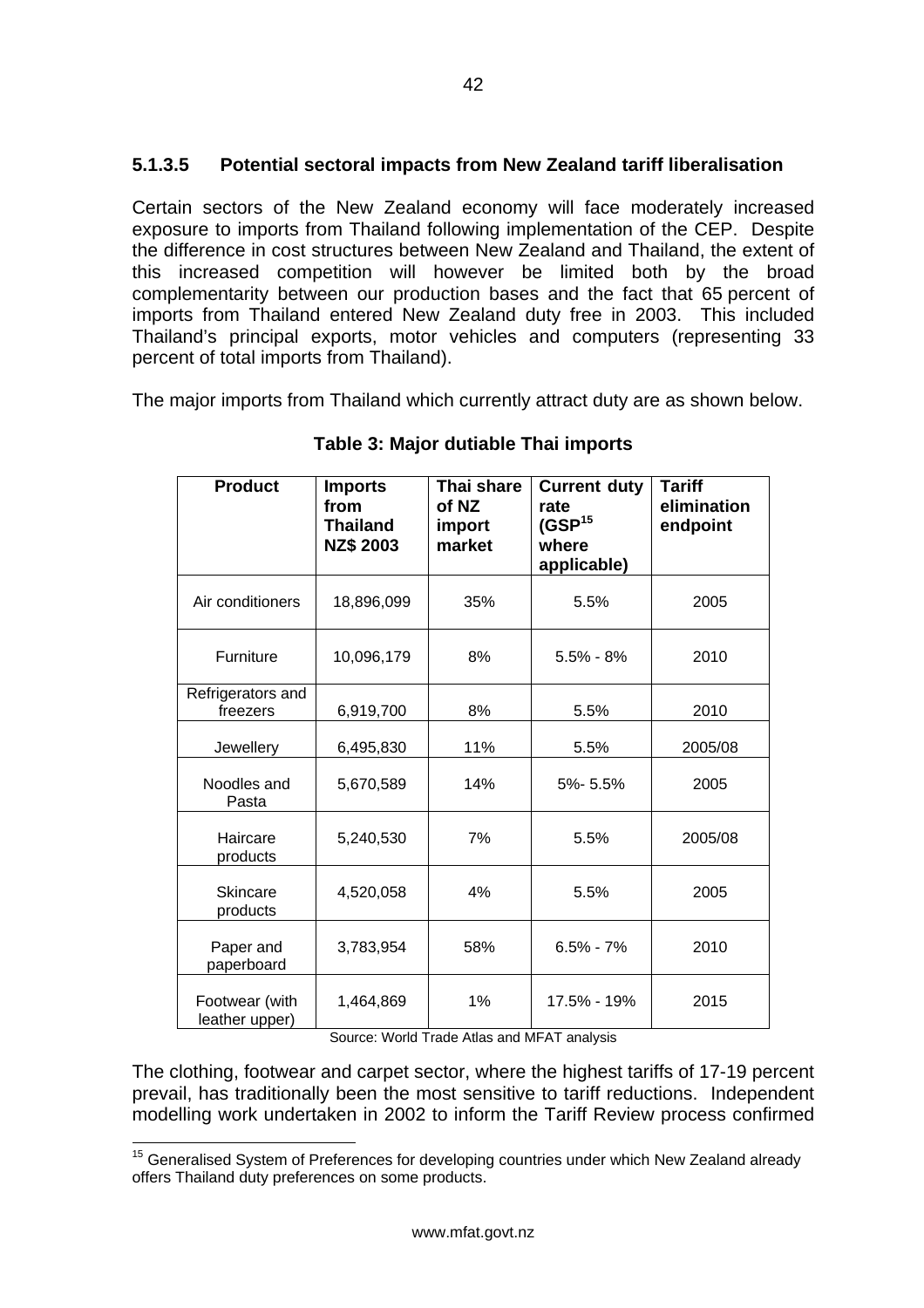that the most significant effects of unilateral tariff liberalisation in terms of employment and output are likely to be felt in New Zealand's clothing and footwear industries. At the same time, lowered protection in the textile, clothing and footwear (TCF) sector is expected to improve economy-wide efficiency, expand exports somewhat and provide benefits to consumers through lower prices.

Particular concerns in relation to imports from Thailand have also been raised in respect of whiteware, plasterboard, steel and certain textiles.

Similar, but smaller scale, effects might be expected from bilateral liberalisation under FTAs to those identified in the Tariff Review. However, in the case of the New Zealand/Thailand CEP, the actual effects are expected to be particularly muted. This reflects three key factors. First, Thailand accounts for a tiny proportion of New Zealand's TCF imports (see Figure 11 below) and is dwarfed by imports from China and Australia. Second, New Zealand's tariffs on TCF products will be phased out gradually (see Figure 12 below) and preference will apply only to goods that meet the rules of origin requiring 50 percent Thai content as well as a change of tariff classification. For the lower tariff sensitive products such as whiteware, existing tariffs will effectively be maintained at current levels before being removed from 2010. Third, New Zealand's tariffs on imports from all countries will in any case be reducing over the period 2006-2009 as a result of the Tariff Review.



**Figure 11: NZ textile, clothing and footwear imports by source in 2003** 

Source: World Trade Atlas and MFAT Analysis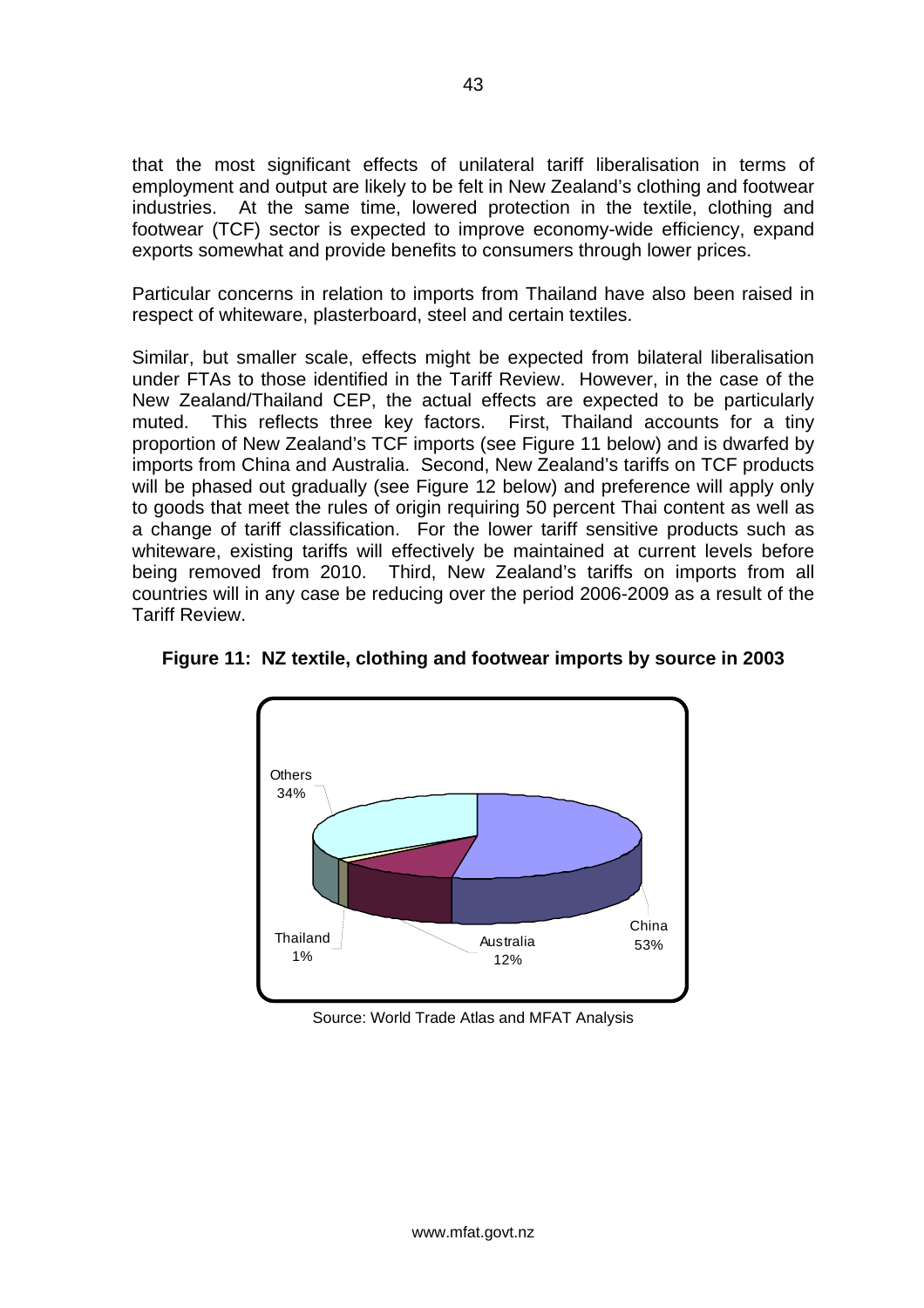

Source: NZ Tariff schedule for Thai CEP

Any expansion of imports from Thailand is, if anything, more likely to displace imports from other sources. Thus, while the CEP may result in a modest increase in New Zealand TCF imports from Thailand, the increase in global TCF imports is likely to be negligible and the impact on New Zealand production and employment is not expected to be significant.

In addition government financial support for the TCF sector will lessen the impact of increased import competition as a result of unilateral tariff reduction and of current and potential free trade agreements. In the 2004 Budget the government provided funding of \$2.3 million for initiatives to build skills and assist in the transformation of the textile, clothing, footwear and carpet industries to a globally competitive and high value production sector. In February 2005 the government provided a further \$1.125 million to help the sector maintain its research and development capability and reinforce its efforts to achieve transformation.

#### **5.1.4 Second-order effects on New Zealand of the New Zealand/Thailand CEP**

In the context of the CEP with Thailand, the second-order effects of specific interest are those relating to the regulatory frameworks governing the New Zealand-Thailand trading relationship. As outlined in section 5.1.2.2, increased trade and investment flows facilitated by regulatory improvements under trade agreements can help generate wider dynamic productivity gains throughout the national economy.

This section identifies those aspects of the CEP which might help produce secondorder benefits from the Agreement. These relate to the provisions outlined in sections three and four, in particular: customs procedures; technical barriers to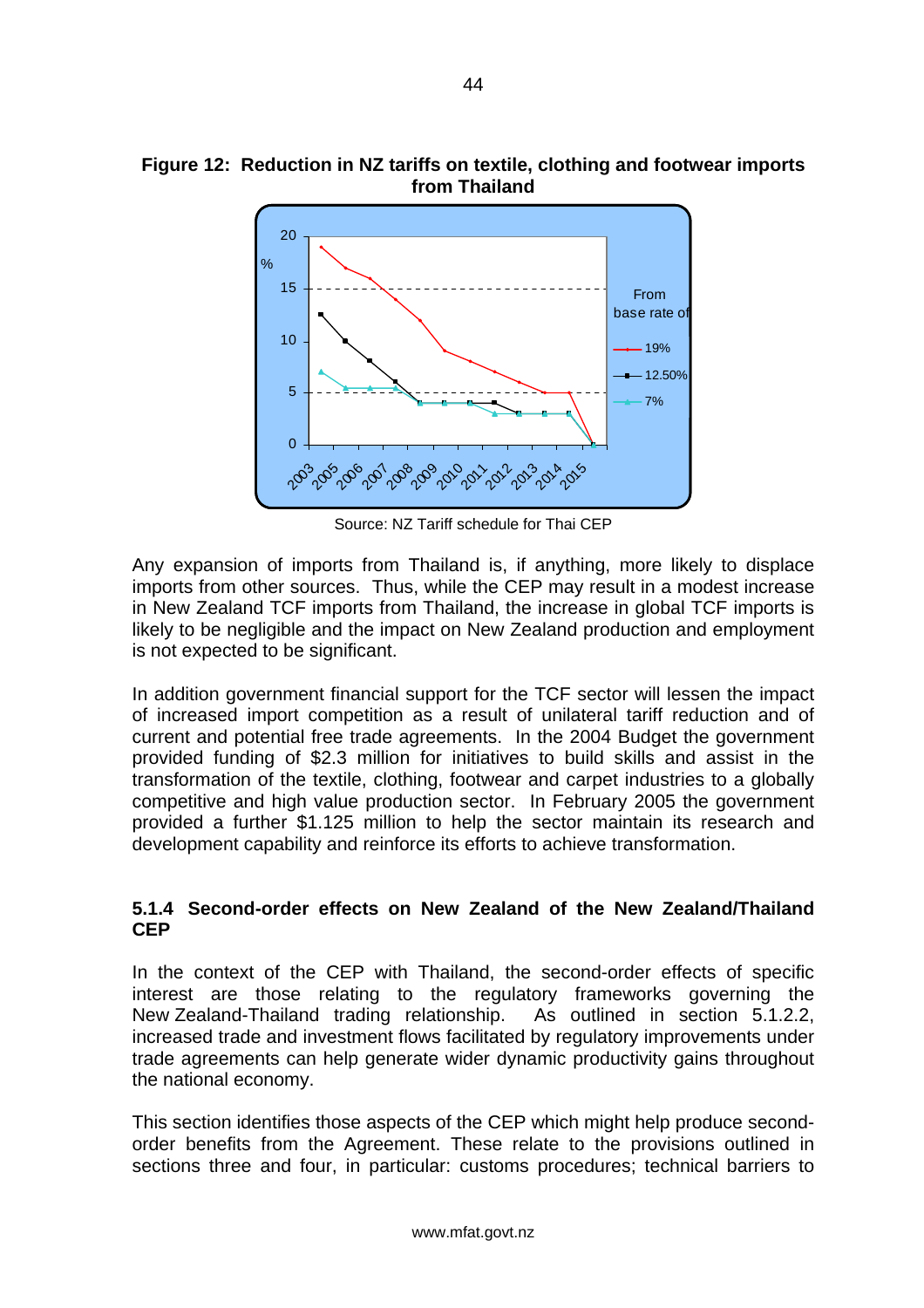trade; sanitary and phytosanitary measures; electronic commerce; government procurement; intellectual property rights (IPR); competition policy; investment; and consultation and dispute settlement procedures. The drivers in these provisions for improving the regulatory framework governing trade between New Zealand and Thailand include:

- transparency requirements (these cover general laws and policies affecting trade and investment as well as specific areas such as Customs procedures and practices and government procurement).
- practical cooperative mechanisms for minimising the impact of regulations on trade and enhancing understanding of each other's regimes (for example, in respect of Customs procedures, SPS and TBTs).
- bilateral mechanisms for resolving problems (ranging from consultations to resolving concerns about SPS measures or food standards to full dispute settlement procedures to address issues in a range of areas which have not been resolved through other means).
- reduced transaction costs (including through harmonisation and recognition of equivalence of technical regulations and conformity assessment results; and promotion of paperless trading).
- promotion of greater certainty and predictability (eg advance rulings on classification of goods; investment protection measures; binding of access for manufacturing investment; online consumer protection provisions; IPR enforcement; application of competition laws).
- measures to facilitate temporary entry of business people into Thailand.
- cooperation provisions and opportunities for policy dialogue (including in relation to competition policy and intellectual property rights).
- built-in mechanisms for monitoring and reviewing the operation of the Agreement (notably through annual Joint Commission meetings and five yearly reviews).

Collectively, these provisions should over time significantly enhance the predictability and transparency of the New Zealand/Thailand trading relationship. Taken together with the market access improvements related to reductions of tariffs and non-tariff barriers noted in the static effects section, these are expected to help generate the second-order effects related to dynamic productivity.

Although it is not possible to quantify the precise economic effects of these provisions, it can be assumed that New Zealand companies are more likely to benefit than lose from the application of improvements to the regulatory framework governing the trade and economic relationship with Thailand. In this context,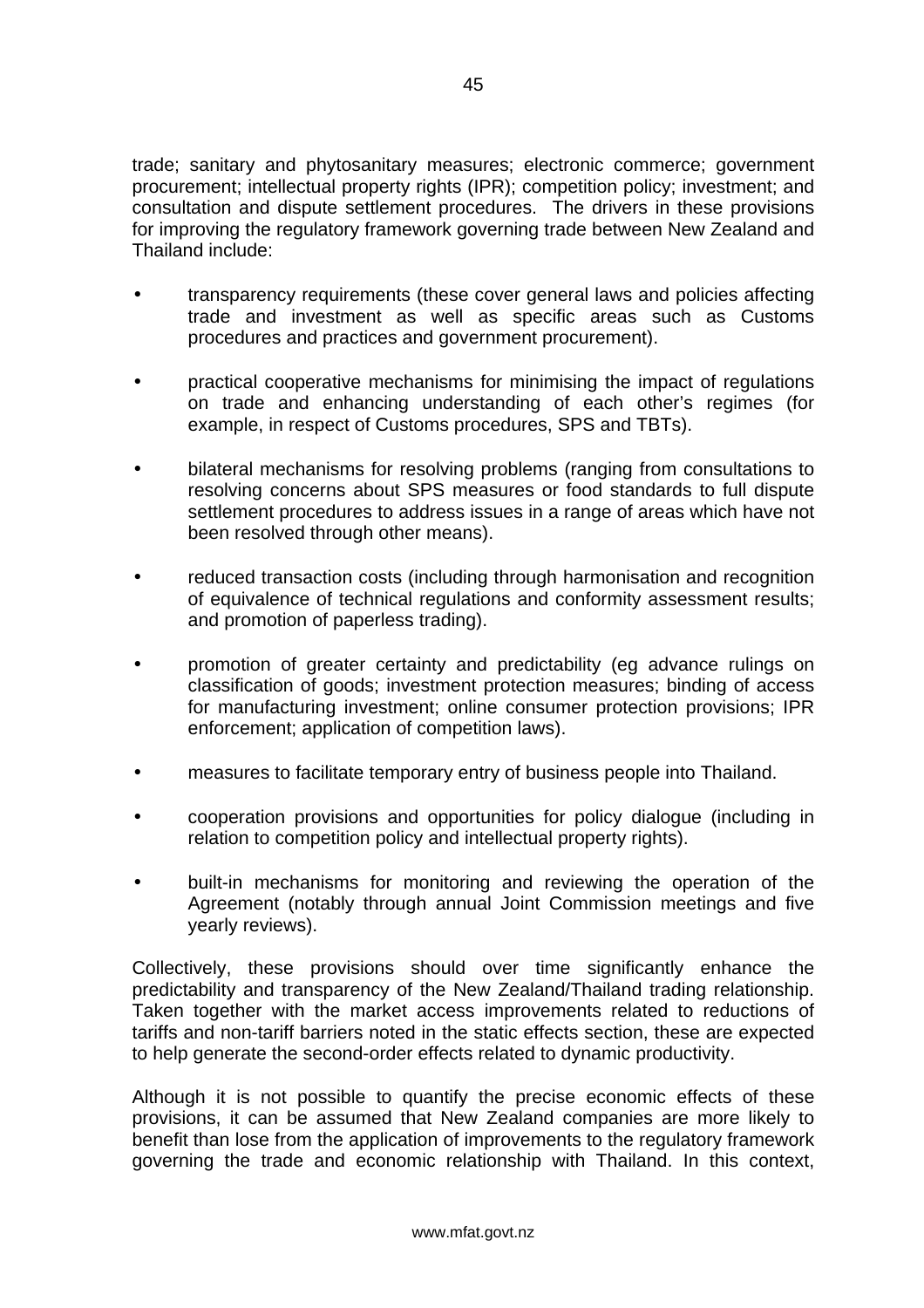<span id="page-48-0"></span>modest dynamic productivity gains are expected to accrue to the New Zealand economy. That said, it is important to emphasise that, given the relatively limited significance of the Thai market for New Zealand compared with other international markets, the overall impact of the CEP is likely to be small and distributed over a period of time.

#### **5.2 Social Effects**

The CEP is not expected to have any discernible negative social effects in New Zealand. This section examines potential effects on domestic employment, domestic social regulation, and immigration.

#### **5.2.1 Employment**

A CEP of the kind negotiated with Thailand could in principle have an impact on the domestic labour market. At the same time as some sectors benefit from improved export market access, phasing out of New Zealand tariffs can lead to imports displacing domestic production in some sectors Similarly, employment can be affected by changes in inward or outward investment decisions. And measures which provide better access for temporary employment can likewise have an impact on employment in New Zealand.

In the case of the New Zealand/Thailand CEP, it is not expected that tariff reduction/removal on imports from Thailand will have a direct impact on employment for the reasons outlined in section 5.1 on economic effects. Given that New Zealand exporters will have access to relatively much more significant market opening in Thailand than vice versa, it could be expected that any net employment effects from the CEP would be positive rather than negative. In terms of investment, the CEP is unlikely to have any significant direct impact on employment but any effects can be expected to be positive rather than negative. Tariff liberalisation under the CEP reduces any direct incentive for New Zealand firms to re-locate to Thailand to avoid tariff barriers. On the other hand the CEP should create an environment propitious to two-way investment which will serve both countries' interests in regional and global markets. Adding Thailand to New Zealand's regional FTA relationships may also somewhat enhance New Zealand's attractiveness as a destination for foreign direct investment (FDI).

The access granted for specialist Thai chefs to work in New Zealand without labour market testing under the Exchange of Letters on temporary employment is not expected to displace New Zealand workers. Demand for the specialised skills of Thai chefs has already resulted in significant numbers of work permits being granted under existing policy. In order to gain access under the CEP provisions, Thai chefs will need to comply with the qualification and work experience requirements, and to have a firm job offer which does not undercut New Zealand workers' conditions. New Zealand's willingness to consider similar temporary employment provisions for traditional Thai massage therapists will depend on the feasibility of developing a system for recognising their qualifications and ensuring the integrity of any system for temporary employment access ultimately offered.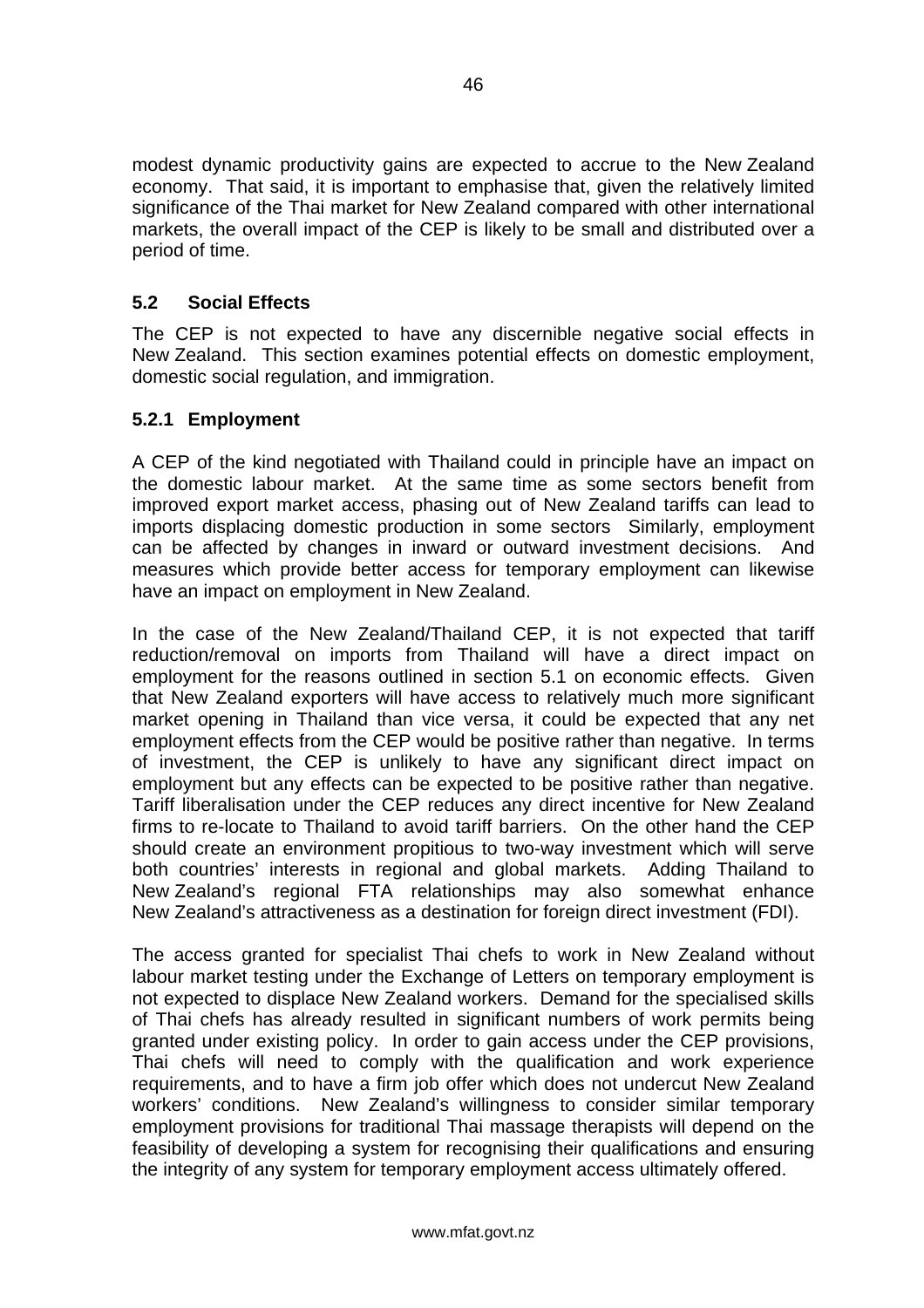### <span id="page-49-0"></span>**5.2.2 Social regulation/labour standards**

New Zealand's social legislative and regulatory frameworks will not be affected by the CEP. The government's right to regulate for national policy objectives (ie including labour protection) is explicitly recognised. Moreover the Arrangement on Labour, negotiated with Thailand in parallel with the CEP, reaffirms New Zealand's commitment to maintaining sound labour policies and practices. This Arrangement contains strong political commitments to:

- work to ensure that labour laws, regulations, policies and practices are in harmony with recognised labour principles and rights (in particular the International Labour Organisation (ILO) Declaration on Fundamental Principles and Rights at Work).
- not use labour laws, regulations, policies and practices for trade protectionist purposes or to seek trade or investment advantage by weakening or derogating from their labour laws and regulations.
- promote public awareness of labour laws, regulations, policies and practices domestically and ensure processes for the operation and enforcement of labour laws are fair, equitable and transparent.

In line with the government's *Framework for Integrating Labour Standards and Trade Agreements[16](#page-49-1)*, the Arrangement also establishes mechanisms through which specific labour issues can be addressed via cooperative and consultative processes with Thailand. A programme of cooperation activities will be implemented under the Arrangement in areas including collective bargaining, resolution of labour disputes, labour protection for vulnerable workers, promotion of labour rights and obligations, labour/management cooperation, employment promotion, training and skill development.

### **5.2.3 Immigration**

The promotion of business and investment opportunities under the CEP may stimulate Thai interest in immigration to New Zealand under existing immigration policy which targets skilled migrants who can be expected to make a contribution to the New Zealand economy.

### **5.3 Cultural effects**

The CEP includes safeguards which will ensure that there are no adverse effects on New Zealand cultural values including Maori interests.

<span id="page-49-1"></span> <sup>16</sup> <http://www.mft.govt.nz/foreign/tnd/newissues/labour/labourframework.html>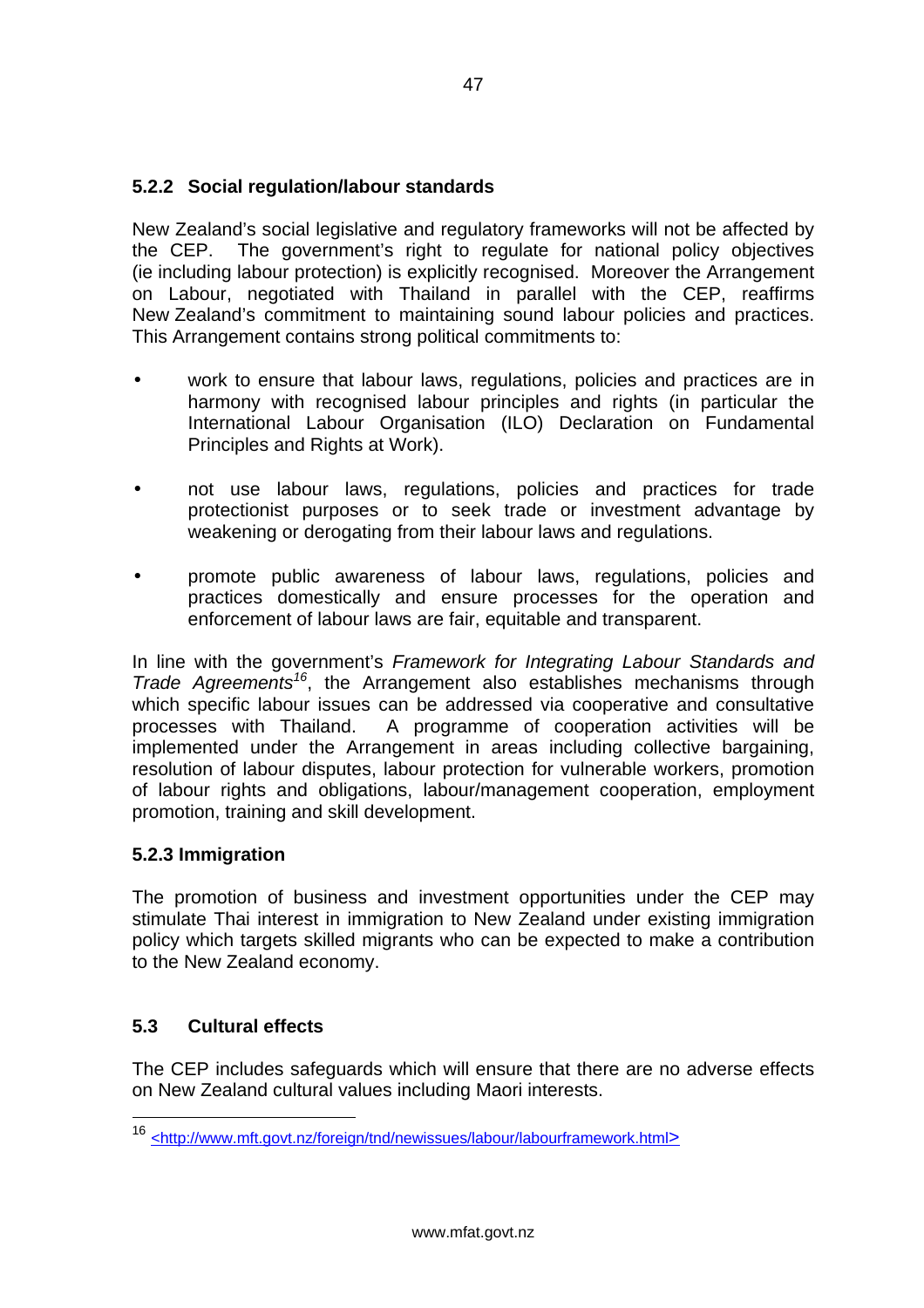<span id="page-50-0"></span>There is a general exception allowing New Zealand and Thailand to adopt measures in relation to goods, services and investment which are necessary to protect national treasures or specific sites of historical or archaeological value, or to support creative arts of national value. The specific reference to creative arts is not included in the standard exceptions listed in the WTO Agreement and was included at New Zealand's request.

The Agreement gives successive New Zealand governments the right to adopt measures they deem appropriate in relation to Maori including in fulfilment of Treaty of Waitangi obligations (provided such measures are not used as a means of arbitrary or unjustified discrimination against persons of the other Party or as a disguised restriction on trade or investment). The relevant provisions simply ensure that this Agreement has no capacity to interfere with any such decisions.

Finally, the provision in the Intellectual Property chapter recognising the right of both countries to establish measures to protect traditional knowledge will ensure that New Zealand's interests in this area are protected.

More broadly, the closer people-to-people linkages which the CEP should foster can be expected to have a positive impact on New Zealanders' understanding of Thailand and Thai culture, and on the place of the 10,000-strong<sup>17</sup> Thai community in New Zealand.

### **5.4 Environmental effects**

New Zealand approached the CEP negotiations with Thailand in the context of the government's policy of ensuring that sustainable development and environmental objectives are appropriately supported by trade agreements as set out in the 2001 *Framework for Integrating Environment Standards and Trade Agreements[18](#page-50-2)*. New Zealand's approach was also in line with the Growth and Innovation Framework (GIF) which seeks a higher level of economic growth in the context of a 'sustainable path and one that adequately protects natural capital.'

The key conclusion of the analysis below is that New Zealand has sufficiently robust environmental laws, policies, regulations and practices in place to manage any potential negative impacts from the New Zealand/Thailand CEP. New Zealand's ability to pursue and apply these laws, policies, regulations and practices will not be affected by the CEP. The CEP may also produce some positive environmental outcomes for New Zealand. Moreover, the CEP itself and the Environment Arrangement both support the aim of harmonising objectives for trade and the environment.

<span id="page-50-1"></span><sup>&</sup>lt;sup>17</sup> Roval Thai Embassy estimate

<span id="page-50-2"></span><sup>18&</sup>lt;http://www.mfat.govt.nz/foreign/tnd/newissues/environment/envframework.html>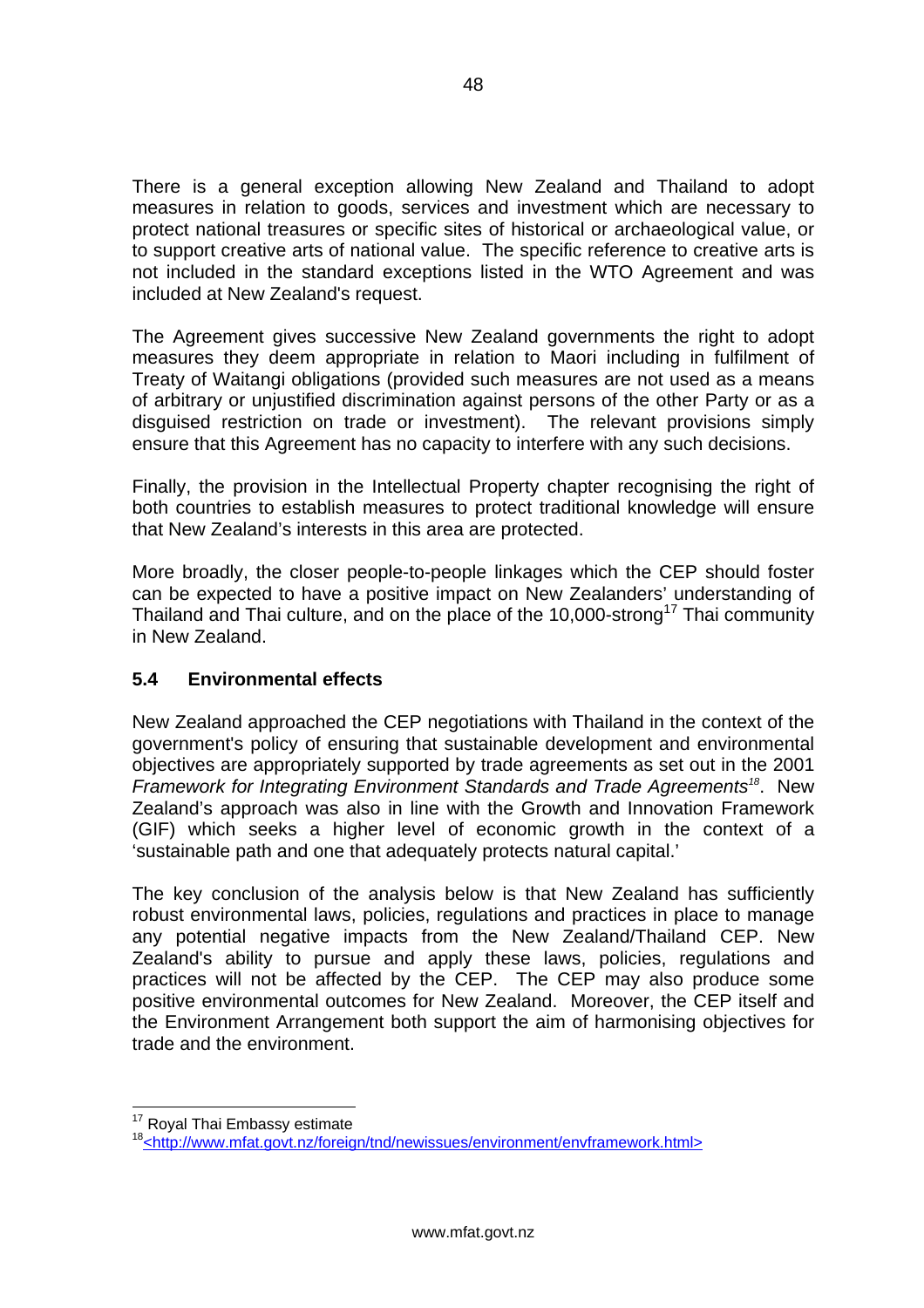### **5.4.1 The Arrangement on Environment and Environment-Related Provisions in the CEP**

The CEP with Thailand addresses environmental issues in two ways.

First, the CEP Agreement recognises the right of governments to regulate for national policy objectives and permits the Parties to adopt measures for the purposes of conserving natural resources and protecting animal or plant life or health and the environment.

Second, the Arrangement on Environment negotiated in parallel with the CEP contains strong political commitments to sustainable development and maintaining high levels of environmental protection. New Zealand and Thailand affirm their sovereign rights to set environmental policies and standards and enforce environmental laws and regulations and undertake:

- to work to ensure that their environmental laws etc are in harmony with international environmental obligations
- not to seek to gain trade or investment advantage by weakening or derogating from their environmental laws and regulations
- not to use their environmental laws etc for trade protectionist purposes
- to promote public awareness of their environmental laws etc domestically and ensure their processes for the operation and enforcement of their environmental laws are fair, equitable and transparent.

The Arrangement sets up mechanisms for cooperation and exchanges on environmental issues and consultative processes for addressing any issues that arise under the Arrangement.

It is envisaged that the Environment Arrangement and the CEP will provide opportunities for both countries to enhance their environmental expertise and to promote trade in goods and services that benefit the environment.

#### **5.4.2 Analysis of environmental effects**

The potential environmental effects of bilateral free trade agreements are discussed in general and applied to the specific circumstances of the New Zealand/Thai CEP below in terms of their regulatory, product, structural and scale implications.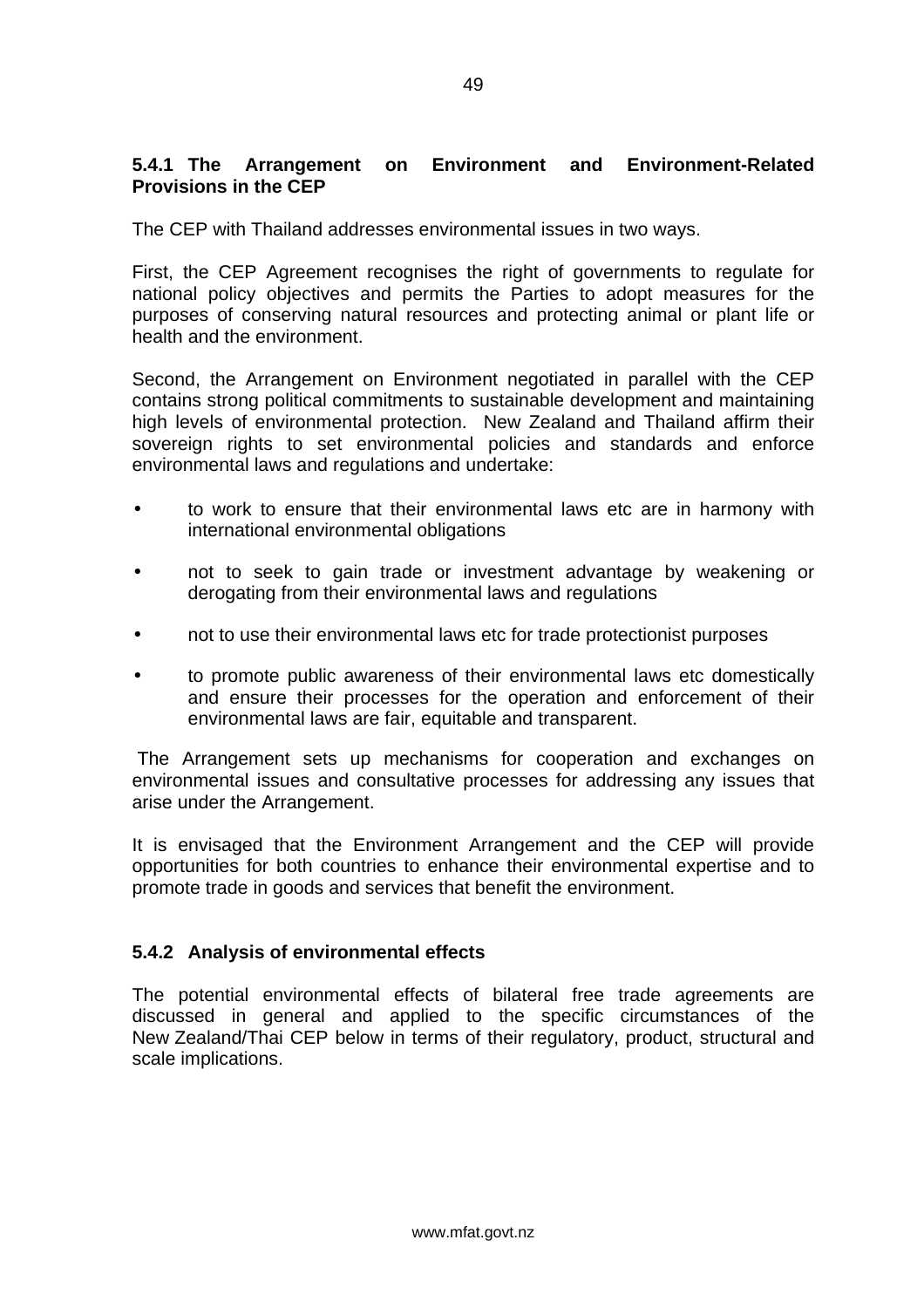### **5.4.2.1 Regulatory effects**

FTAs may, in principle, have positive and negative regulatory effects. These potential effects relate to the impact of changes in trade policies on the parties' existing environmental policies and standards.

In general terms, the international experience on the effect of trade agreements is that positive regulatory effects can be assured if care is taken not to undermine the ability of the government to pursue appropriate and effective environmental policies.

New Zealand has in place policies and legislation to prevent or mitigate potential adverse environmental effects of all economic activities including those arising from trade agreements. Relevant legislation includes the Resource Management Act 1991, the Hazardous Substances and New Organisms Act 1996, the Biosecurity Act 1993, and the Climate Change Response Act 2002. In addition, the government has instigated a range of voluntary initiatives which will assist in addressing potential adverse environmental effects. These include the New Zealand Packaging Accord and the Clean Streams Accord. The government also promotes adherence to the OECD Guidelines on Multinational Enterprises which encourage multinational enterprises to establish and maintain environmental management systems and take into account the environmental impact of their actions.

The New Zealand-Thailand CEP does not in any way affect the government's ability to regulate as it sees fit for environmental protection. Indeed, the Environment Arrangement explicitly promotes high levels of environmental protection and precludes either country from weakening or derogating from its environmental laws and regulations in order to gain trade or investment advantage. No adverse impacts on New Zealand's biosecurity are anticipated as existing policy and practice will be maintained.

### **5.4.2.2 Product effects**

Product effects concern changes in the composition of New Zealand's trade arising from the removal of trade restrictions. Positive product effects arising from the liberalisation of trade in goods and services that benefit the environment can in principle help offset any negative scale and structural effects of freer trade. It is particularly important to note that increased trade can also benefit the environment by enhancing access to less ecologically damaging inputs (eg cleaner technologies) to New Zealand production. At the same time, however, an increase in the movement of goods brings with it the possibility of an increase in biosecurity risk, and may require increased attention and monitoring of movements of environmentally hazardous or environmentally sensitive goods and endangered species.

The CEP with Thailand will open up opportunities for New Zealand production and export of goods that benefit the environment. The current value of New Zealand's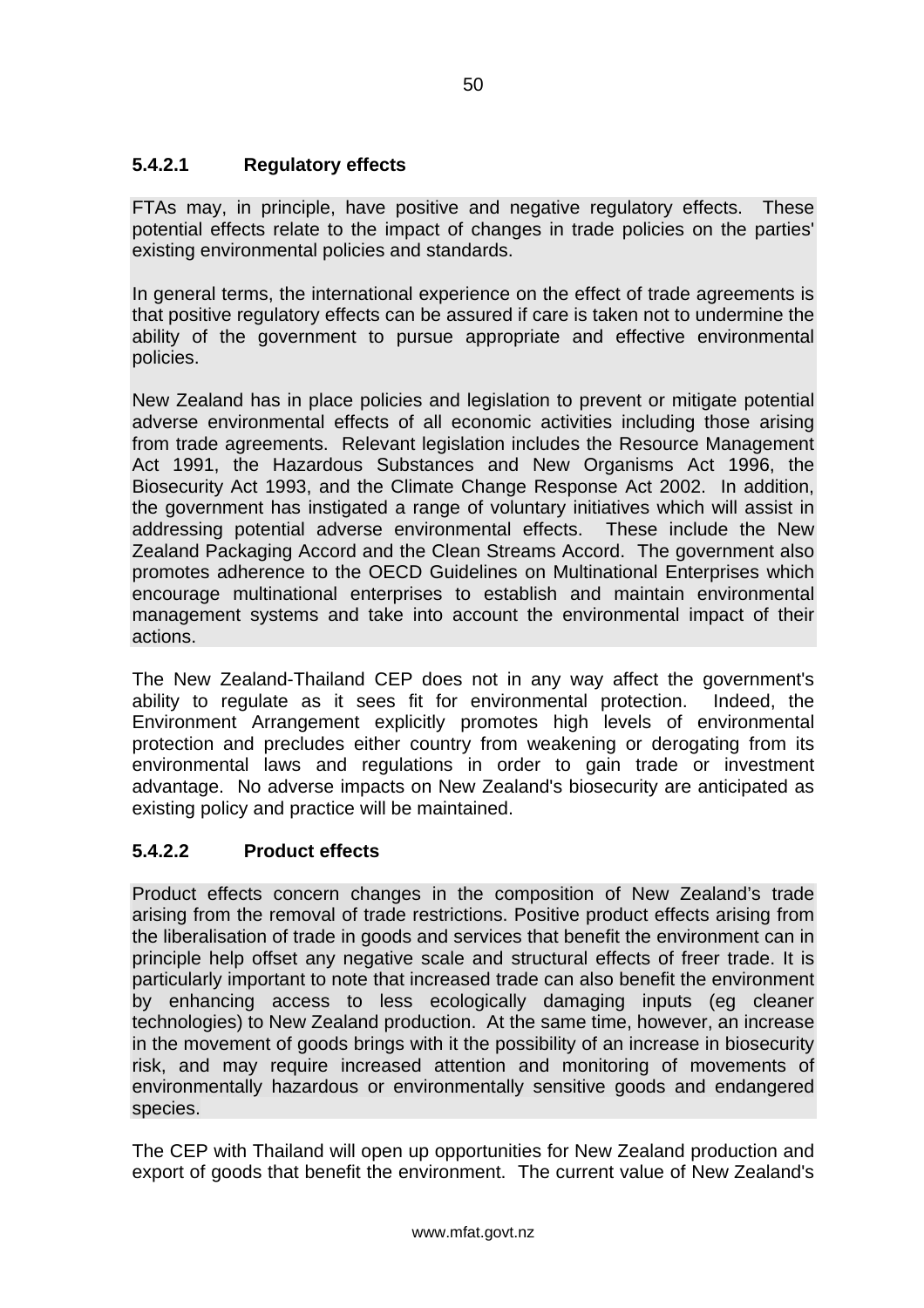exports of environmental goods (using the APEC and OECD definitions) to Thailand is NZ\$6 million. Thailand's current tariffs on environmental goods range from 1 percent to 30 percent. Under the CEP, Thailand will eliminate all tariffs on environmental goods by 2010. Particular benefits will accrue to New Zealand exports of CNG refueling equipment on which the 20 percent tariff will be eliminated immediately.

Some parties in New Zealand have expressed concern that domestic dairy production will increase in response to liberalisation of Thailand's dairy sector and result in increased pollution of New Zealand waterways. While the benefits of dairy liberalisation in Thailand are very worthwhile for New Zealand, they are not expected to be of sufficient magnitude to prompt, on their own, a significant supply response from milk producers. The market opportunities that are created are thus likely to be met at least in the short term from existing production and, in any case all dairy production in New Zealand will be subject to existing regulation and other specific measures designed to reduce dairy emissions into waterways (including the Clean Streams Accord signed between the government and Fonterra in May 2003 and aimed at reducing dairy emissions into New Zealand waterways).

The biosecurity systems that New Zealand has in place will not be affected by the CEP and any imports of new Thai products will undergo the normal risk assessment processes.

Officials do not judge that there is a serious risk related to movements of environmentally hazardous or environmentally sensitive goods and endangered species in the case of the CEP with Thailand. Moreover, New Zealand's current environmental laws, regulations, policies and practices are sufficiently robust to address any particular problems related to product effects that might arise.

### **5.4.2.3 Structural effects**

In general, the main environment-related benefits of a trade agreement will be found in the positive structural effects of the removal of policies that exacerbate (at the margins) environmental problems. The distorting effects of these policies are usually evident in the distribution and intensity of production and consumption. Over-production in the agriculture sector due to subsidies is an obvious example. The liberalisation driven by bilateral free trade agreements can benefit the environment through correcting over-specialisation, misallocation of resources and poor decisions on land use triggered by protectionist policies. This is less relevant in the case of New Zealand as reform in these areas has already occurred.

The possibility of negative structural effects from trade liberalisation stems from the expansion of trade in the presence of market and policy failures that may, in some cases, worsen the distribution and intensity of economic activities from the environmental standpoint. Increased output of particular goods and services triggered by trade liberalisation could, in the absence of environmental policy interventions, lead to greater environmental degradation. Environmental values (and costs) may not be fully reflected in the prices of traded goods.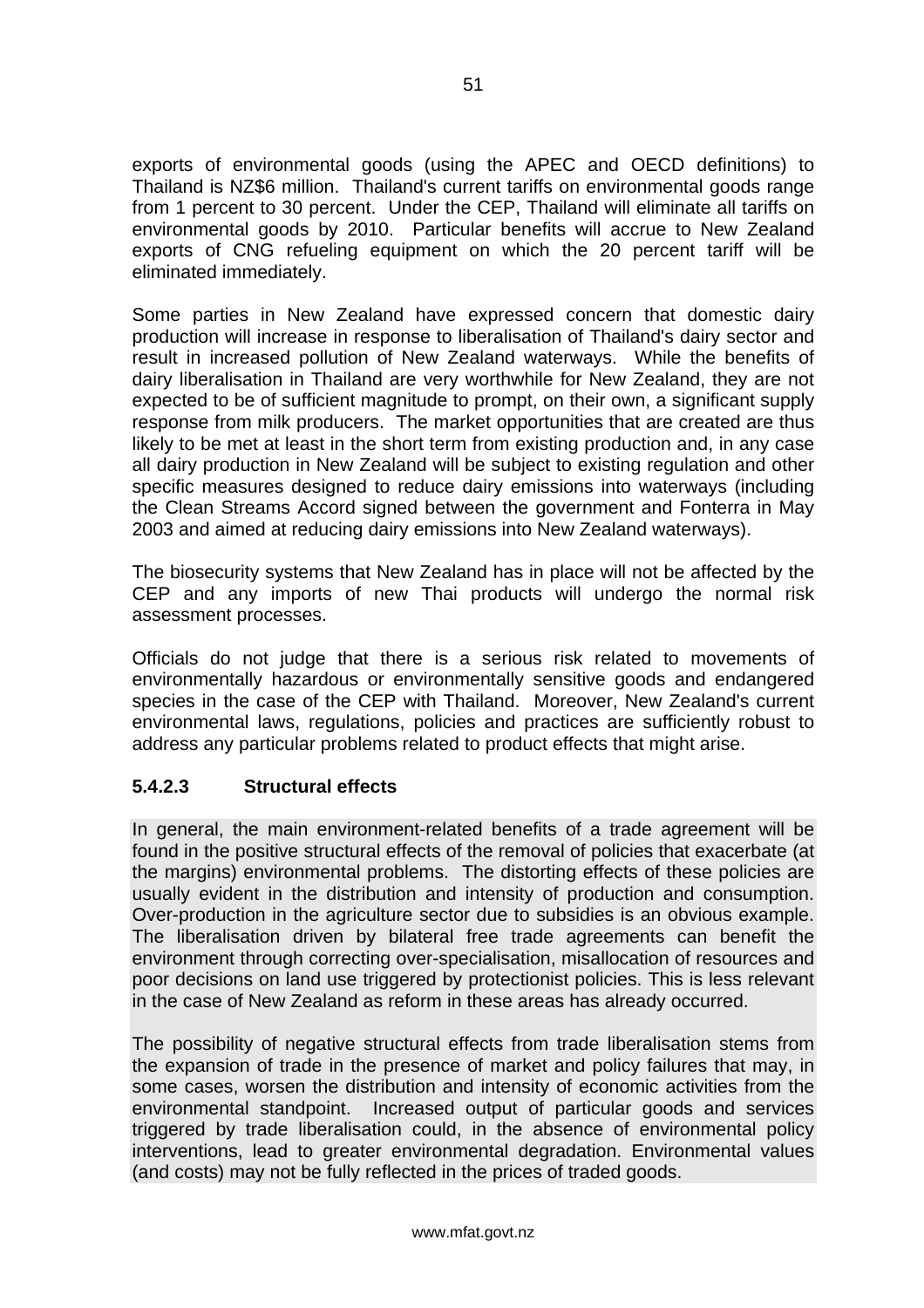<span id="page-54-0"></span>In the case of the New Zealand-Thailand CEP, negative structural effects are not likely to be problematic. As outlined in the section on regulatory effects, New Zealand already possesses robust environmental and sustainable development policies that are well integrated both vertically and horizontally across the New Zealand economy. The process of structural reform in sectors such as forestry and fisheries has already established sustainable production and management practices that will be sustained under the CEP with Thailand and other free trade agreements.

### **5.4.2.4 Scale effects**

Where a trade agreement augments growth in the New Zealand economy, this can have the positive effect of helping leverage additional financial resources, which can be used to address wider environmental concerns (eg enabling companies to invest in cleaner technologies and governments to raise revenues for financing environment-related infrastructure).

Potential negative scale effects stem from pollution and other environmental risks associated with the expansion of economic activity as well as the increase in the movement of goods. These may not be completely offset by the advantages derived from increased growth. Environment-related policy instruments therefore need to be kept under review to help ensure the overall sustainability of economic growth, including that driven by trade agreements.

Given the modest economic impact of the CEP with Thailand on the New Zealand economy (see section 5.1), it is not expected that there will be any substantive negative scale effects that cannot be addressed by the current framework of environment and sustainable development-related legislation, policies and practices.

### **6 COSTS**

The direct financial implications for the New Zealand government of entering into and complying with the CEP fall into two categories:

### **6.1 Tariff revenue**

In 2004 revenue collected on imports from Thailand totaled NZ\$6 million. As tariffs are phased out over the ten-year transition period under the CEP, the Customs Service will collect progressively less revenue from duty payments. The exact amount of duty collected in coming years will be influenced by any variation in the pattern of imports from Thailand and by the proportion of those imports that qualify for tariff preference under the rules of origin. The revenue foregone as a direct result of the Thai CEP will also be offset by the parallel implementation of the government's unilateral tariff reduction programme over the period 2006-2009.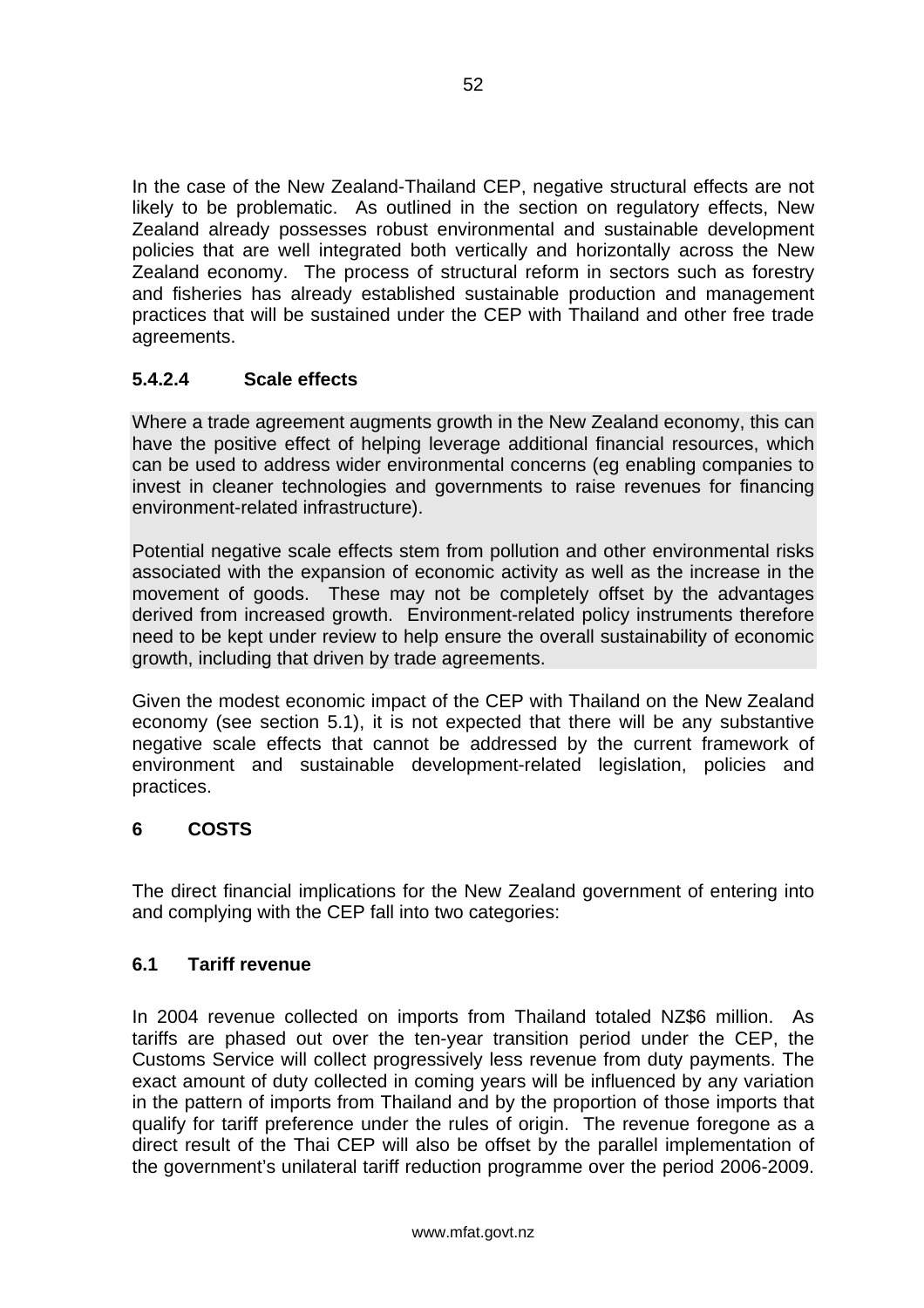<span id="page-55-0"></span>It should be noted that revenue concerns have not been a determining factor in tariff policy decisions since the mid-1980s and were not considered fiscally significant in the 2002 Tariff Review process.

#### **6.2 Cost to government agencies of implementing and complying with the CEP**

One-off costs associated with implementing the CEP, incurred over the period January-July 2005, are estimated to amount to NZ\$6,600. These largely cover non-recoverable costs associated with preparing a new edition of the Working Tariff (other costs will be recovered through sales of the new edition) and preparing Customs Service staff for implementation of the new rules of origin. In addition, an estimated two FTEs within existing agency establishments (Ministry of Foreign Affairs and Trade, Customs Service, and Ministry of Economic Development) have been devoted to implementation activities over this period.

The ongoing annual costs of meeting New Zealand's obligations under the CEP are estimated at around NZ\$280,000 annually over the next few years (beyond which it is difficult to estimate annual costs). These cover such activities as attending regular meetings of bilateral committees on trade facilitation, the CEP Joint Commission and the Labour and Environment Arrangement committees, new full or partial positions in Ministry of Foreign Affairs and Trade, Ministry for the Environment and Department of Labour for servicing New Zealand's obligations under the CEP and associated arrangements, and Customs Service monitoring of imports from Thailand. Funding will be provided from existing departmental baselines and any additional funds allocated through the Growth and Innovation Fund in the next Budget.

Government agencies will also be working with the private sector and others to implement strategies for leveraging opportunities from the CEP. Such activities represent an investment in the CEP rather than a compliance cost.

### **7 FUTURE PROTOCOLS**

While no protocols are envisaged at this point, it is intended that the Agreement will be amended following the conclusion of negotiations on liberalisation of trade in services, and in light of further liberalisation in the area of trade in goods and investment. Additional disciplines on government procurement may also be agreed and the special agricultural safeguard mechanism is subject to review.

Within the ambit of technical barriers to trade (TBT) there is provision for the development of Annexes that set out agreed principles and procedures relating to technical regulations, standards and conformity assessment procedures, as well as Implementing Arrangements that set out the details relating to the implementation of future TBT Annexes.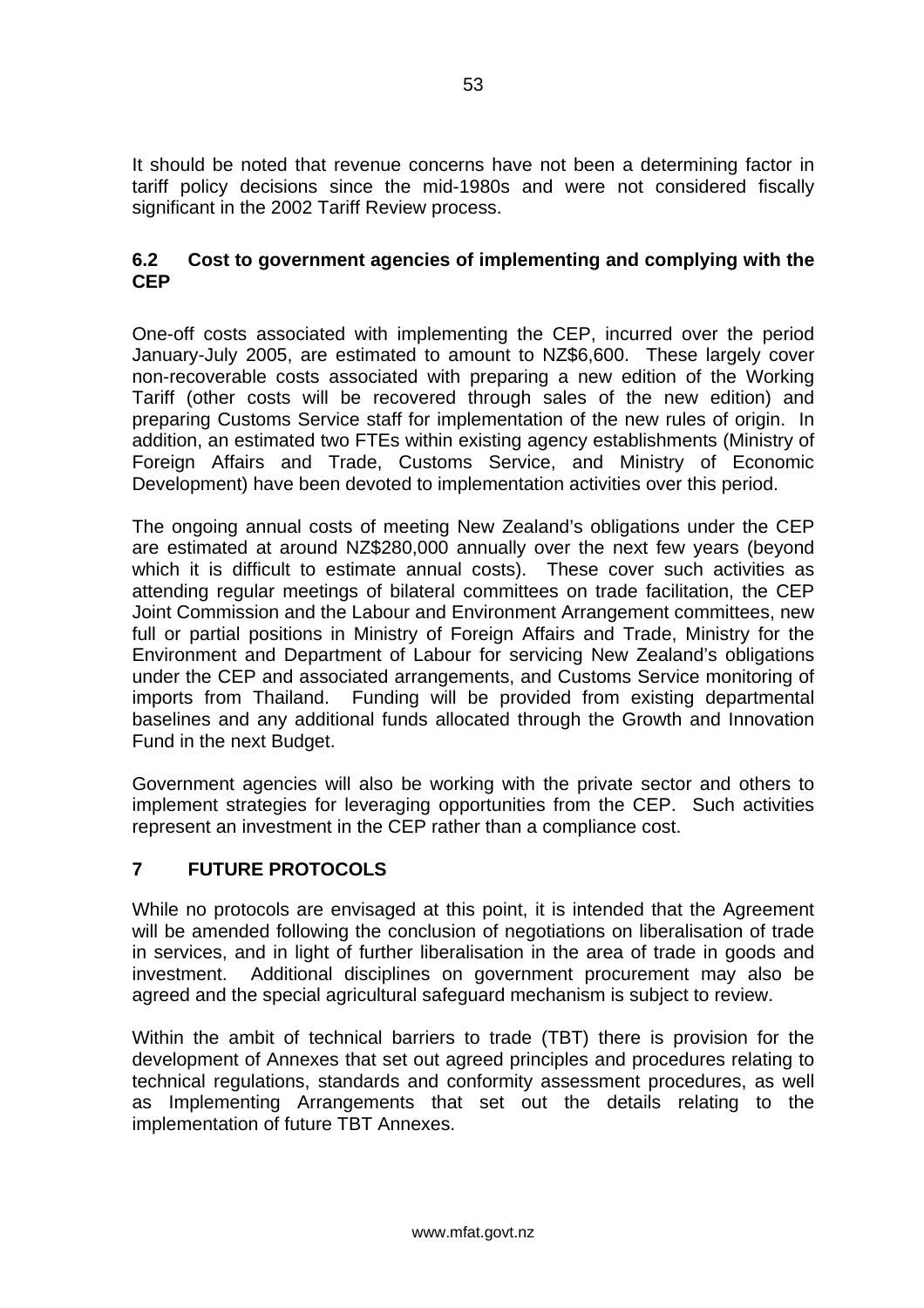#### <span id="page-56-0"></span>**8 IMPLEMENTATION**

A small number of legislative and regulatory amendments are required to align New Zealand's domestic legal regime with certain rights and obligations created under the CEP Agreement and thereby to enable New Zealand to ratify the Agreement. Proposed legislation, the New Zealand/Thailand Closer Economic Partnership Agreement Bill, will provide for the following substantive changes:

- amendments to the Tariff Act 1988 which would mean that preferential tariffs conferred by FTAs can be implemented by Order in Council under the Tariff Act. A new provision would be inserted into the Tariff Act creating a Schedule to the Tariff Act, which would list those countries with whom New Zealand has entered into an FTA. Thailand would then be included in this list. A further Order in Council pursuant to the Tariff Act would then establish the specific schedule of preferential tariffs for Thailand as conferred under the CEP Agreement.
- amendments to the Tariff Act 1988 to establish a new general mechanism to implement the right to apply transitional safeguards provided for under the CEP Agreement with Thailand and possible future FTAs. The mechanism would provide New Zealand industry with a remedy where it were found to be suffering serious injury as a result of a surge in competing imports pursuant to the CEP Agreement or future FTAs. It is intended to give industry the right to request the Chief Executive of the Ministry of Commerce to initiate a safeguards investigation, and enable the Minister, if warranted, to apply a transitional safeguard measure against such imports.

In addition, amendments to the Customs and Excise Regulations 1996 will be required to enable administration of the rules of origin set out in the Agreement.

The Regulatory Impact Statement prepared for the CEP Agreement contains further details on the legislative and regulatory amendments required to implement the CEP.

The undertaking reached under the CEP Agreement for New Zealand to accept Thai chefs to work temporarily in New Zealand does not require legislative or regulatory amendment, but rather a change to NZIS Operational Policy.

#### **9 CONSULTATION**

#### **9.1 Inter-departmental consultation process**

Negotiation of the CEP and associated Arrangements with Thailand was conducted by an inter-agency team led by the Ministry of Foreign Affairs and Trade and comprising officials from the Ministry of Economic Development, the Ministry of Agriculture and Forestry, the Treasury, New Zealand Customs Service,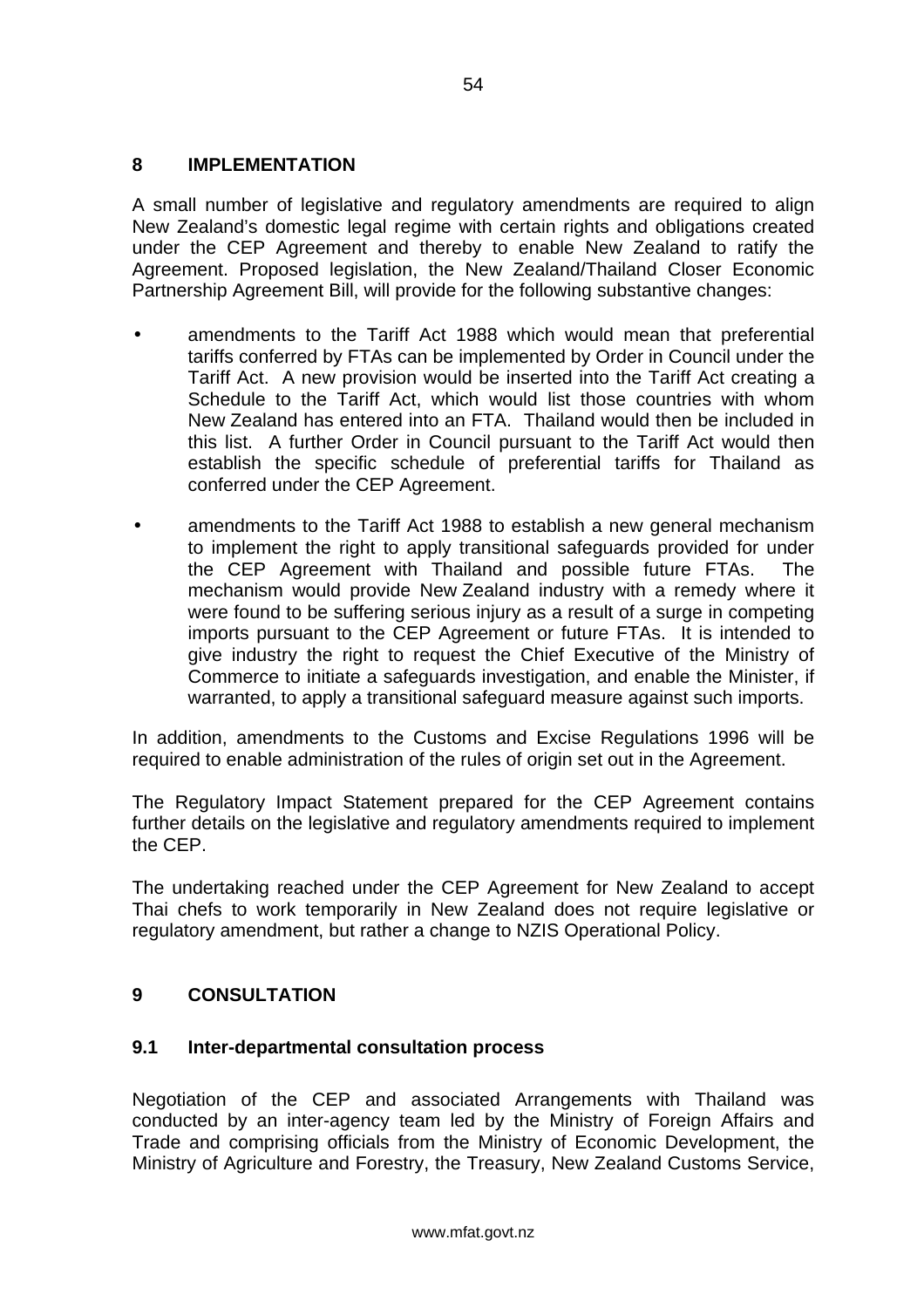<span id="page-57-0"></span>New Zealand Trade and Enterprise (NZTE), the Department of Labour, the Ministry for the Environment and the New Zealand Food Safety Authority. In addition, Te Puni Kokiri and the Ministry for Culture and Heritage were consulted on areas of specific interest, and Te Puni Kokiri regional directors were briefed on the negotiations. Meetings were held with NZTE staff in Auckland and Christchurch in the course of the negotiations.

### **9.2 Public consultation process**

Starting in November 2003, the Ministry of Foreign Affairs and Trade, in conjunction with other government agencies, organised and implemented a broadranging consultation programme to raise public awareness of the New Zealand-Thailand CEP negotiations and to elicit stakeholder views.

This programme used printed, emailed and website information, backed up with extensive, targeted discussions with key stakeholders, particularly exporters and industries likely to be affected by removal of tariffs on imports from Thailand.

### **9.2.1 Communication programme**

The communications supporting the consultations involved:

- an initial information paper and invitation for submissions, emailed to a targeted selection of 615 MFAT contacts in December 2003, and in January 2004 to 504 NZTE clients and the other known exporters to Thailand
- a mail-out of the Joint Feasibility Study in April-May 2004
- an information paper describing the process and objectives for the negotiations and inviting further input, emailed to stakeholders who had registered interest in the negotiations in July 2004
- posting of the above material on MFAT's website and links into this website from NZTE
- updates in the bi-monthly MFAT news bulletin, Business Link, with similar items in NZTE's '*MarketNewZealand.com'* email bulletin
- regular updates on the negotiating process emailed to stakeholders who had registered interest in the negotiations.

#### **9.2.2 Consultation programme**

The above communications were supplemented by a consultation programme involving: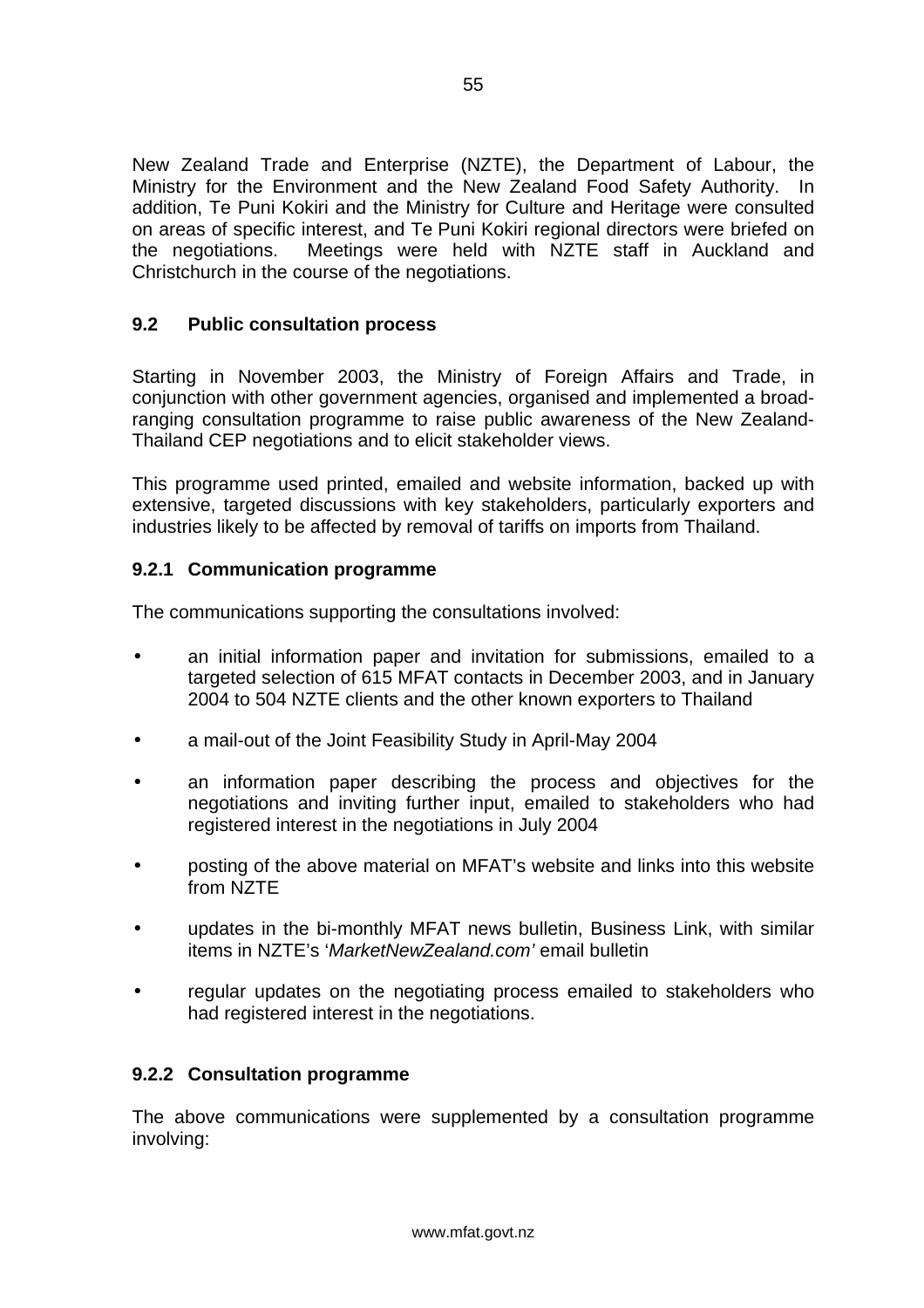- meetings and email correspondence with companies and sectoral organisations with an interest in access to the Thai market for goods and services under the CEP
- meetings and email correspondence with companies and sectoral organisations with an interest in New Zealand's tariff phase-out arrangements under the CEP
- meetings with organisations with a broad interest in the negotiations, including Business New Zealand, the Council of Trade Unions, the Federation of Maori Authorities, the Employers and Manufacturers' Association (Northern), Canterbury Manufacturers' Association, Local Government New Zealand, the ASEAN/New Zealand Business Council, Chambers of Commerce, the Council for International Development, and the Royal Forest and Bird Protection Society of New Zealand
- a number of hui covering wider trade issues which also provided opportunity for input from Maori groups and individuals on the Thai CEP
- meetings with firms and organisations in Auckland, Tauranga, Rotorua, Hamilton, Wellington, Hawkes Bay and Christchurch.

These consultations involved variously officials from the Ministry of Foreign Affairs and Trade, New Zealand Trade and Enterprise, Ministry of Economic Development, Ministry of Agriculture and Forestry, New Zealand Customs Service, Department of Labour and Ministry for the Environment.

#### **9.2.3 Submissions process**

The submissions process elicited 82 written submissions or emails, of which:

- 51 supported the CEP initiative, 15 opposed it and 16 expressed no view either way, or conditional support
- 71 were from business
- two came from the trades union sector
- four came from NGOs
- five were from individuals with no expressed sectoral interest
- one came from a political party
- none came from local government or anyone identified as a Maori organisation or individual.

In addition, a number of individuals and organisations opposing aspects of the CEP submitted their views to Ministers.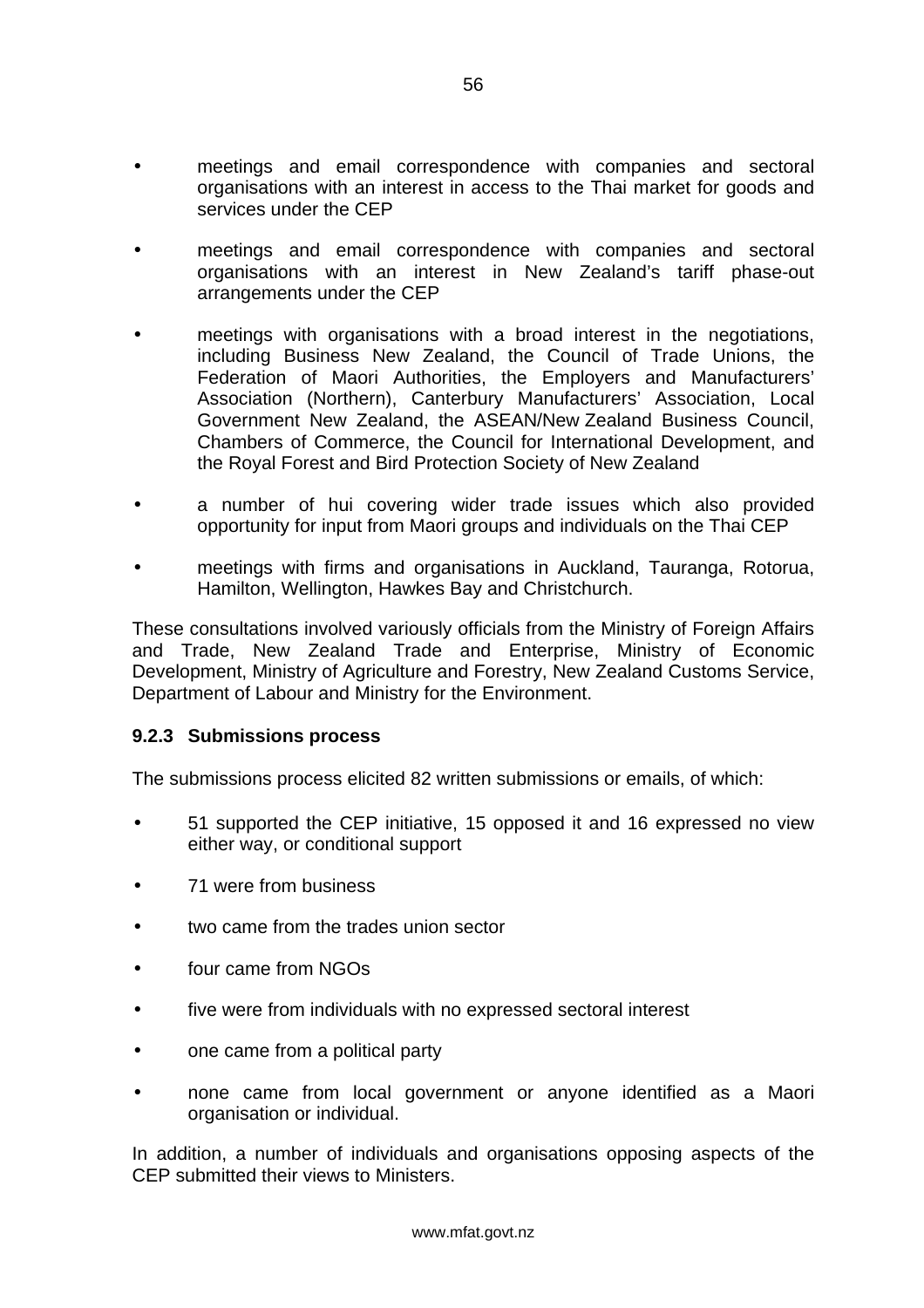#### **9.2.4 Issues covered in consultation process**

Input was sought from stakeholders on the full range of issues in the negotiations, as outlined in the initial December 2003 information paper.

Among those supporting the CEP initiative, most emphasized the benefits of more open and streamlined market access, including mitigating the risk of 'losing ground' against other countries securing bilateral trade agreements with Thailand.

Among submissions critical of the CEP, most cited among their reasons 'unfair' competition stemming from Thailand's labour conditions and environmental regulation, plus concerns about the risks of 'dumped' Thai products undercutting New Zealand domestic producers. Some of these submissions also raised concerns about the approval process for treaties of this kind and called for rigorous cost benefit analysis before the CEP is signed.

While most submissions supporting a CEP identified opportunities for New Zealand exporters, several highlighted areas such as technology transfer or capacity building that might benefit Thailand.

The summary below canvasses the key issues on which input was received. The government was advised of stakeholder views in the context of considering New Zealand's negotiating objectives.

#### **Strategic Considerations**

Several submissions highlighted the perceived merits of pursuing a comprehensive bilateral agreement with an economy largely complementary to New Zealand's. A CEP would not only improve access between New Zealand and Thailand but would also enhance engagement with a wider region of increasing importance to New Zealand.

Some submissions urged the government not to let such bilateral initiatives sidetrack New Zealand from multilateral negotiations under the World Trade Organisation Doha Round.

Several noted the recently concluded Thailand-Australia Free Trade Agreement (TAFTA) and Thailand-China FTA (covering horticulture products only at this stage) as a spur to New Zealand negotiators. These set a positive benchmark for New Zealand to match or better but also highlighted the risk of New Zealand exporters being at a competitive disadvantage vis-à-vis Thailand's imports of similar goods and services from Australia or China.

#### **Tariffs and Non-Tariff Barriers (NTBs)**

More than half the submissions mentioned duty rates and non-tariff barriers (NTBs) such as quotas and paperwork as impediments to trade with Thailand.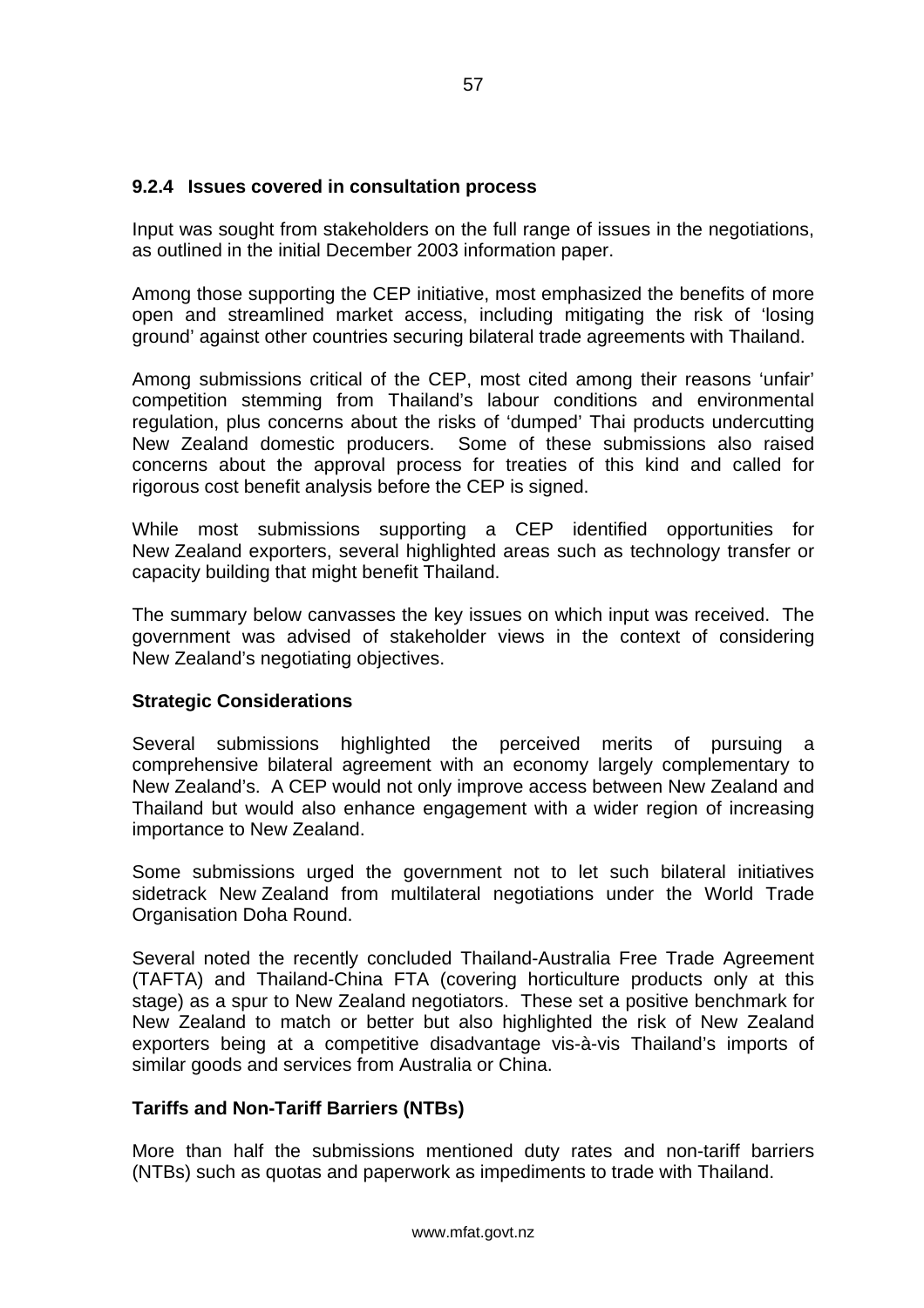These submissions established eliminating tariffs as a priority negotiating objective. These tariffs impact most severely on dairy, meat, horticulture and wood products, but have also hampered or deterred manufactured imports from New Zealand, including moulded plastics. Particularly obstructive for New Zealand was tariff escalation – duty rates that rise the more a commodity is processed into a higher value item.

On the defensive side, some submitters called for New Zealand to retain tariffs where they remain significant, eg in textiles, clothing and footwear (TCF) or at least to ensure tariff reductions are reciprocal. There were calls for robust, transparent and enforceable rules of origin to prevent third-country imports piggybacking on Thailand's preferential access under a CEP.

Offsetting this concern were cited benefits to the New Zealand consumer from access to cheaper Thai imports.

Several submissions highlighted the risk to New Zealand producers of imported products being dumped below Thai domestic prices and called for New Zealand's standard antidumping regime to be maintained under the CEP.

Submissions detailed many NTBs, including administrative practices that hamper access to the Thai market. They include sanitary and phytosanitary (SPS human, animal and plant health) requirements, product standards, professional qualifications requirements, excessive paperwork and unpredictable – some say irregular – treatment of imports by various Thai government agencies. Some firms said the deadweight cost effect or the complexity of these obstacles had deterred them from entering the Thai market.

The main SPS concern among exporters to Thailand was the unnecessary prewashing of potatoes, shortening their freight life, while in New Zealand the Poultry Industry Association cautioned to retain the current measures relating to chicken imports to uphold New Zealand's disease-free status.

Some submissions noted the CEP provided an opportunity to achieve greater transparency and consistency, saving time, money and improving the prospects for New Zealand goods and services to compete on their merits.

#### **Government procurement**

Some submissions identified difficulties relating to purchasing contracts by Thai government agencies. Concerns were expressed about preferences for local suppliers, including in consultancies, and about the use of out-dated technical specifications.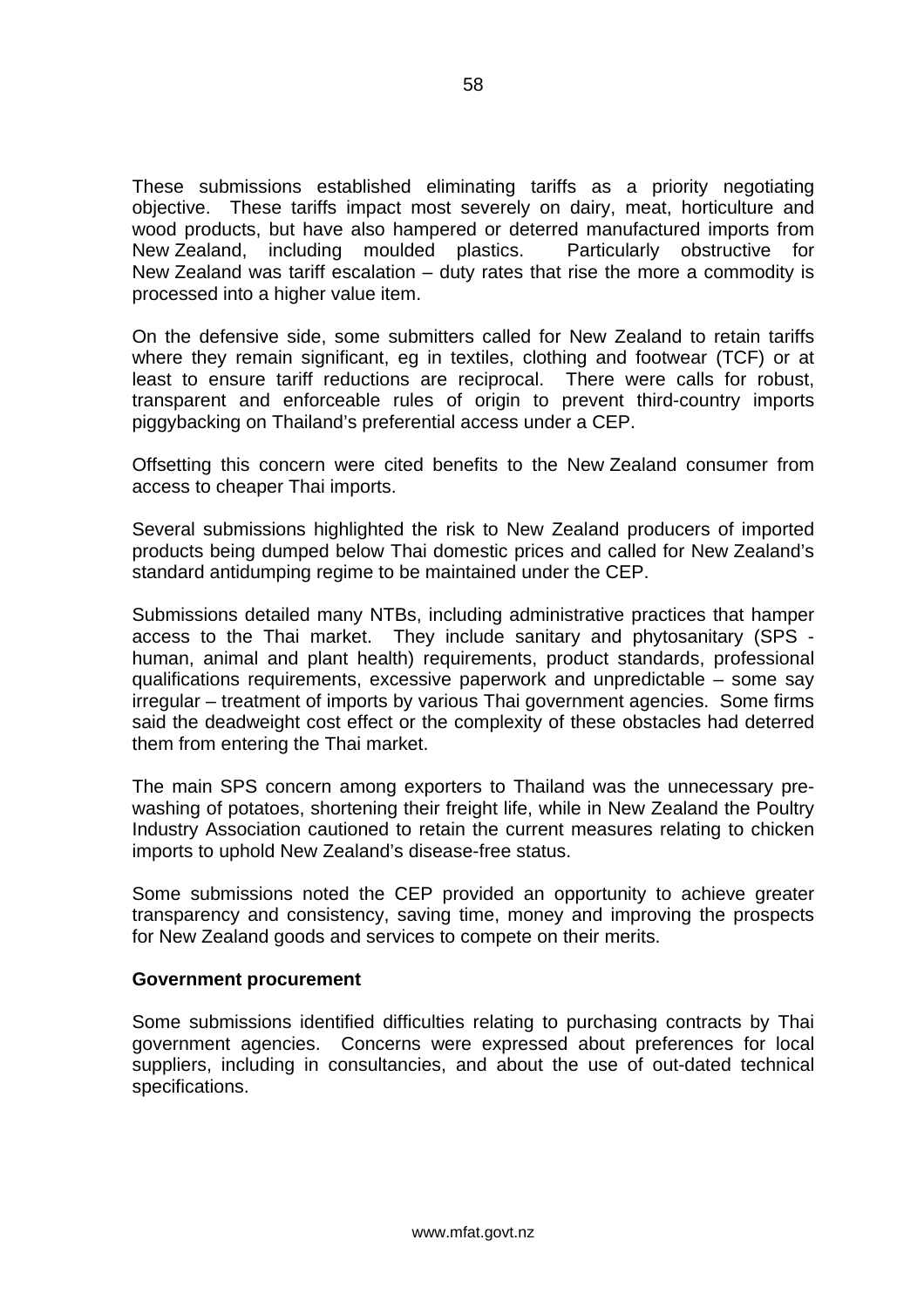#### **Business conditions for services providers**

Several submissions detailed business impediments for foreign services providers relating to setting up, staffing and running a business in Thailand and repatriating profits. A CEP was seen as a way of improving this regime and making investment rules clearer and more enforceable.

Massey University regards the tertiary sector market in Thailand as very significant, with considerable potential for growth. It notes a well established specialisation in educating Thais in biological sciences but also sees wide scope for developing English language tuition, including establishing a commercial presence in Thailand.

The Association of University Staff warned that a CEP should not undermine employment conditions for locally engaged staff at New Zealand universities through the employment of Thai casual staff. The AUS believed mutual recognition of qualifications could be pursued outside of a trade context and should not lead to the dilution of New Zealand content or quality.

#### **Intellectual property protection**

Some concerns were expressed about the prevalence of software piracy in Thailand and about Thailand's protection for plant varieties.

#### **Labour and environmental standards**

Several submissions advocated inclusion of core labour standards in the CEP and verification and inspection of work conditions in Thailand. Several noted Thailand had ratified only four of eight core International Labour Organisation conventions. These submissions painted a picture of inferior working conditions, including some practices that were seen to have infringed basic rights and also supported a production cost structure well below New Zealand's. Business NZ and Trade Liberalisation Network opposed any labour or environmental provisions.

Several individual submissions argued a CEP would exacerbate environmental pressures, both through increased transport emissions and increased New Zealand dairy production. There were calls for biosafety risks and an energy audit to be a core element of cost-benefit analyses and for New Zealand's biosecurity regime to be reflected in an explicit reference to international biosafety conventions.

#### **Public services**

Several submissions called for public services to be excluded from improved access conditions under a CEP. The AUS highlighted education, state-funded research and broadcasting, the CTU added cultural services, while Forest and Bird advocated conservation, environmental and recreational services for exclusion.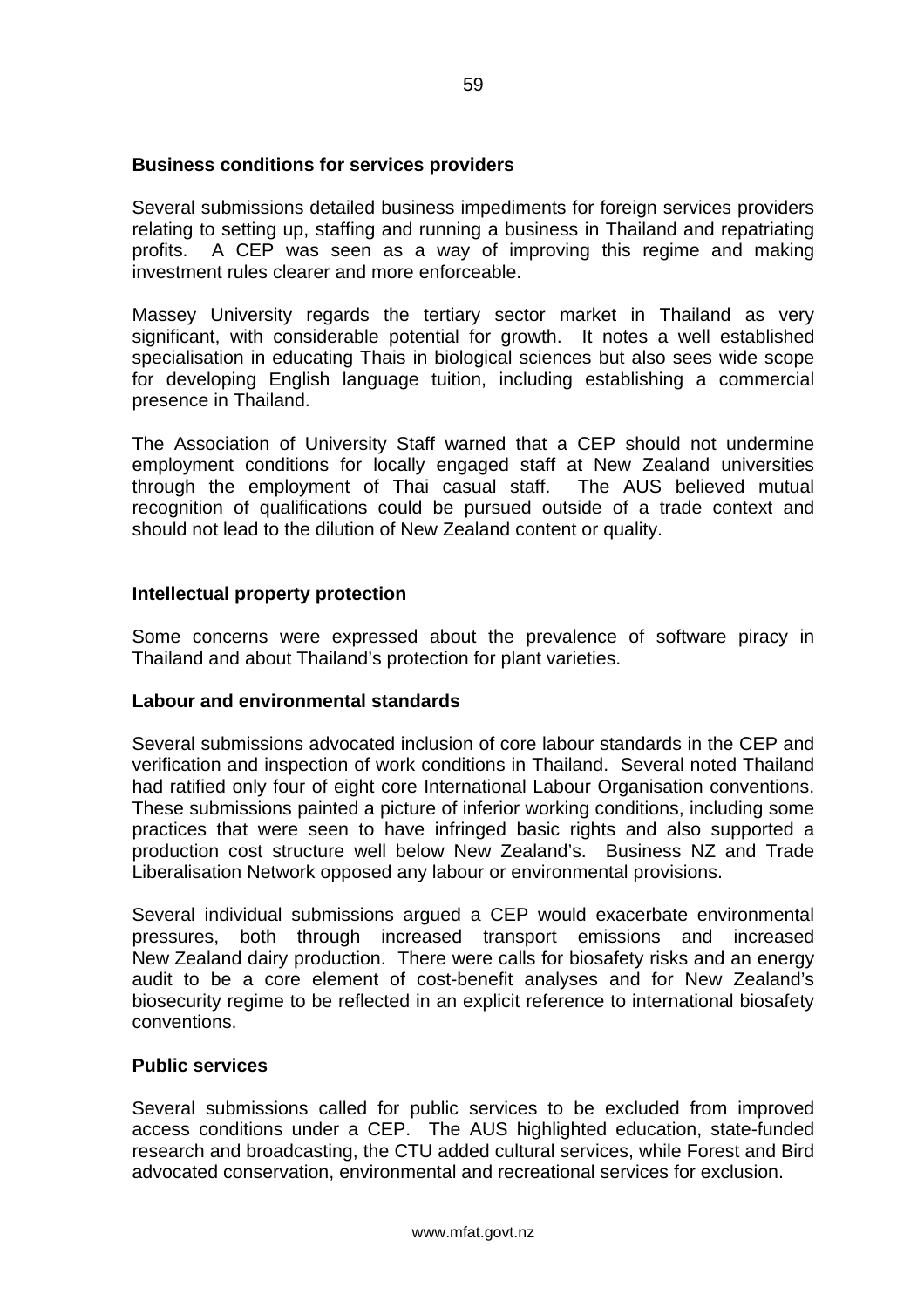### **Right to regulate/investor-state dispute resolution**

A number of submissions opposed any dilution, under a CEP, of local or central government's right to regulate in the public interest. Some argued that any 'investor-state dispute resolution' provision enabling a private investor from one country to sue the government of the other for regulation that impacted on profit would be detrimental to the public interest.

### **Treaty of Waitangi**

There were mixed views on reflection of the Treaty in the CEP. Some supported inclusion of a Treaty clause no less explicit than that contained in New Zealand's 2000 CEP with Singapore while others opposed such a clause.

### **9.2.4.1 Specific consultation on New Zealand tariff reductions**

In preparing New Zealand's offer to Thailand for reciprocal removal of New Zealand's tariffs, officials endeavoured to identify and consult directly with those industries which had specific concerns about competition from Thai imports and also those industries that are generally more sensitive to tariff reduction or removal. The latter group included textile, clothing, footwear and carpet (TCFC) manufacturers and the automotive component manufacturers. These industries currently have higher tariffs than most other manufactured goods.

There were mixed messages from these industries. Many firms were not concerned about Thai imports specifically, but have concerns about increased competition from low-cost Asian suppliers generally. A few saw potential export opportunities in free trade with Thailand. Few firms appeared to source inputs or other product from Thailand.

To address the concerns of the TCFC sector and the automotive component manufacturers, gradual tariff reduction schedules have been negotiated, through to 2015 for the TCFC sector and to 2010 for automotive components. Similarly the concerns of those industries which indicated a particular sensitivity to Thai imports, for example the whiteware, steel and plasterboard industries, have also been addressed through maintaining tariffs largely at their current 5 percent to 5.5 percent levels before elimination in 2010.

### **9.2.4.2 Detailed consultation on New Zealand export interests**

Further information was sought following the initial submissions from a wide range of exporting companies and sectoral organisations to assist with the finetuning of New Zealand's priorities for improved market access into Thailand. The detailed input received through this process contributed to development of New Zealand's negotiating strategy.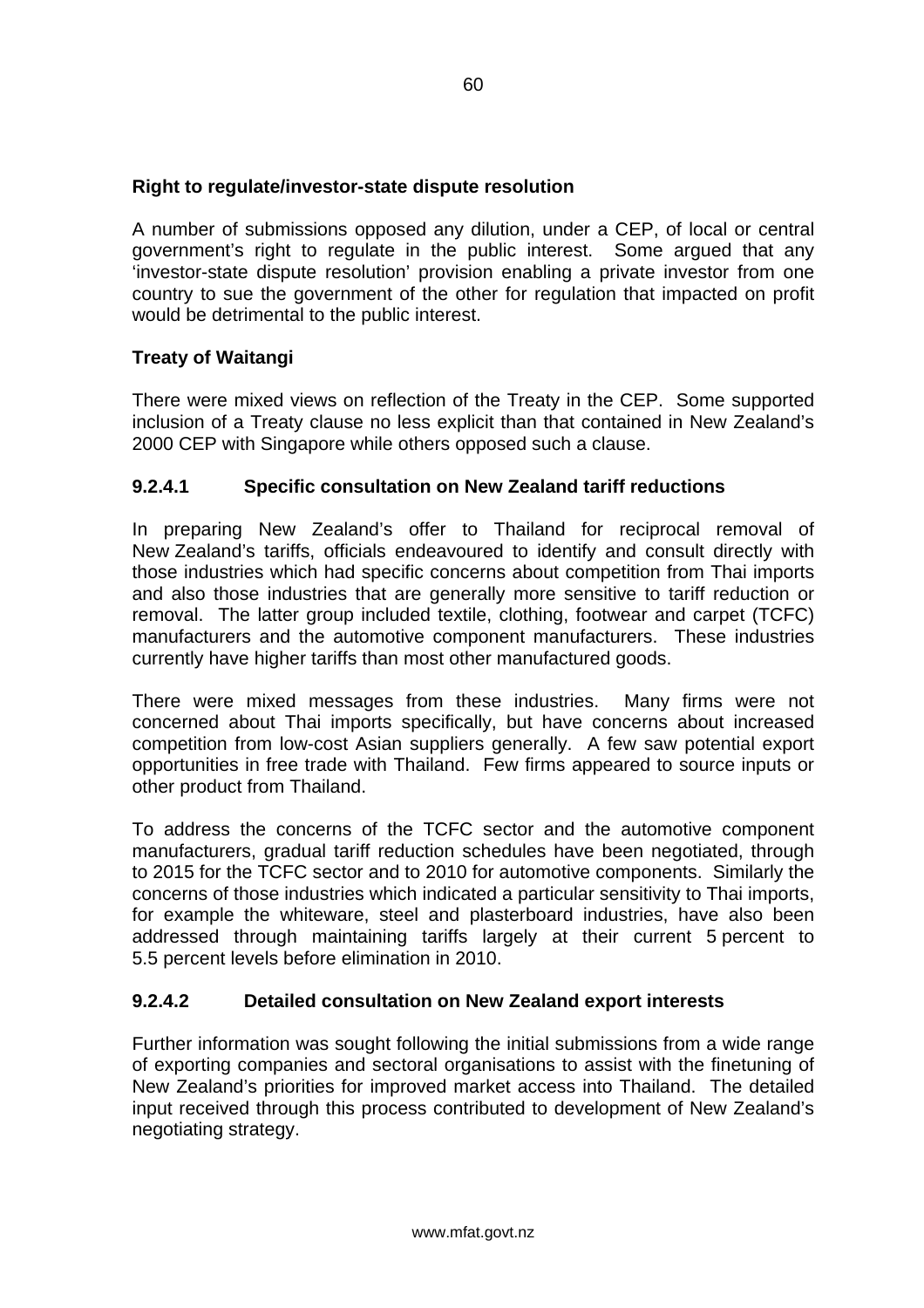#### <span id="page-63-0"></span>**10 WITHDRAWAL OR DENUNCIATION**

Either Party, on giving written notice to the other Party, may terminate the Agreement. The Agreement terminates twelve months after the date of the notice of termination.

Prepared by Ministry of Foreign Affairs and Trade, in consultation with other government agencies March 2005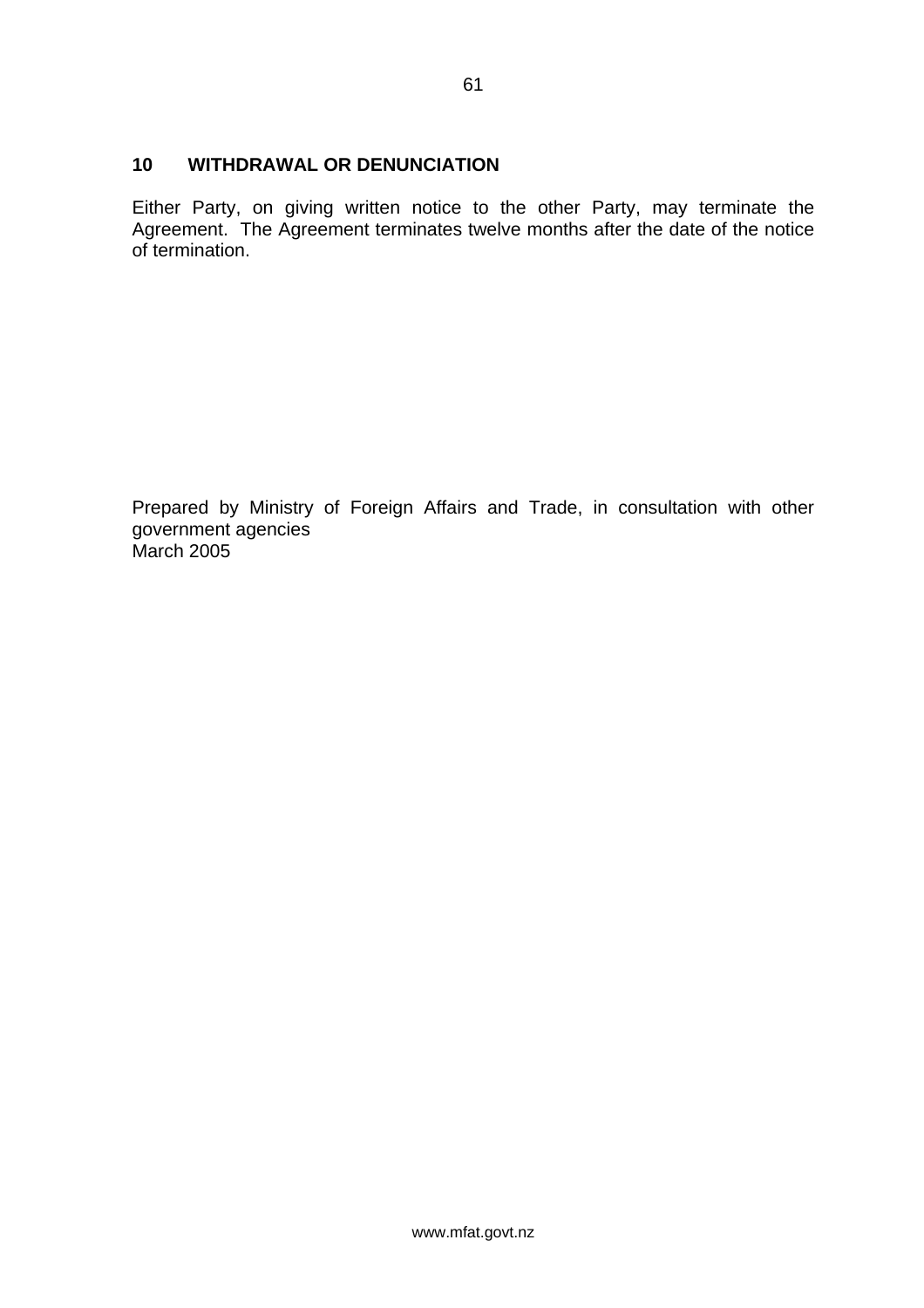## <span id="page-64-0"></span>**NEW ZEALAND/THAILAND CLOSER ECONOMIC PARTNERSHIP AGREEMENT**

### **KEY OUTCOMES, DECEMBER 2004 INFORMATION RELEASE**

### **FOR NEW ZEALAND EXPORTERS TO THAILAND**

| <b>Overall</b><br><b>Outcomes</b> |           | On entry into force of the CEP on 1 July 2005, Thailand will<br>eliminate tariffs and quotas on 52% of imports <sup>19</sup><br>from<br>Currently only 4%<br>of imports<br>New Zealand.<br>from<br>New Zealand receive duty free access.                            |
|-----------------------------------|-----------|---------------------------------------------------------------------------------------------------------------------------------------------------------------------------------------------------------------------------------------------------------------------|
|                                   |           | By 2010, a further 13% of trade will be duty free. Another<br>20% of trade will have tariffs phased out by 2020. Trade<br>restrictions on the remaining 15% of imports (covering only<br>skim milk powder and liquid milk and cream) will be eliminated<br>by 2025. |
|                                   |           | The first round of tariff cuts will take place on implementation<br>of the CEP on 1 July 2005 and the second round on<br>1 January 2006, with subsequent reductions being applied on<br>1 January each year.                                                        |
|                                   |           | There is scope within the Agreement to accelerate these tariff<br>reductions in the future.                                                                                                                                                                         |
|                                   |           | The following section covers the outcomes on tariff reductions<br>for New Zealand's major export sectors to Thailand.                                                                                                                                               |
| <b>Dairy</b>                      | $\bullet$ | Tariffs on infant milk formula (currently 5%), casein (5%),<br>lactose (up to 10%) and protein concentrates (5%) will be<br>eliminated on implementation.                                                                                                           |
|                                   |           | Tariffs on yoghurt (5%), buttermilk (5%), milk protein<br>concentrate (5%) and butterfat (5%) will be removed by 2009.                                                                                                                                              |
|                                   |           | The 18% tariff on whole milk powder will drop to 15% on                                                                                                                                                                                                             |

<span id="page-64-1"></span> $19$  All percentages of trade are estimates based on 2003 trade by value statistics.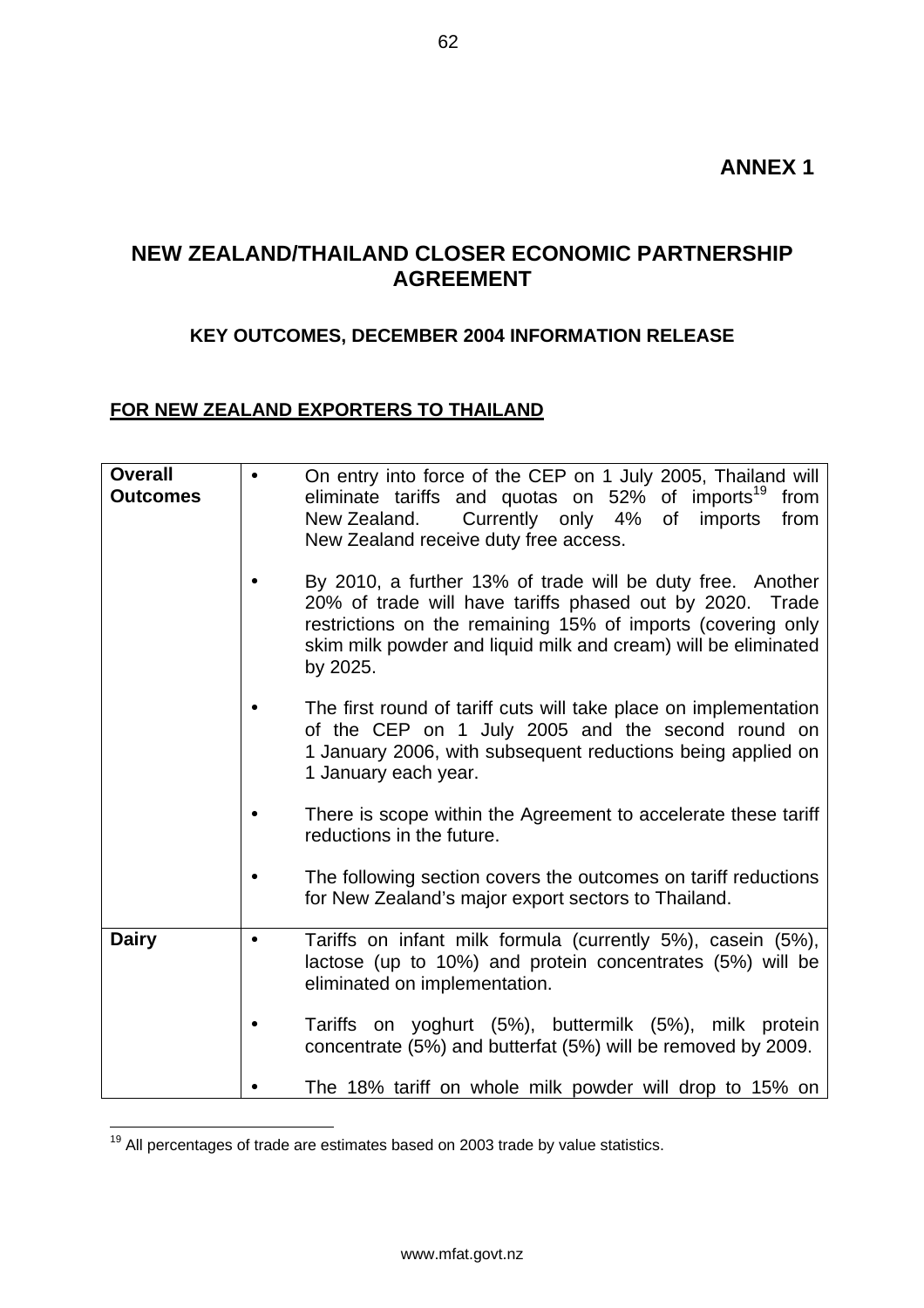|                                       | implementation and then phase down to zero by 2020.                                                                                                                                                                                                                                                                            |
|---------------------------------------|--------------------------------------------------------------------------------------------------------------------------------------------------------------------------------------------------------------------------------------------------------------------------------------------------------------------------------|
|                                       | Tariffs on cheese and butter will phase to zero by 2020.                                                                                                                                                                                                                                                                       |
|                                       | Tariff and quota restrictions on skim milk powder imports from<br>New Zealand will be removed by 2025.                                                                                                                                                                                                                         |
| <b>Fruit and</b><br><b>Vegetables</b> | Thailand will, on implementation, eliminate tariffs on most<br>$\bullet$<br>New Zealand horticulture exports to Thailand including sweet<br>potatoes, carrots, frozen peas, frozen mixed vegetables, dried<br>peas, avocadoes, apples, cherries, kiwifruit and persimmons.<br>These items currently face tariffs of up to 40%. |
|                                       | Thailand will establish and then gradually increase additional<br>New Zealand-specific quotas for imports of fresh potatoes and<br>All trade restrictions on these products will be<br>onions.<br>removed by 2020.                                                                                                             |
| <b>Forestry</b><br><b>Products</b>    | Most New Zealand forestry exports to Thailand currently face<br>$\bullet$<br>a tariff of only 1%, which will be removed on implementation.                                                                                                                                                                                     |
|                                       | Other tariffs of up to 30% will be either eliminated on<br>implementation or phased out by 2010. The 12.5% tariff on<br>fibreboard will be cut to 5% in 2005 and removed in 2012.                                                                                                                                              |
| <b>Meat</b>                           | The 30% tariff on sheepmeat will drop to 24%<br>on<br>٠<br>implementation, then phase out by 2010.                                                                                                                                                                                                                             |
|                                       | The 50% tariff on beef will drop to 40% on implementation and<br>will phase down to zero by 2020.                                                                                                                                                                                                                              |
|                                       | The 30% tariff on beef offal will phase to zero by 2020.                                                                                                                                                                                                                                                                       |
| <b>Seafood</b>                        | Thailand's higher tariffs (20-30%) on seafood products will<br>phase to zero by 2010.                                                                                                                                                                                                                                          |
|                                       | The 5% tariffs on New Zealand's main seafood exports to<br>Thailand will variously be eliminated on implementation or be<br>phased to zero by 2009 or 2015. (Note: These tariffs are not<br>applied to fish exported to Thailand for processing and re-<br>export.)                                                            |
| <b>Processed</b><br>food and          | Thailand's current 60% tariff on wine will drop to 30% on<br>$\bullet$<br>implementation and then phase to zero by 2015.                                                                                                                                                                                                       |
| beverages                             | Thailand will phase out the current 30% tariff on processed<br>potatoes by 2015.                                                                                                                                                                                                                                               |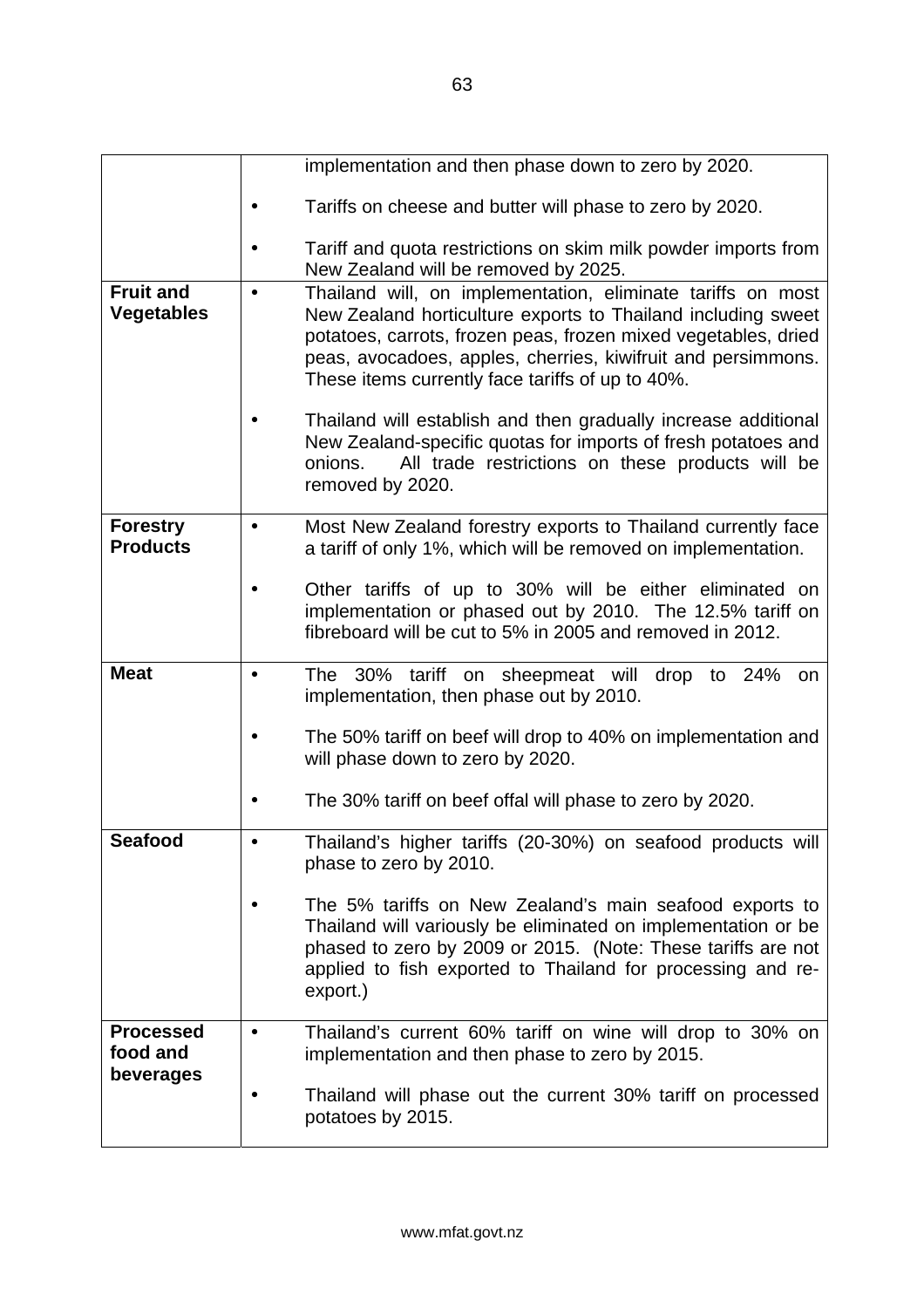| <b>Manufactured</b><br>Goods |           | Almost all Thailand's tariffs on imports of mechanical and<br>electrical machinery items from New Zealand will<br>be<br>eliminated either on implementation or by 2010.                                                                                                                          |
|------------------------------|-----------|--------------------------------------------------------------------------------------------------------------------------------------------------------------------------------------------------------------------------------------------------------------------------------------------------|
|                              | $\bullet$ | Tariffs on most other industrial items will phase to zero in<br>2010 although a selected number will be eliminated<br>immediately.                                                                                                                                                               |
|                              | $\bullet$ | Significant New Zealand manufactured exports which stand to<br>benefit from the CEP include gas pumps (15% tariff to be eliminated<br>on implementation), plastic goods (tariffs of up to 30% to be phased<br>to zero in 2010) and aluminium foil (7.5% tariff to be phased to zero<br>in 2007). |

### **FOR NEW ZEALANDERS DOING BUSINESS AND INVESTING IN THAILAND**

|                                                            | Under the CEP, Thailand will take some steps towards making it<br>easier for New Zealand business people and investors to operate in<br>Thailand.                                                                                                                                                    |
|------------------------------------------------------------|------------------------------------------------------------------------------------------------------------------------------------------------------------------------------------------------------------------------------------------------------------------------------------------------------|
| <b>Temporary</b><br>entry for<br><b>business</b><br>people | Business visitors will be eligible to apply for one-year multiple-<br>$\bullet$<br>entry non-immigrant business visas valid for visits of up to<br>90 days at a time. Business visitors with a non-immigrant<br>business visa will be granted a temporary stay and work<br>permit for up to 90 days. |
|                                                            | New Zealand business people with a non-immigrant business<br>visa will be permitted to conduct business meetings in<br>Thailand for stays of up to 15 days (90 days for APEC<br>Business Travel Card holders) without a work permit. A<br>notification procedure applies.                            |
|                                                            | New Zealand investors with fully paid up capital of at least<br>2 million Baht will have access to Thailand's One Stop Service<br>Centre for visa and work permit applications.                                                                                                                      |
|                                                            | Intra-corporate transferees employed as<br>managers,<br>executives or specialists in Thailand can have their work<br>permits extended annually, up to a maximum of five years.                                                                                                                       |
|                                                            | Intra-corporate transferees will be permitted to attend<br>business meetings and seminars anywhere in Thailand<br>without giving prior notification to the Thai authorities.                                                                                                                         |
|                                                            | New Zealand companies in Thailand may apply for work                                                                                                                                                                                                                                                 |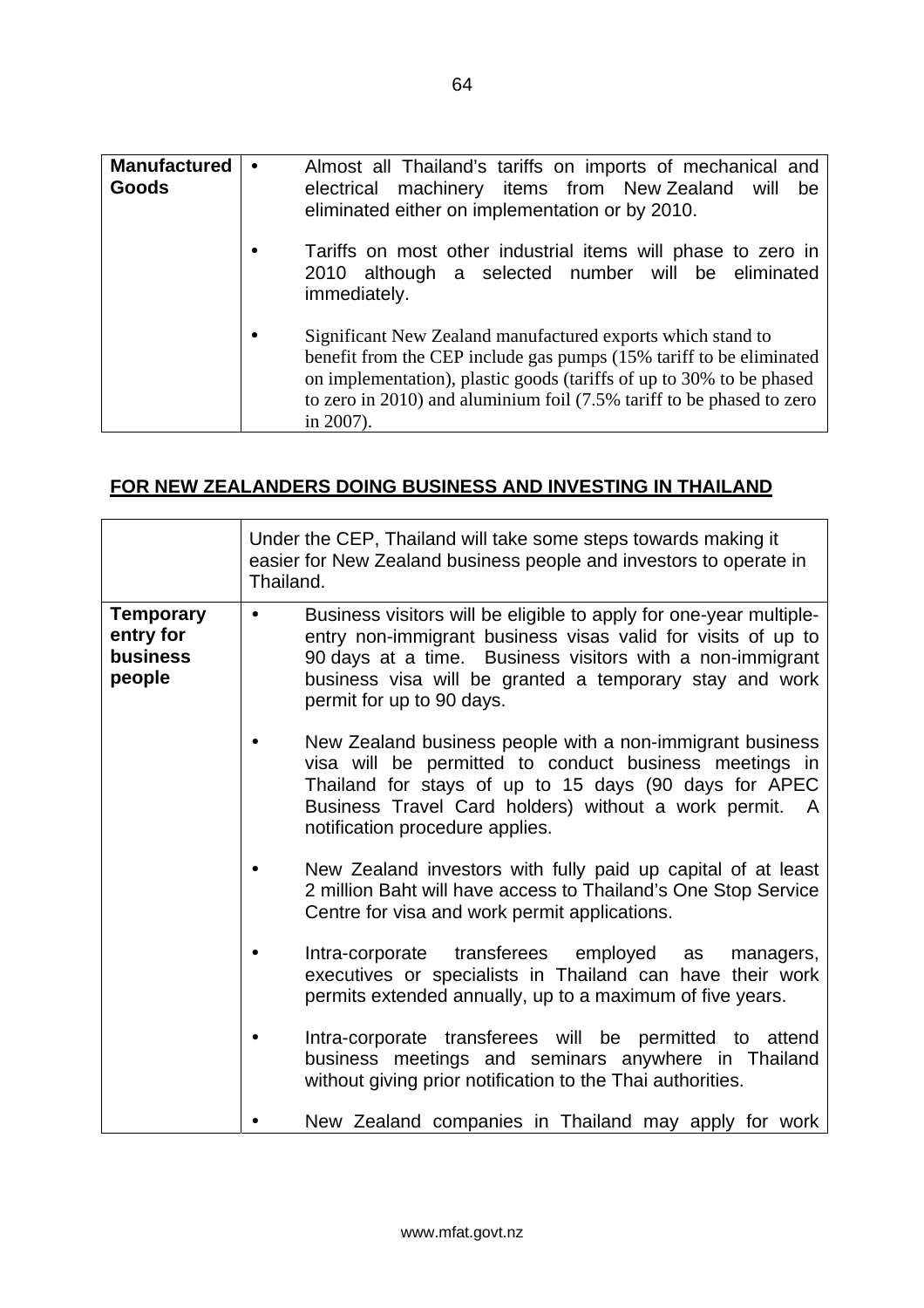|                   | permits for New Zealand employees prior to their entry into<br>Thailand.<br>The spouses of investors and intra-corporate transferees with<br>non-immigrant visas will have the right to be employed as<br>managers, executives or specialists, provided they comply<br>with the relevant Thai laws and regulations.                          |
|-------------------|----------------------------------------------------------------------------------------------------------------------------------------------------------------------------------------------------------------------------------------------------------------------------------------------------------------------------------------------|
| <b>Investment</b> | Thailand is committed to allowing 100% New Zealand equity<br>participation and not restricting the number of New Zealand<br>directors for investments in a number of manufacturing<br>sectors including machinery and mechanical appliances, food<br>processing, paper products, software manufacture, furniture<br>and textile manufacture. |
|                   | The Agreement provides for additional protections for New Zealand<br>investments. These include compensation for losses and appropriate<br>protection against expropriation unless internationally accepted<br>criteria are met.                                                                                                             |

## **NEW ZEALAND'S COMMITMENTS**

| Goods | New Zealand currently provides duty free access for 65% of<br>imports from Thailand.                                                                                                                                                                                                                       |
|-------|------------------------------------------------------------------------------------------------------------------------------------------------------------------------------------------------------------------------------------------------------------------------------------------------------------|
|       | On implementation, New Zealand will eliminate tariffs on a<br>further 20% of imports from Thailand, covering a range of<br>items including the remaining tariffs on agricultural products,<br>air-conditioning machines, processed food and sporting<br>equipment.                                         |
|       | New Zealand will remove tariffs on further items by 2010, at<br>which point 97% of Thailand's current exports will become<br>duty free. This list includes aluminium products, some<br>automotive parts, furniture, plastics, steel and iron products,<br>plasterboard and wallboard, and whiteware items. |
|       | The remaining tariffs, covering textile, apparel, footwear and<br>carpet products, will be phased to zero by 2015.                                                                                                                                                                                         |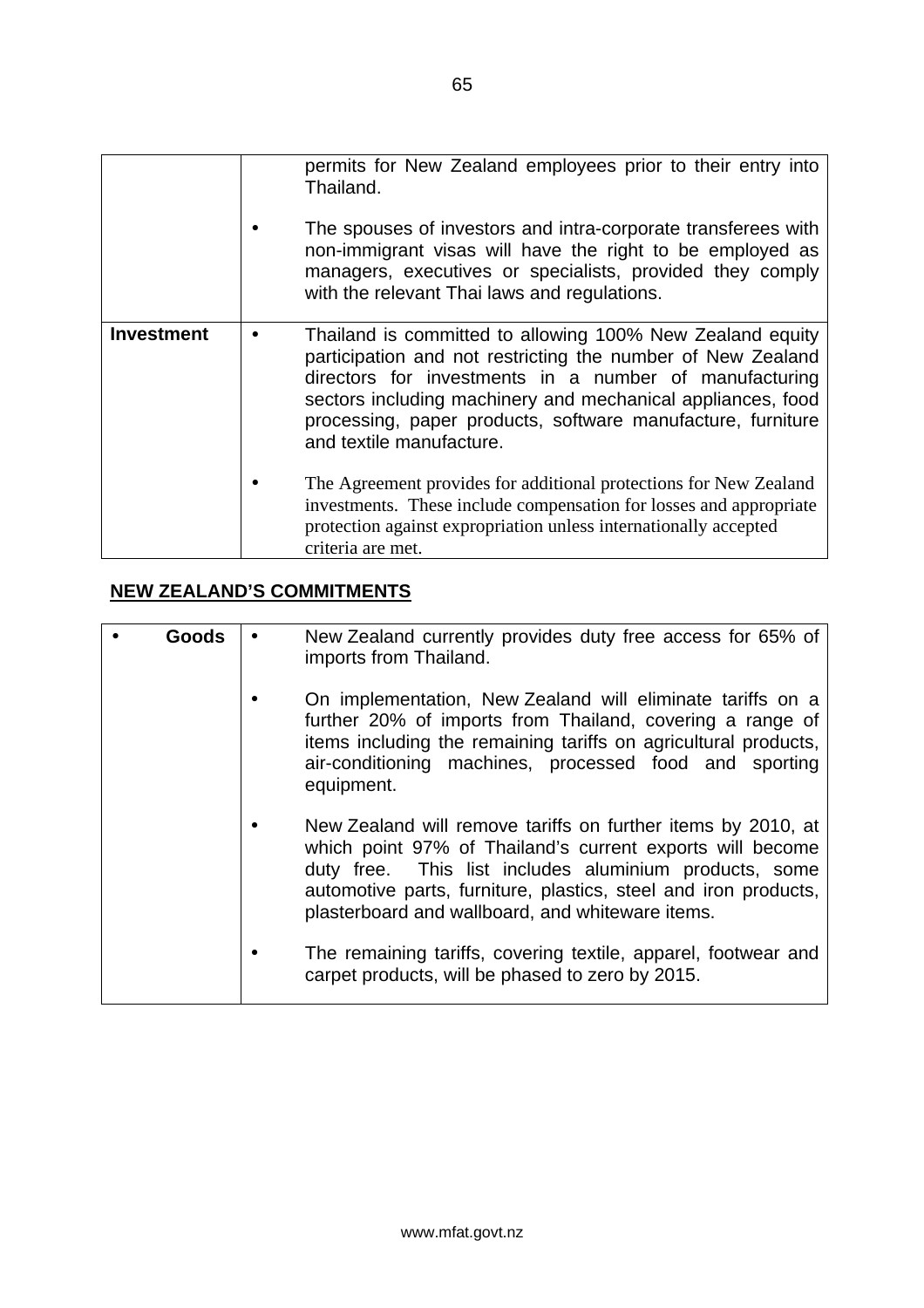| <b>Investment</b>                     | $\bullet$ | Thai investors will remain subject to New Zealand's overseas<br>investment screening regime.                                                                                                                                                |
|---------------------------------------|-----------|---------------------------------------------------------------------------------------------------------------------------------------------------------------------------------------------------------------------------------------------|
|                                       | $\bullet$ | The CEP provides for any disputes between investors and<br>governments to be resolved through domestic courts or, if<br>both Parties agree, through international dispute settlement<br>mechanisms.                                         |
| <b>Temporary</b><br><b>Employment</b> | $\bullet$ | New Zealand will provide access for qualified Thai chefs to be<br>employed on contract in New Zealand without labour market<br>testing for up to four years.                                                                                |
|                                       |           | New Zealand will also explore the scope for developing a system to<br>recognise the qualifications of traditional Thai massage therapists<br>with a view to facilitating their entry into New Zealand for<br>temporary employment purposes. |

# **OTHER PROVISIONS**

| <b>Rules of</b><br>Origin       | Products must be substantially transformed in either country<br>to qualify for preferential tariff treatment under the Agreement.                                                                                                                                                             |
|---------------------------------|-----------------------------------------------------------------------------------------------------------------------------------------------------------------------------------------------------------------------------------------------------------------------------------------------|
|                                 | A change of tariff classification (CTC) rule is used to<br>determine if the 'substantially transformed' requirement has<br>been met (a value-added rule serves this purpose in CER and<br>the New Zealand/Singapore CEP).                                                                     |
|                                 | Textile, apparel, footwear and carpet products must meet a<br>50% FOB <sup>20</sup> Thai/New Zealand content rule, in addition to the<br>change of tariff classification requirement.                                                                                                         |
|                                 | Robust provisions for verification of the rules of origin are<br>included.                                                                                                                                                                                                                    |
| <b>Trade</b><br><b>Remedies</b> | Under the CEP, both parties will retain their existing WTO<br>rights and obligations on anti-dumping and countervailing<br>duties procedures and the use of global safeguard measures<br>(although there is discretion to exclude partner country trade<br>from any global safeguard action). |
|                                 | Bilateral transitional safeguards will also be available. These<br>will allow either Party to address situations of serious injury to<br>domestic industries caused by increased imports due to tariff<br>reductions under the CEP by reverting to higher tariffs for a                       |

<span id="page-68-0"></span> $20$  Free on board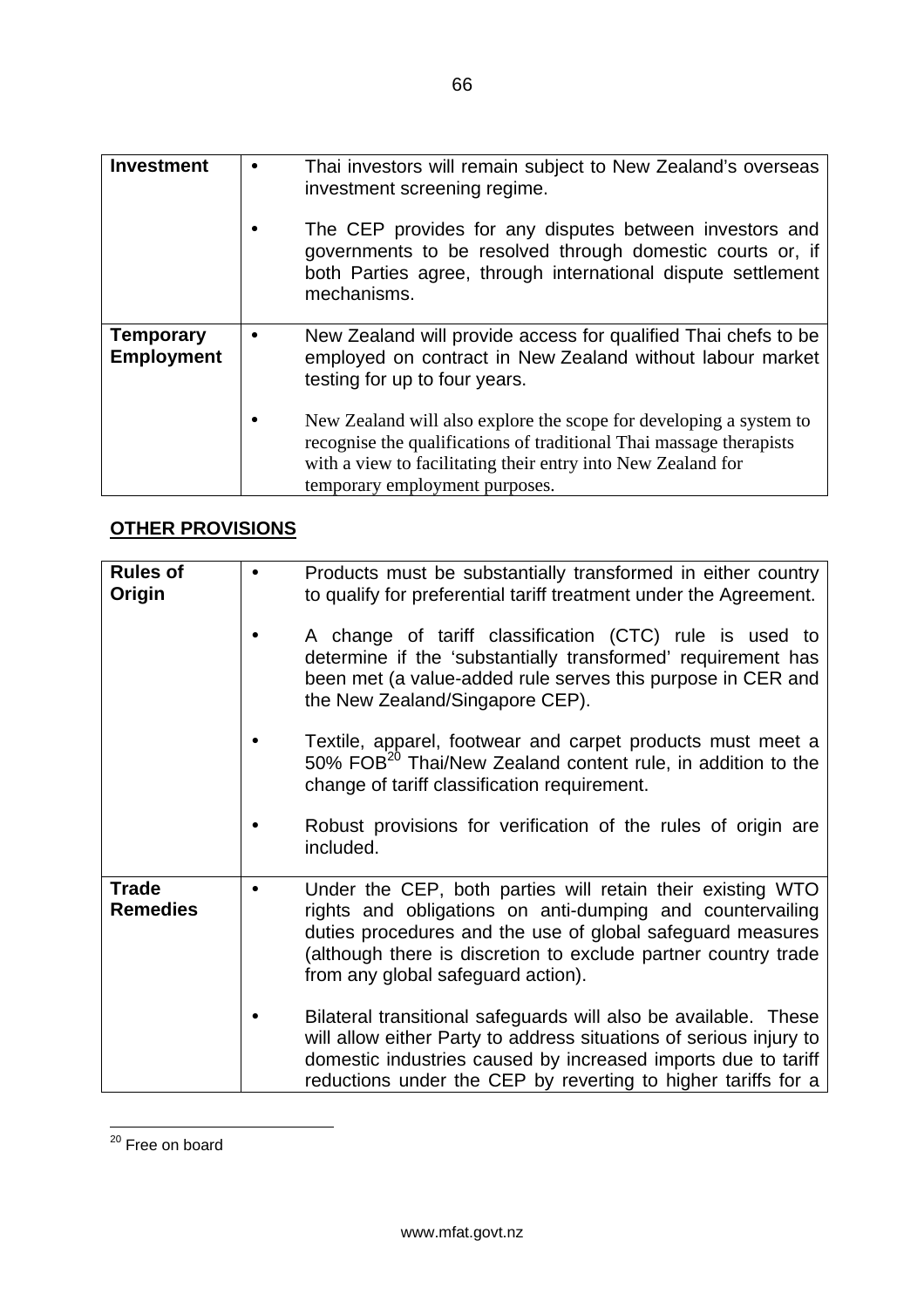|                                         | certain period.                                                                                                                                                                                                                                                                                                                                                                                                                                                                                                                                                                              |
|-----------------------------------------|----------------------------------------------------------------------------------------------------------------------------------------------------------------------------------------------------------------------------------------------------------------------------------------------------------------------------------------------------------------------------------------------------------------------------------------------------------------------------------------------------------------------------------------------------------------------------------------------|
|                                         | Thailand will apply special safeguards for the most sensitive<br>agricultural products (whole milk powder and a number of<br>other dairy products, beef, beef offal and processed frozen<br>potatoes). Imports of these products will benefit from<br>reducing tariffs up to a certain volume based on historical<br>imports, plus a growth factor. Once the volume of imports<br>from New Zealand reaches this level, these safeguards<br>automatically trigger a snapback to the normal tariff. The<br>same provisions were included in Thailand's Free Trade<br>Agreement with Australia. |
| <b>Other Trade</b><br><b>Related</b>    | The CEP contains provisions aimed at facilitating trade and<br>$\bullet$<br>transaction costs through cooperation<br>reducing<br>and                                                                                                                                                                                                                                                                                                                                                                                                                                                         |
| <b>Issues</b>                           | information sharing. The CEP will establish mechanisms for                                                                                                                                                                                                                                                                                                                                                                                                                                                                                                                                   |
|                                         | regulators and officials to work together more effectively to<br>resolve any barriers to trade in the areas of:                                                                                                                                                                                                                                                                                                                                                                                                                                                                              |
|                                         | customs procedures;<br>$\circ$                                                                                                                                                                                                                                                                                                                                                                                                                                                                                                                                                               |
|                                         | sanitary and phytosanitary measures;<br>O                                                                                                                                                                                                                                                                                                                                                                                                                                                                                                                                                    |
|                                         | standards and conformance; and<br>O                                                                                                                                                                                                                                                                                                                                                                                                                                                                                                                                                          |
|                                         | electronic commerce.<br>$\circ$                                                                                                                                                                                                                                                                                                                                                                                                                                                                                                                                                              |
|                                         | Efforts will be made to facilitate consideration of each Party's<br>sanitary and phytosanitary requests within the existing<br>biosecurity regimes.                                                                                                                                                                                                                                                                                                                                                                                                                                          |
|                                         | The CEP reaffirms both countries' WTO commitments on<br>intellectual property rights. It also aims to facilitate the<br>enforcement of intellectual property rights and the promotion<br>of innovation through cooperation between the Parties.                                                                                                                                                                                                                                                                                                                                              |
|                                         | A chapter on competition policy is included in the CEP to<br>promote fair competition in line with the APEC Principles of<br>non-discrimination, comprehensiveness, transparency and<br>accountability.                                                                                                                                                                                                                                                                                                                                                                                      |
| <b>Services</b>                         | A substantive negotiation on the liberalisation of services<br>$\bullet$<br>trade (including recognition of qualifications) is scheduled to<br>commence within three years after entry into force of the CEP.                                                                                                                                                                                                                                                                                                                                                                                |
| <b>Government</b><br><b>Procurement</b> | The two countries will work progressively to eliminate barriers<br>$\bullet$                                                                                                                                                                                                                                                                                                                                                                                                                                                                                                                 |
|                                         |                                                                                                                                                                                                                                                                                                                                                                                                                                                                                                                                                                                              |